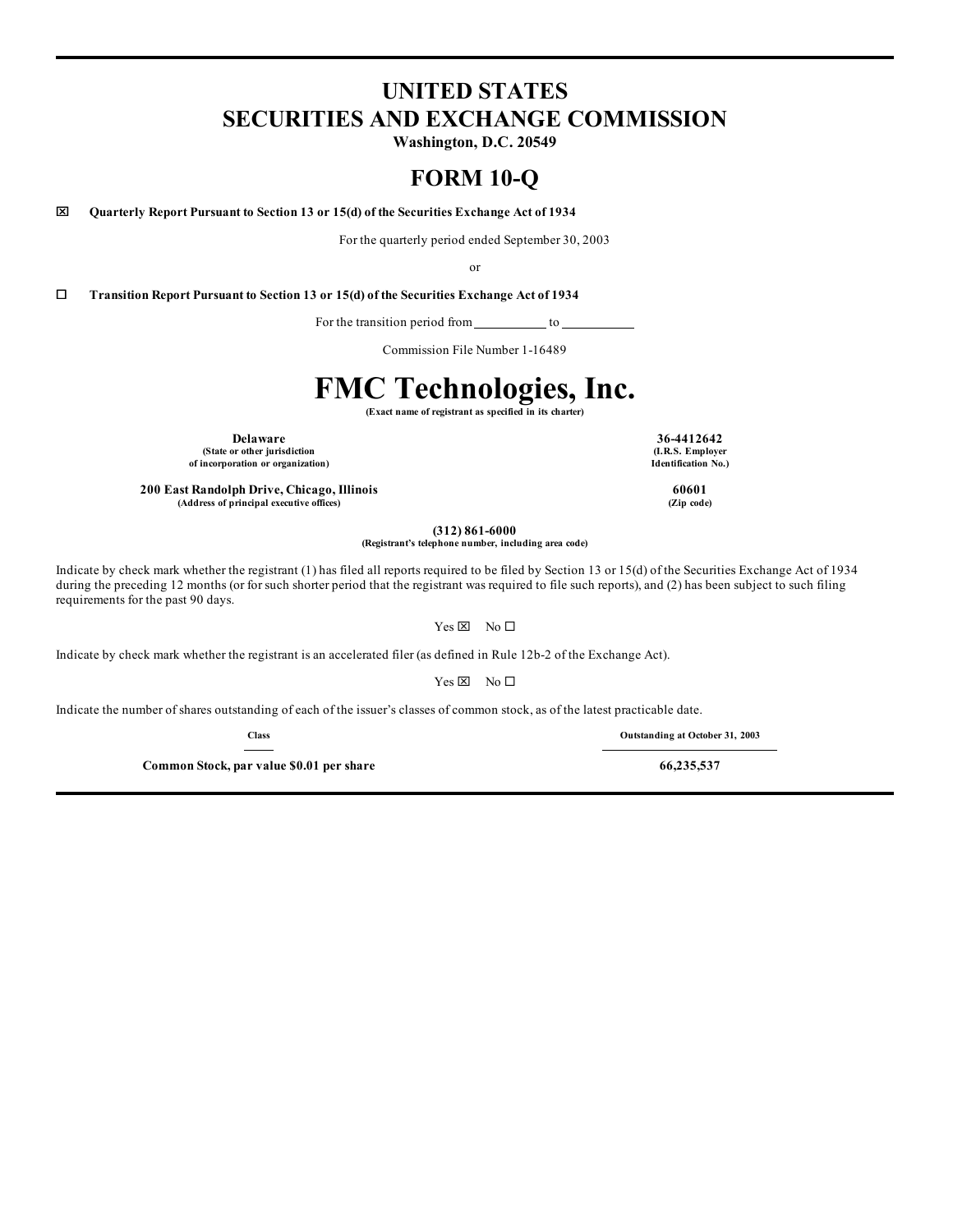# **PART I—FINANCIAL INFORMATION**

# **ITEM 1. FINANCIAL STATEMENTS**

# **FMC Technologies, Inc. and Consolidated Subsidiaries**

**Consolidated Statements of Income (Unaudited)**

(In millions, except per share data)

|                                                                                     | <b>Three Months Ended</b><br>September 30, |             | <b>Nine Months Ended</b><br>September 30, |              |
|-------------------------------------------------------------------------------------|--------------------------------------------|-------------|-------------------------------------------|--------------|
|                                                                                     | 2003                                       | 2002        | 2003                                      | 2002         |
| Revenue                                                                             | \$560.1                                    | \$525.4     | \$1,669.7                                 | \$1,491.3    |
| Costs and expenses:                                                                 |                                            |             |                                           |              |
| Cost of sales and services                                                          | 448.5                                      | 425.0       | 1,345.0                                   | 1,188.7      |
| Selling, general and administrative expense                                         | 69.6                                       | 61.1        | 211.3                                     | 199.4        |
| Research and development expense                                                    | 11.1                                       | 11.9        | 32.1                                      | 36.0         |
| Total costs and expenses                                                            | 529.2                                      | 498.0       | 1,588.4                                   | 1,424.1      |
| Income before minority interests, net interest expense and income taxes             | 30.9                                       | 27.4        | 81.3                                      | 67.2         |
| Minority interests                                                                  | 0.1                                        | 0.7         | 0.5                                       | 1.7          |
| Net interest expense                                                                | 2.2                                        | 3.1         | 6.9                                       | 9.8          |
| Income before income taxes                                                          | 28.6                                       | 23.6        | 73.9                                      | 55.7         |
| Provision for income taxes                                                          | 8.3                                        | 6.8         | 21.5                                      | 16.1         |
| Income before the cumulative effect of a change in accounting principle             | 20.3                                       | 16.8        | 52.4                                      | 39.6         |
| Cumulative effect of a change in accounting principle, net of income taxes (Note 4) |                                            |             |                                           | (193.8)      |
| Net income (loss)                                                                   | 20.3                                       | \$.<br>16.8 | \$.<br>52.4                               | \$(154.2)    |
|                                                                                     |                                            |             |                                           |              |
| Basic earnings (loss) per share (Note 10):                                          |                                            |             |                                           |              |
| Income before the cumulative effect of a change in accounting principle             | S.<br>0.31                                 | S.<br>0.26  | S<br>0.79                                 | \$<br>0.61   |
| Cumulative effect of a change in accounting principle                               |                                            |             | $\qquad \qquad =$                         | (2.97)       |
| Basic earnings (loss) per share                                                     | $\mathbf{s}$<br>0.31                       | 0.26<br>\$. | 0.79<br>\$.                               | (2.36)<br>\$ |
| Basic weighted average shares outstanding                                           | 66.2                                       | 65.4        | 66.0                                      | 65.3         |
|                                                                                     |                                            |             |                                           |              |
| Diluted earnings (loss) per share (Note 10):                                        |                                            |             |                                           |              |
| Income before the cumulative effect of a change in accounting principle             | 0.30<br>S                                  | 0.25<br>\$  | 0.79<br>S                                 | 0.59<br>\$   |
| Cumulative effect of a change in accounting principle                               |                                            |             | —                                         | (2.91)       |
| Diluted earnings (loss) per share                                                   | 0.30                                       | 0.25        | 0.79                                      | (2.32)<br>\$ |
|                                                                                     |                                            |             |                                           |              |
| Diluted weighted average shares outstanding                                         | 67.1                                       | 66.8        | 66.8                                      | 66.8         |

The accompanying notes are an integral part of the consolidated financial statements.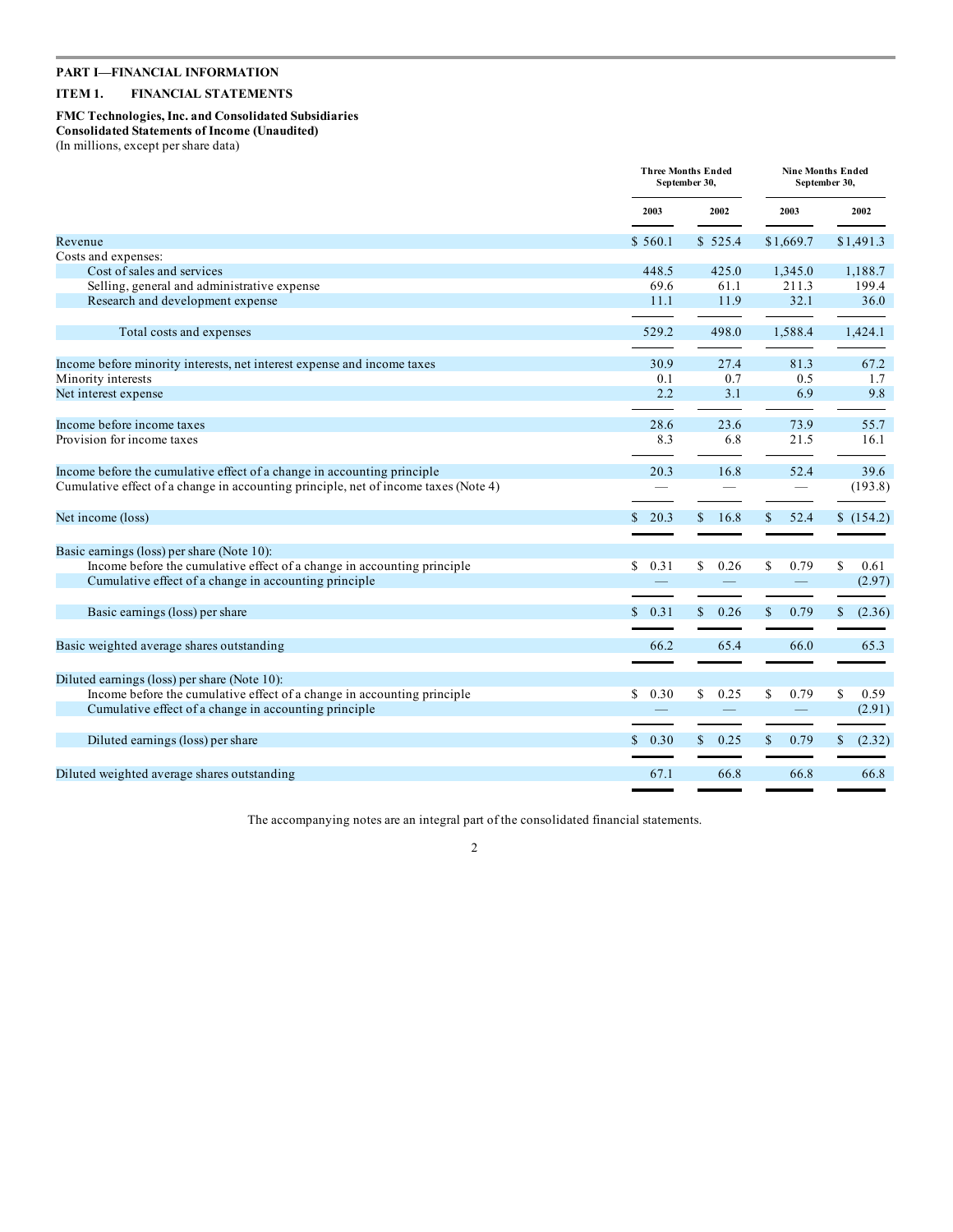#### **FMC Technologies, Inc. and Consolidated Subsidiaries Consolidated Balance Sheets** (In millions, except per share data)

|                                                                                                        |             | September 30,<br>2003    |               | December 31,<br>2002 |  |
|--------------------------------------------------------------------------------------------------------|-------------|--------------------------|---------------|----------------------|--|
|                                                                                                        |             | (Unaudited)              |               |                      |  |
| Assets:                                                                                                |             |                          |               |                      |  |
| Current assets:                                                                                        |             |                          |               |                      |  |
| Cash and cash equivalents                                                                              | $\mathbf S$ | 50.4                     | $\mathcal{S}$ | 32.4                 |  |
| Trade receivables, net of allowance of \$10.5 in 2003 and 2002                                         |             | 466.8                    |               | 419.2                |  |
| Inventories (Note 5)                                                                                   |             | 294.2                    |               | 273.1                |  |
| Due from FMC Corporation, net                                                                          |             | $\overline{\phantom{a}}$ |               | 1.9                  |  |
| Other current assets                                                                                   |             | 74.8                     |               | 86.0                 |  |
| Total current assets                                                                                   |             | 886.2                    |               | 812.6                |  |
| Investments                                                                                            |             | 30.2                     |               | 29.4                 |  |
| Property, plant and equipment, net of accumulated depreciation of \$394.9 in 2003 and \$390.2 in 2002  |             | 317.7                    |               | 306.1                |  |
| Goodwill (Note 4)                                                                                      |             | 111.9                    |               | 83.6                 |  |
| Intangible assets, net (Note 4)                                                                        |             | 69.8                     |               | 36.3                 |  |
| Other assets                                                                                           |             | 21.4                     |               | 20.1                 |  |
| Deferred income taxes                                                                                  |             | 60.7                     |               | 74.6                 |  |
|                                                                                                        |             |                          |               |                      |  |
| <b>Total</b> assets                                                                                    |             | \$1,497.9                |               | \$1.362.7            |  |
| Liabilities and stockholders' equity:                                                                  |             |                          |               |                      |  |
| Current liabilities:                                                                                   |             |                          |               |                      |  |
| Short-term debt (Note 8)                                                                               | $\mathbf S$ | 33.2                     | $\mathbf S$   | 59.4                 |  |
| Current portion of long-term debt                                                                      |             |                          |               | 0.1                  |  |
| Accounts payable, trade and other                                                                      |             | 468.1                    |               | 421.2                |  |
| Other current liabilities                                                                              |             | 206.7                    |               | 178.8                |  |
| Current portion of accrued pension and other postretirement benefits                                   |             | 20.5                     |               | 21.0                 |  |
| Income taxes payable                                                                                   |             | 22.2                     |               | 29.5                 |  |
| Deferred income taxes                                                                                  |             | 19.9                     |               | 18.2                 |  |
|                                                                                                        |             |                          |               |                      |  |
| Total current liabilities                                                                              |             | 770.6                    |               | 728.2                |  |
| Long-term debt, less current portion (Note 8)                                                          |             | 235.1                    |               | 175.4                |  |
| Accrued pension and other postretirement benefits, less current portion                                |             | 71.0                     |               | 76.8                 |  |
| Reserve for discontinued operations                                                                    |             | 13.1                     |               | 18.1                 |  |
| Other liabilities                                                                                      |             | 38.7                     |               | 55.8                 |  |
| Minority interests in consolidated companies                                                           |             | 6.2                      |               | 4.6                  |  |
| Commitments and contingent liabilities (Note 12)                                                       |             |                          |               |                      |  |
| Stockholders' equity:                                                                                  |             |                          |               |                      |  |
| Preferred stock, \$0.01 par value, 12.0 shares authorized; no shares issued in 2003 or 2002            |             | $\frac{1}{2}$            |               |                      |  |
| Common stock, \$0.01 par value, 195.0 shares authorized; 66.4 and 65.6 shares issued in 2003 and 2002; |             |                          |               |                      |  |
| 66.2 and 65.5 shares outstanding in 2003 and 2002                                                      |             | 0.7                      |               | 0.7                  |  |
| Common stock held in employee benefit trust, at cost, 0.2 and 0.1 shares in 2003 and 2002              |             | (2.9)                    |               | (2.5)                |  |
| Capital in excess of par value of common stock                                                         |             | 555.9                    |               | 543.7                |  |
| Unamortized restricted stock compensation                                                              |             | (8.4)                    |               | (5.1)                |  |
| Retained deficit                                                                                       |             | (35.0)                   |               | (87.4)               |  |
| Accumulated other comprehensive loss (Note 9)                                                          |             | (147.1)                  |               | (145.6)              |  |
| Total stockholders' equity                                                                             |             | 363.2                    |               | 303.8                |  |
|                                                                                                        |             |                          |               |                      |  |
| Total liabilities and stockholders' equity                                                             |             | \$1,497.9                |               | \$1.362.7            |  |

The accompanying notes are an integral part of the consolidated financial statements.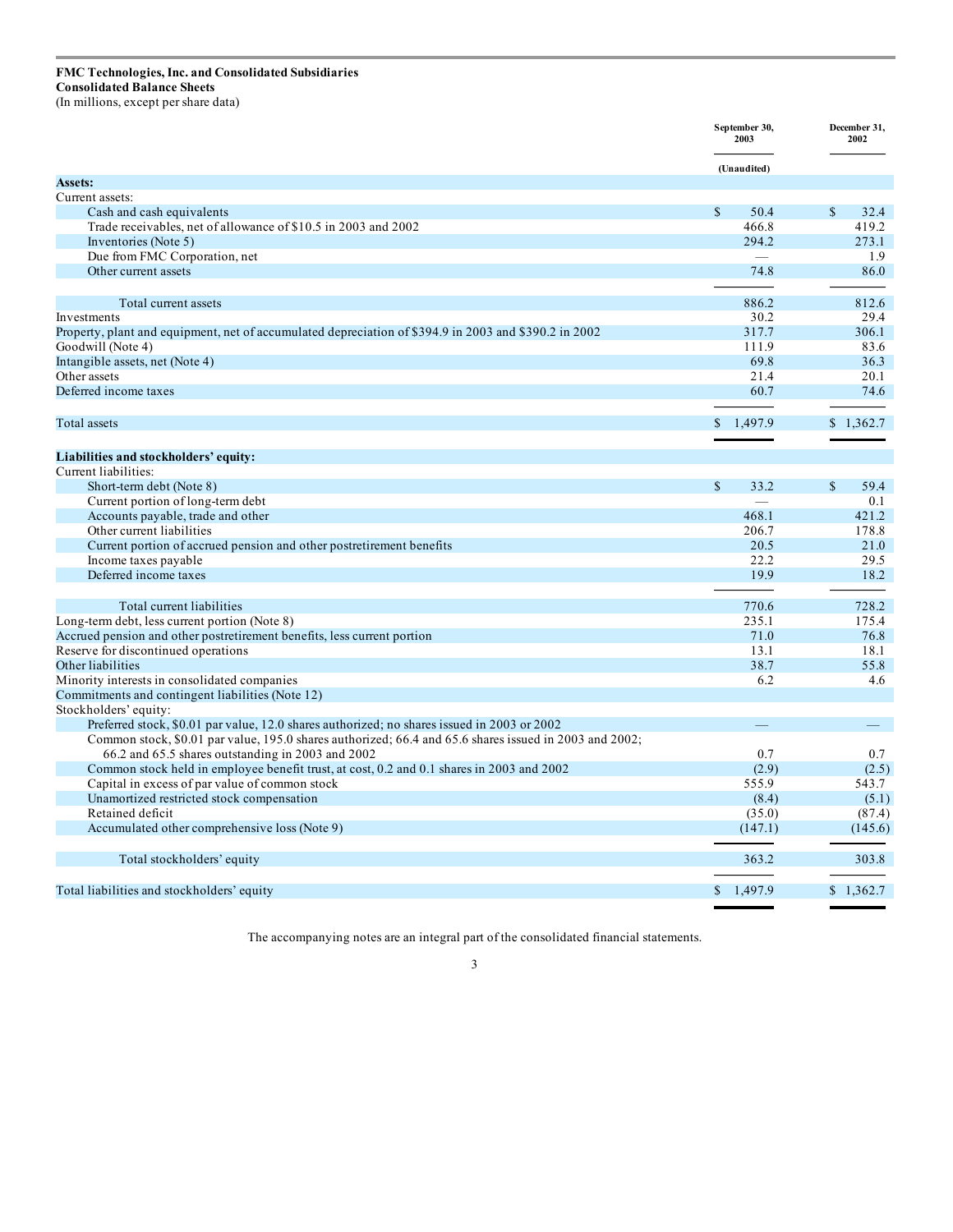## **FMC Technologies, Inc. and Consolidated Subsidiaries Consolidated Statements of Cash Flows (Unaudited)** (In millions)

| 2003<br>2002<br>Cash provided (required) by operating activities of continuing operations:<br>Income before the cumulative effect of a change in accounting principle<br>52.4<br>\$39.6<br>S.<br>Adjustments to reconcile income before the cumulative effect of a change in accounting principle to cash provided by<br>operating activities of continuing operations:<br>Depreciation<br>35.2<br>29.4<br>Amortization<br>6.1<br>6.0<br>Employee benefit plan costs<br>7.9<br>11.0<br>Deferred income taxes<br>15.7<br>11.7<br>Other<br>2.4<br>2.5<br>Changes in operating assets and liabilities:<br>Trade receivables, net<br>(40.9)<br>(26.9)<br>Inventories<br>(29.4)<br>(23.2)<br>Other current assets and other assets<br>15.3<br>6.6<br>Accounts payable (including advance payments), other current liabilities and other liabilities<br>59.1<br>60.5<br>(11.5)<br>Income taxes payable<br>(18.3)<br>Accrued pension and other postretirement benefits, net<br>(17.4)<br>(20.4)<br>Cash provided by operating activities of continuing operations<br>\$105.6<br>\$67.8 | <b>Nine Months Ended</b><br>September 30, |  |
|---------------------------------------------------------------------------------------------------------------------------------------------------------------------------------------------------------------------------------------------------------------------------------------------------------------------------------------------------------------------------------------------------------------------------------------------------------------------------------------------------------------------------------------------------------------------------------------------------------------------------------------------------------------------------------------------------------------------------------------------------------------------------------------------------------------------------------------------------------------------------------------------------------------------------------------------------------------------------------------------------------------------------------------------------------------------------------|-------------------------------------------|--|
|                                                                                                                                                                                                                                                                                                                                                                                                                                                                                                                                                                                                                                                                                                                                                                                                                                                                                                                                                                                                                                                                                 |                                           |  |
|                                                                                                                                                                                                                                                                                                                                                                                                                                                                                                                                                                                                                                                                                                                                                                                                                                                                                                                                                                                                                                                                                 |                                           |  |
|                                                                                                                                                                                                                                                                                                                                                                                                                                                                                                                                                                                                                                                                                                                                                                                                                                                                                                                                                                                                                                                                                 |                                           |  |
|                                                                                                                                                                                                                                                                                                                                                                                                                                                                                                                                                                                                                                                                                                                                                                                                                                                                                                                                                                                                                                                                                 |                                           |  |
|                                                                                                                                                                                                                                                                                                                                                                                                                                                                                                                                                                                                                                                                                                                                                                                                                                                                                                                                                                                                                                                                                 |                                           |  |
|                                                                                                                                                                                                                                                                                                                                                                                                                                                                                                                                                                                                                                                                                                                                                                                                                                                                                                                                                                                                                                                                                 |                                           |  |
|                                                                                                                                                                                                                                                                                                                                                                                                                                                                                                                                                                                                                                                                                                                                                                                                                                                                                                                                                                                                                                                                                 |                                           |  |
|                                                                                                                                                                                                                                                                                                                                                                                                                                                                                                                                                                                                                                                                                                                                                                                                                                                                                                                                                                                                                                                                                 |                                           |  |
|                                                                                                                                                                                                                                                                                                                                                                                                                                                                                                                                                                                                                                                                                                                                                                                                                                                                                                                                                                                                                                                                                 |                                           |  |
|                                                                                                                                                                                                                                                                                                                                                                                                                                                                                                                                                                                                                                                                                                                                                                                                                                                                                                                                                                                                                                                                                 |                                           |  |
|                                                                                                                                                                                                                                                                                                                                                                                                                                                                                                                                                                                                                                                                                                                                                                                                                                                                                                                                                                                                                                                                                 |                                           |  |
|                                                                                                                                                                                                                                                                                                                                                                                                                                                                                                                                                                                                                                                                                                                                                                                                                                                                                                                                                                                                                                                                                 |                                           |  |
|                                                                                                                                                                                                                                                                                                                                                                                                                                                                                                                                                                                                                                                                                                                                                                                                                                                                                                                                                                                                                                                                                 |                                           |  |
|                                                                                                                                                                                                                                                                                                                                                                                                                                                                                                                                                                                                                                                                                                                                                                                                                                                                                                                                                                                                                                                                                 |                                           |  |
|                                                                                                                                                                                                                                                                                                                                                                                                                                                                                                                                                                                                                                                                                                                                                                                                                                                                                                                                                                                                                                                                                 |                                           |  |
|                                                                                                                                                                                                                                                                                                                                                                                                                                                                                                                                                                                                                                                                                                                                                                                                                                                                                                                                                                                                                                                                                 |                                           |  |
|                                                                                                                                                                                                                                                                                                                                                                                                                                                                                                                                                                                                                                                                                                                                                                                                                                                                                                                                                                                                                                                                                 |                                           |  |
|                                                                                                                                                                                                                                                                                                                                                                                                                                                                                                                                                                                                                                                                                                                                                                                                                                                                                                                                                                                                                                                                                 |                                           |  |
|                                                                                                                                                                                                                                                                                                                                                                                                                                                                                                                                                                                                                                                                                                                                                                                                                                                                                                                                                                                                                                                                                 |                                           |  |

(continued)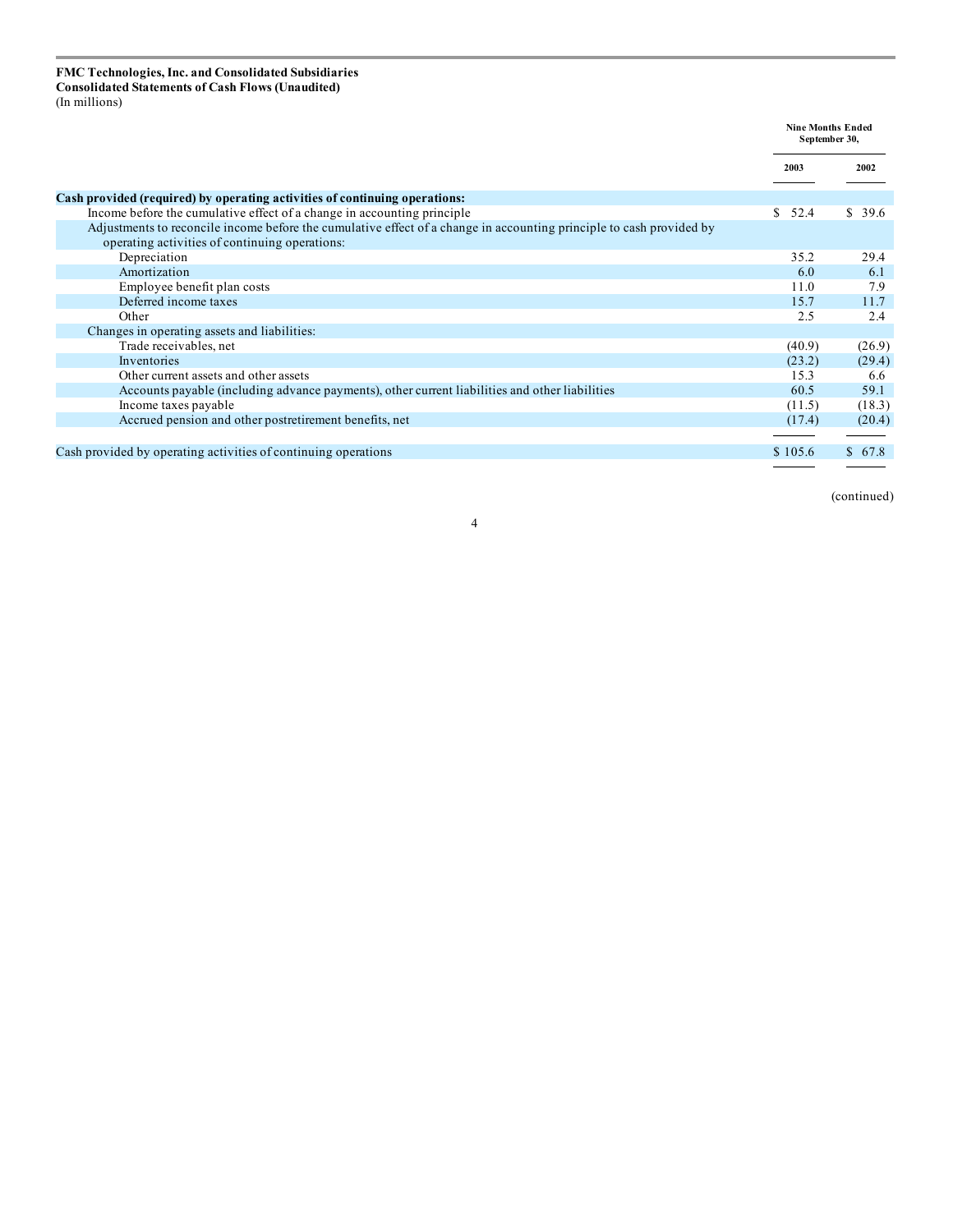# **FMC Technologies, Inc. and Consolidated Subsidiaries Consolidated Statements of Cash Flows (Unaudited) (Continued)** (In millions)

|                                                                                               | <b>Nine Months Ended</b><br>September 30, |                     |
|-----------------------------------------------------------------------------------------------|-------------------------------------------|---------------------|
|                                                                                               | 2003                                      | 2002                |
| Cash provided by operating activities of continuing operations                                | \$105.6                                   | \$67.8              |
| Cash required by discontinued operations                                                      | (4.9)                                     | (4.4)               |
| Cash provided (required) by investing activities:                                             |                                           |                     |
| Business acquisition, net of cash acquired (Note 3)                                           | (43.9)                                    |                     |
| Capital expenditures                                                                          | (42.9)                                    | (48.3)              |
| Retirement of sale-leaseback obligations (Note 6)                                             | (35.9)                                    |                     |
| Proceeds from disposal of property, plant and equipment                                       | 4.1                                       | 3.6                 |
| Increase in investments and assets held for sale                                              | (0.1)                                     | (0.5)               |
| Cash required by investing activities                                                         | (118.7)                                   | (45.2)              |
| Cash provided (required) by financing activities:                                             |                                           |                     |
| Net increase (decrease) in short-term debt                                                    | (26.2)                                    | 4.6                 |
| Net increase (decrease) in long-term debt                                                     | 52.7                                      | (8.7)               |
| Issuances of common stock, net of common stock acquired for employee benefit plan             | 9.0                                       | 1.0                 |
| Payments to FMC Corporation                                                                   | $\overline{\phantom{0}}$                  | (4.4)               |
| Cash provided (required) by financing activities                                              | 35.5                                      | (7.5)               |
| Effect of exchange rate changes on cash and cash equivalents                                  | 0.5                                       | (0.1)               |
| Increase in cash and cash equivalents                                                         | 18.0                                      | 10.6                |
| Cash and cash equivalents, beginning of period                                                | 32.4                                      | 28.0                |
| Cash and cash equivalents, end of period                                                      | 50.4<br>\$.                               | \$38.6              |
|                                                                                               |                                           |                     |
| Supplemental disclosures of cash flow information:                                            |                                           |                     |
| Cash paid for interest (net of interest capitalized)                                          | \$<br>7.6                                 | \$10.5              |
| Cash paid for income taxes (net of refunds received)                                          | 17.2<br>$\mathbf{s}$                      | \$14.7              |
| Supplemental schedule of non-cash activity<br>Common stock issued for restricted stock awards | \$<br>6.2                                 | $\mathbb{S}$<br>6.3 |
|                                                                                               |                                           |                     |

The accompanying notes are an integral part of the consolidated financial statements.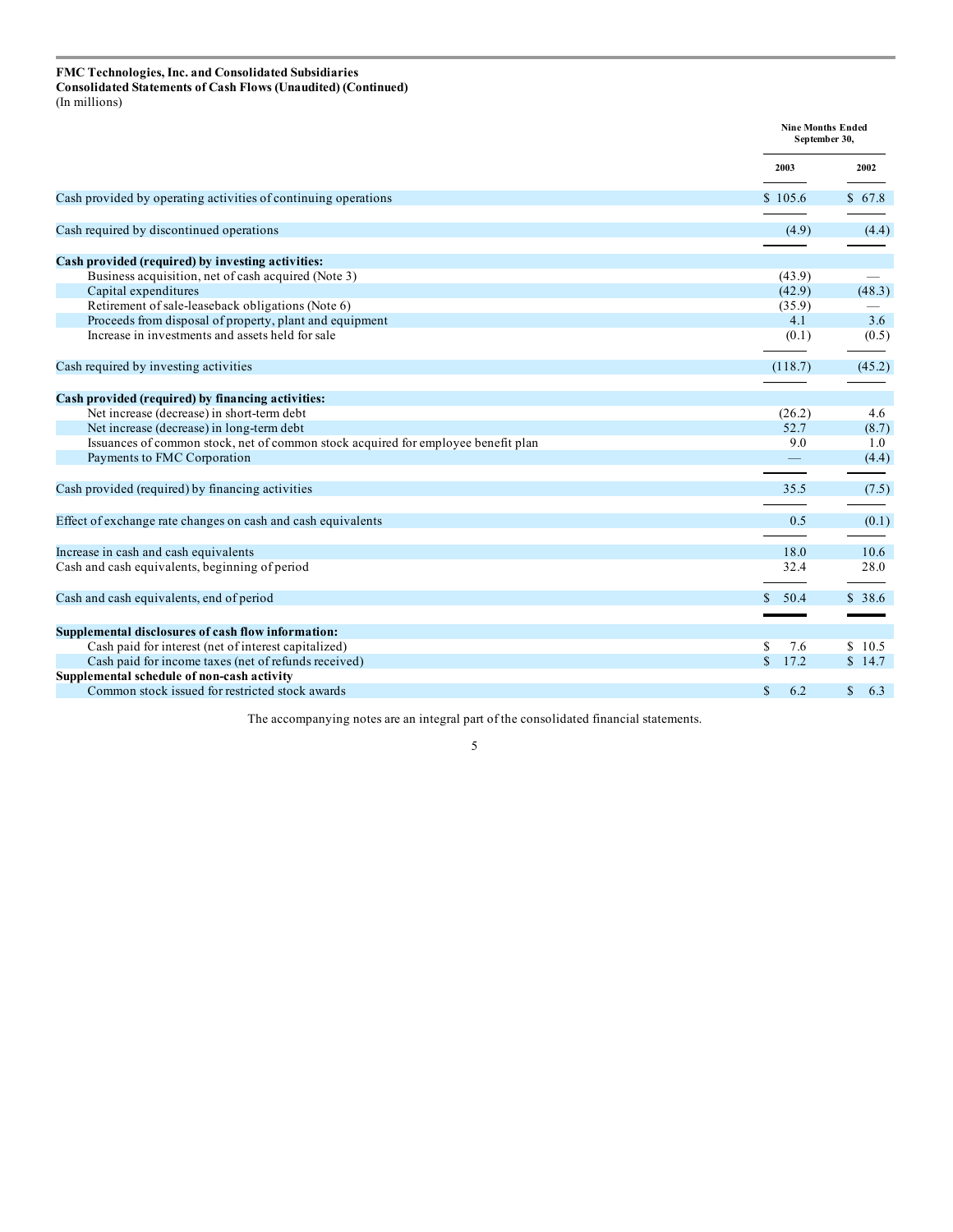# **FMC Technologies, Inc. and Consolidated Subsidiaries Notes to Consolidated Financial Statements (Unaudited)**

# **Note 1: Basis of Presentation**

The accompanying consolidated financial statements include the accounts of FMC Technologies, Inc. and its majority-owned subsidiaries ("FMC Technologies" or the "Company").

In the opinion of management, these consolidated financial statements have been prepared in conformity with accounting principles generally accepted in the United States applicable to interim period financial statements and reflect all adjustments necessary for a fair statement of the Company's results of operations and cash flows for the interim periods ended September 30, 2003 and 2002, and of its financial position as of September 30, 2003. All such adjustments are of a normal recurring nature.

These interim consolidated financial statements should be read in conjunction with the consolidated financial statements and notes thereto, which are included in the Company's Annual Report on Form 10-K as filed with the Securities and Exchange Commission for the year ended December 31, 2002.

The results of operations for interim periods are not necessarily indicative of the results of operations for full years.

# **Note 2: Stock-Based Compensation**

The Company accounts for stock compensation using the recognition and measurement principles of Accounting Principles Board ("APB") Opinion No. 25, "Accounting for Stock Issued to Employees," and related Interpretations. Employee compensation cost related to restricted stock grants is recognized ratably over the vesting period. However, no employee compensation cost related to common stock options is reflected in net income, as each option granted under the plan had an exercise price equal to the market value of the underlying common stock on the date of grant. The following table illustrates the effect on net income (loss) and earnings (loss) per share assuming the Company had applied the fair value recognition provisions of Statement of Financial Accounting Standards ("SFAS") No. 123, "Accounting for Stock-Based Compensation," to all awards of common stock options:

|                                                                               | <b>Three Months Ended</b><br>September 30, |                      |        | <b>Nine Months Ended</b><br>September 30, |  |
|-------------------------------------------------------------------------------|--------------------------------------------|----------------------|--------|-------------------------------------------|--|
|                                                                               | 2003                                       | 2002                 | 2003   | 2002                                      |  |
| (In millions, except per share data)                                          |                                            |                      |        |                                           |  |
| Net income (loss), as reported                                                | \$20.3                                     | $\mathbb{S}$<br>16.8 | \$52.4 | \$(154.2)                                 |  |
| Add: Stock-based employee compensation expense included in reported net       |                                            |                      |        |                                           |  |
| income (loss), net of related tax effects                                     | 0.5                                        | 0.7                  | 1.6    | 2.6                                       |  |
| Deduct: Stock-based employee compensation expense determined under fair value |                                            |                      |        |                                           |  |
| based method for all awards, net of related tax effects                       | (2.2)                                      | (2.0)                | (6.4)  | (6.6)                                     |  |
|                                                                               |                                            |                      |        |                                           |  |
| Pro forma net income (loss)                                                   | \$18.6                                     | \$15.5               | \$47.6 | \$(158.2)                                 |  |
|                                                                               |                                            |                      |        |                                           |  |
| Per share data:                                                               |                                            |                      |        |                                           |  |
| Income before the cumulative effect of a change in accounting principle:      |                                            |                      |        |                                           |  |
| Basic—as reported                                                             | \$0.31                                     | \$0.26               | \$0.79 | \$.<br>0.61                               |  |
|                                                                               |                                            |                      |        |                                           |  |
| Basic-pro forma                                                               | \$0.28                                     | \$0.24               | \$0.72 | 0.55                                      |  |
|                                                                               |                                            |                      |        |                                           |  |
| Diluted—as reported                                                           | \$0.30                                     | \$0.25               | \$0.79 | 0.59<br>S.                                |  |
|                                                                               |                                            |                      |        |                                           |  |
| Diluted-pro forma                                                             | \$0.28                                     | \$0.23               | \$0.71 | 0.53<br>$\mathbb{S}^-$                    |  |
|                                                                               |                                            |                      |        |                                           |  |
| Earnings (loss) per share:                                                    |                                            |                      |        |                                           |  |
| Basic—as reported                                                             | 0.31<br>S.                                 | S.<br>0.26           | \$0.79 | (2.36)<br>S.                              |  |
|                                                                               |                                            |                      |        |                                           |  |
| Basic-pro forma                                                               | \$0.28                                     | \$0.24               | \$0.72 | (2.42)                                    |  |
|                                                                               |                                            |                      |        |                                           |  |
| Diluted-as reported                                                           | \$0.30                                     | 0.25<br>\$           | \$0.79 | (2.32)                                    |  |
|                                                                               |                                            |                      |        |                                           |  |
| Diluted-pro forma                                                             | \$0.28                                     | \$0.23               | \$0.71 | (2.37)                                    |  |
|                                                                               |                                            |                      |        |                                           |  |

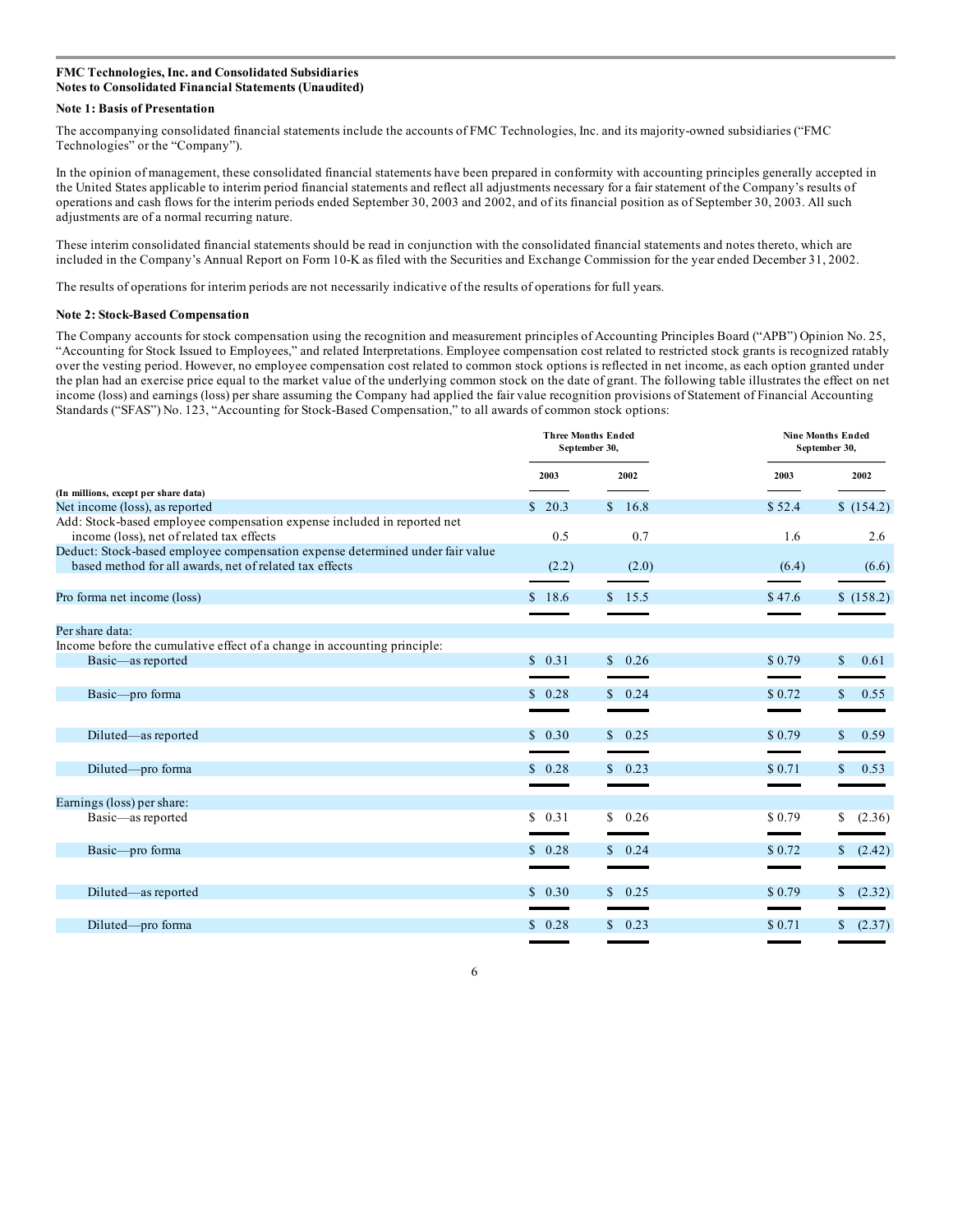In December 2002, SFAS No. 148 was issued to amend the disclosure requirements of SFAS No. 123 to require prominent disclosures in both annual and interim period financial statements about the method of accounting for stock-based compensation and the effect of the method used on reported results, and to allow for alternative methods of transition for a change to the fair value based method of accounting for stock-based employee compensation. The Company has chosen to continue to account for compensation cost related to common stock options using the recognition and measurement principles of APB Opinion No. 25 and related Interpretations, and has adopted the disclosure provisions of SFAS No. 148. Implementation of SFAS No. 148 did not have an impact on the Company's financial position or results of operations.

#### **Note 3: Business Acquisition**

On August 20, 2003, the Company acquired a 55% ownership interest in CDS Engineering and associated assets ("CDS") for \$49.7 million, and committed to purchase the remaining 45% ownership interest in CDS in 2009 at a purchase price of approximately 6.5 times the average of CDS' 2007 and 2008 earnings before interest expense, income taxes, depreciation and amortization. Headquartered in the Netherlands, CDS is an industry leader in gas and liquids separation technology and equipment for both onshore and offshore applications. The Company believes that significant growth potential will be realized from incorporating CDS' processing technology and experience with the Company's broad customer base. In addition, combining the acquired technology of CDS with the Company's existing expertise in subsea systems could lead to the development of subsea separation systems. CDS is included in the Energy Production Systems business segment.

Net cash paid for the purchase of CDS was \$43.9 million, which included acquisition-related costs of \$0.4 million. The total acquisition cost of \$49.7 million reflected net cash paid plus long-term debt assumed of \$6.9 million, less an adjustment of \$1.1 million, reflecting the minority interest in cash and long-term debt. The cash payment was funded through borrowings under the Company's existing credit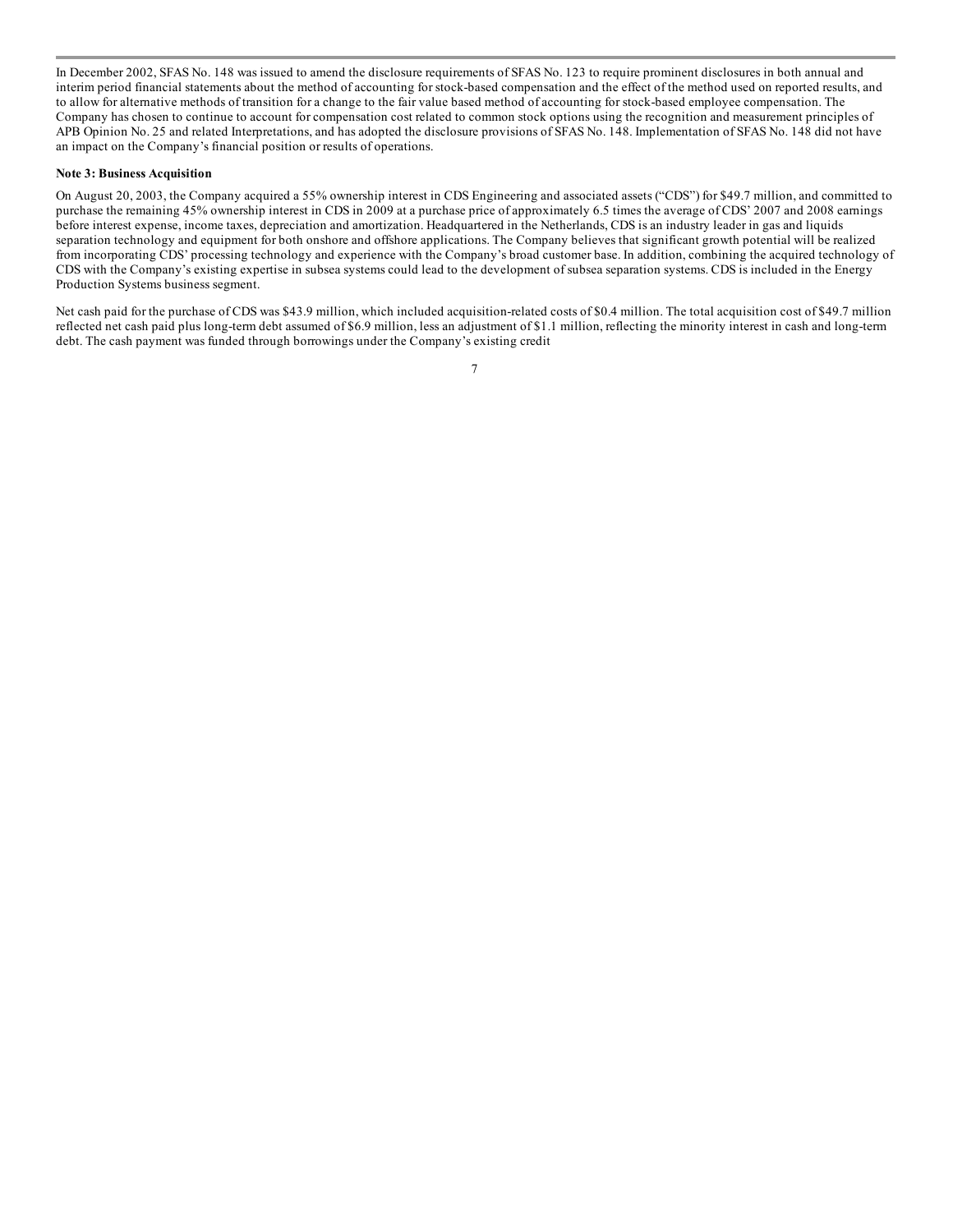facilities. The Company accounted for the acquisition as a purchase and included the results of operations of the acquired business in its consolidated financial statements from the effective date of the acquisition.

The following table summarizes the estimated fair value of the assets acquired and the liabilities assumed at the date of acquisition of CDS:

|                               |    | At August 20,<br>2003 |
|-------------------------------|----|-----------------------|
| (In millions)                 |    |                       |
| Current assets, net of cash   | \$ | 8.2                   |
| Property, plant and equipment |    | 2.1                   |
| Goodwill                      |    | 21.6                  |
| Intangible assets             |    | 33.0                  |
| Other assets                  |    | 0.7                   |
|                               |    |                       |
| Total assets acquired         |    | 65.6                  |
|                               |    |                       |
| Current liabilities           |    | 9.7                   |
| Long-term debt                |    | 6.9                   |
| Deferred income taxes         |    | 5.1                   |
|                               |    |                       |
| Total liabilities             |    | 21.7                  |
|                               |    |                       |
| Net assets acquired           | \$ | 43.9                  |

The acquired intangible assets consisted of the following:

|                                 | <b>Useful life</b><br>(in years) | At August 20,<br>2003 |
|---------------------------------|----------------------------------|-----------------------|
| (In millions)                   |                                  |                       |
| Customer lists                  | 25                               | 13.6                  |
| Patents and acquired technology | 20                               | 16.6                  |
| Trademarks                      | 25                               | 1.3                   |
| Other                           | 7.5                              | 1.5                   |
| Acquired intangible assets      |                                  | 33.0                  |
|                                 |                                  |                       |

The Company has not finalized the valuation of certain assets; therefore, the allocation of the purchase price is subject to refinement.

All of the acquired intangible assets other than goodwill are subject to amortization, with a weighted-average useful life of approximately 22 years.

Goodwill, which has been allocated to the Energy Production Systems business segment, is not expected to be deductible for income tax purposes.

Had the acquisition of CDS occurred at the beginning of the earliest period presented, the Company's earnings per share would not have been significantly different than the amounts reported. Accordingly, pro forma financial information has not been provided.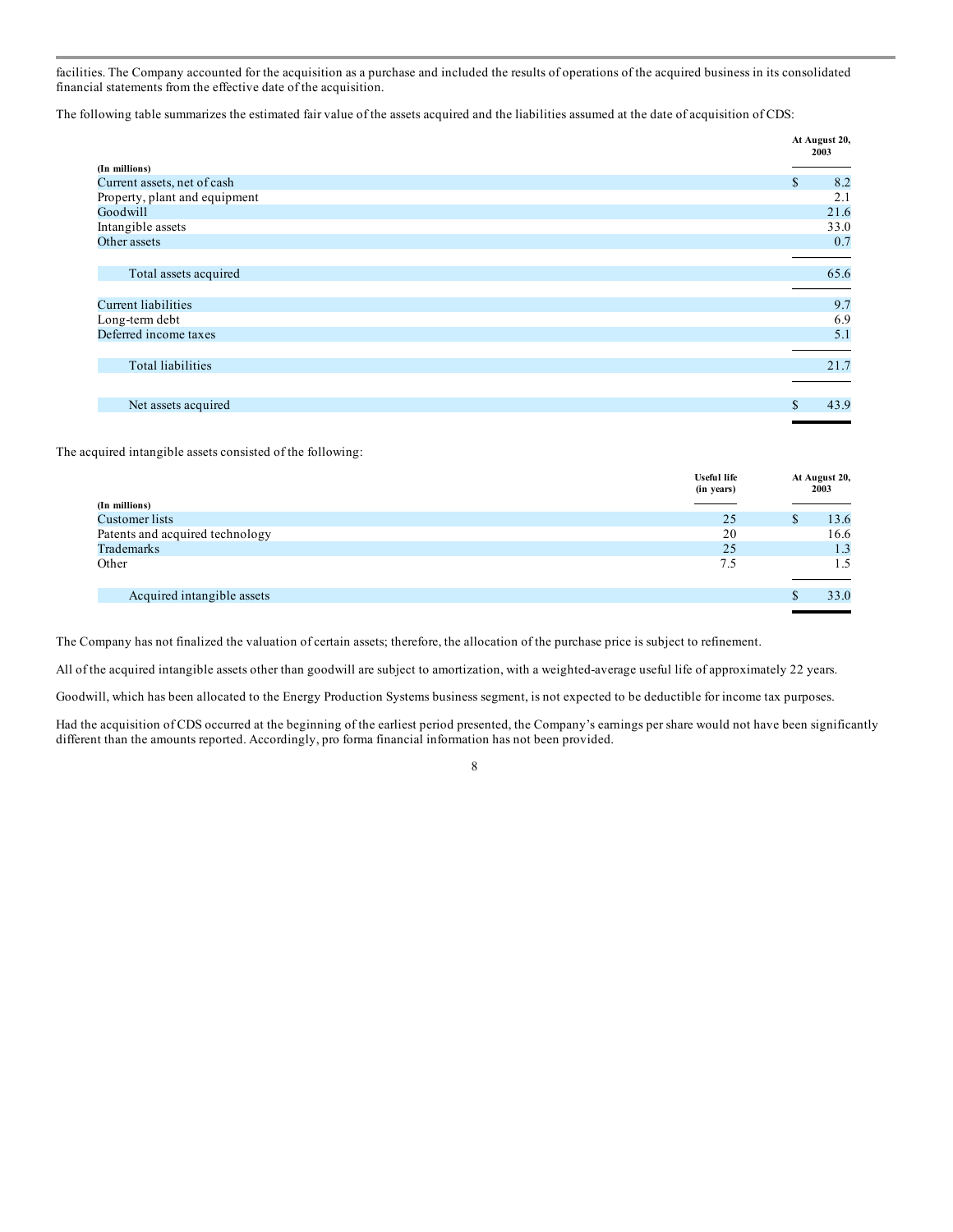## **Note 4: Goodwill and Other Intangible Assets**

On January 1, 2002, the Company adopted the provisions of SFAS No. 142, "Goodwill and Other Intangible Assets." SFAS No. 142, which together with SFAS No. 141, "Business Combinations," provides guidance for the recognition, amortization and continuing valuation of goodwill and other intangible assets acquired in a business combination. During the first quarter of 2002, the Company completed the goodwill impairment testing that is required upon adoption of SFAS No. 142. As a result, the Company recognized a goodwill impairment loss of \$193.8 million, net of an income tax benefit of \$21.2 million, as a cumulative effect of a change in accounting principle measured as of January 1, 2002.

# *Intangible assets*

All of the Company's acquired identified intangible assets are subject to amortization and, where applicable, foreign currency translation adjustments. The Company recorded \$0.9 million and \$2.2 million in amortization expense related to intangible assets in the three-month and nine-month periods ended September 30, 2003, respectively. The Company estimates that amortization of intangible assets will be approximately \$3.9 million for the year ending December 31, 2003. During the years 2004 through 2008, annual amortization expense, based on the carrying amount of intangible assets at September 30, 2003, is expected to be approximately \$4.4 million. No impairment losses related to these identifiable intangible assets were required to be recognized as a result of implementing SFAS No. 142.

The components of intangible assets were as follows:

|                                 |                                    | As of September 30,<br>As of December 31,<br>2003<br>2002 |                             |                                    |    |                             |
|---------------------------------|------------------------------------|-----------------------------------------------------------|-----------------------------|------------------------------------|----|-----------------------------|
| (In millions)                   | <b>Gross</b><br>carrying<br>amount |                                                           | Accumulated<br>amortization | <b>Gross</b><br>carrying<br>amount |    | Accumulated<br>amortization |
| Customer lists                  | \$31.1                             | S.                                                        | 5.1                         | \$17.1                             | S. | 4.4                         |
| Patents and acquired technology | 43.5                               |                                                           | 15.8                        | 24.2                               |    | 13.6                        |
| Trademarks                      | 18.9                               |                                                           | 4.3                         | 16.9                               |    | 3.9                         |
| Other                           | 1.5                                |                                                           |                             |                                    |    | $\sim$                      |
|                                 |                                    |                                                           |                             |                                    |    |                             |
| Total intangible assets         | \$95.0                             | S.                                                        | 25.2                        | \$58.2                             |    | 21.9                        |
|                                 |                                    |                                                           |                             |                                    |    |                             |

# *Goodwill*

During 2002, the carrying amount of goodwill reflected the impairment loss recognized upon adoption of the new accounting standard. The reported pre-tax impairment loss of \$215.0 million (\$193.8 million after tax) related to FoodTech (\$117.4 million before tax; \$98.3 million after tax) and Energy Processing Systems (\$97.6 million before tax; \$95.5 million after tax). The impairment loss was reflected as a cumulative effect of a change in accounting principle.

The impairment loss was calculated at the reporting unit level and represents the excess of the carrying value of reporting unit goodwill over its implied fair value. The implied fair value of goodwill was determined by a two-step process. The first step compared the fair value of the reporting unit (measured as the present value of expected future cash flows) to its carrying amount. If the fair value of the reporting unit was less than its carrying amount, the fair value of the reporting unit was allocated to its assets and liabilities to determine the implied fair value of goodwill, which was used to measure the impairment loss. In conjunction with implementation of SFAS No. 142, all of the Company's reporting units were tested for impairment during the first quarter of 2002.

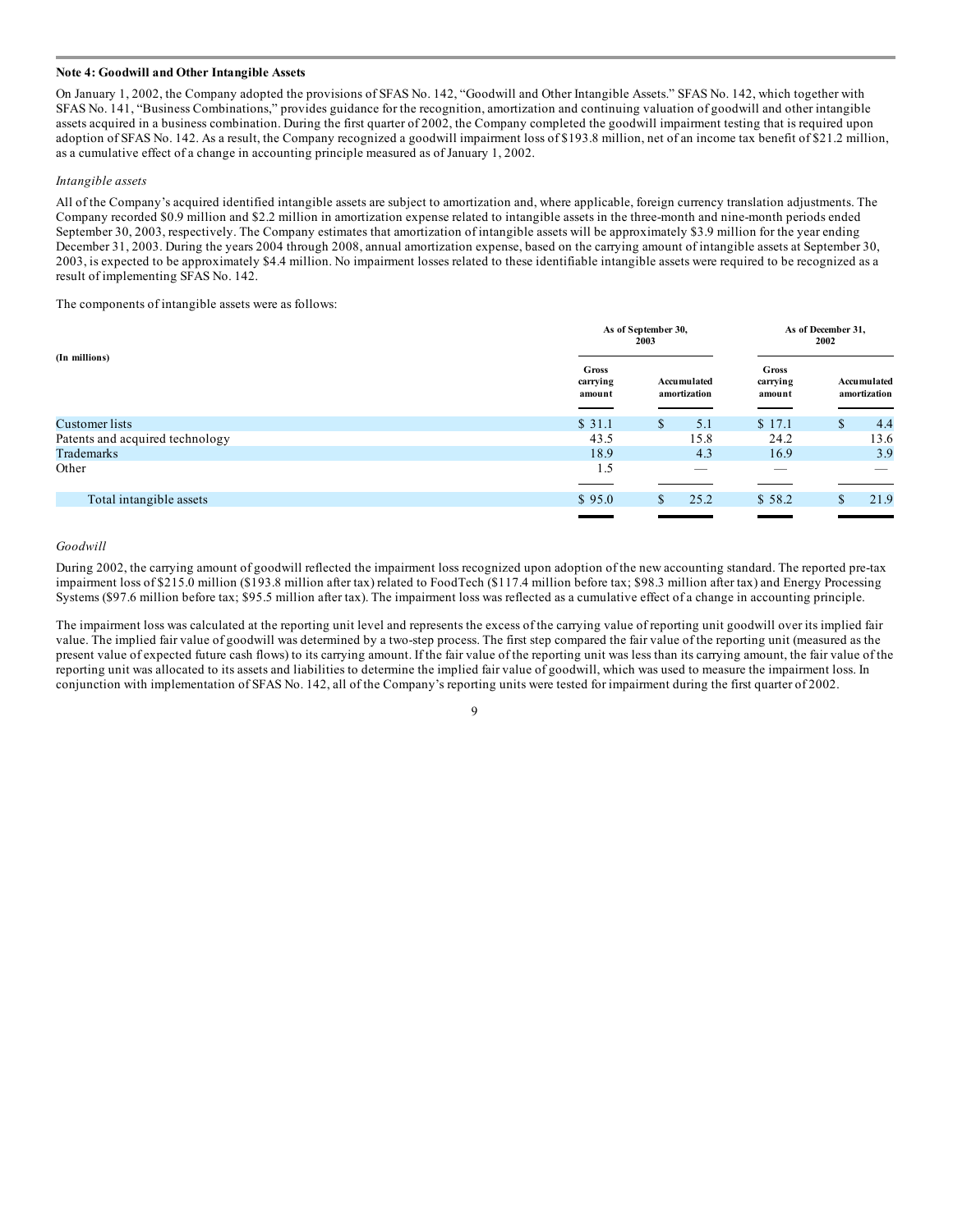The carrying amount of goodwill by business segment was as follows:

|                                  | September 30,<br>2003 | December 31,<br>2002 |
|----------------------------------|-----------------------|----------------------|
| (In millions)                    |                       |                      |
| <b>Energy Production Systems</b> | 75.5<br>$\mathbf{D}$  | 47.8<br>D.           |
| <b>Energy Processing Systems</b> | 17.3                  | 17.3                 |
| Subtotal Energy Systems          | 92.8                  | 65.1                 |
| FoodTech                         | 14.7                  | 14.2                 |
| <b>Airport Systems</b>           | 4.4                   | 4.3                  |
|                                  |                       |                      |
| Total goodwill                   | 111.9                 | 83.6                 |
|                                  |                       |                      |

At September 30, 2003, and December 31, 2002, the carrying amount of goodwill included the impact of foreign currency translation adjustments.

#### **Note 5: Inventories**

Inventories consisted of the following:

|                                                                  | September 30,<br>2003 | December 31,<br>2002 |
|------------------------------------------------------------------|-----------------------|----------------------|
| (In millions)                                                    |                       |                      |
| Raw materials                                                    | 79.4<br>S             | 77.0                 |
| Work in progress                                                 | 113.2                 | 120.1                |
| Finished goods                                                   | 228.1                 | 193.6                |
|                                                                  |                       |                      |
| Gross inventories before LIFO reserves and valuation adjustments | 420.7                 | 390.7                |
| LIFO reserves and valuation adjustments                          | (126.5)               | (117.6)              |
|                                                                  |                       |                      |
| Net inventories                                                  | 294.2                 | 273.1                |
|                                                                  |                       |                      |

# **Note 6: Termination of Sale-Leaseback Agreements**

In March 2003, the Company elected to pay \$35.9 million to repurchase equipment and terminate certain sale-leaseback agreements. The effect on the Company's consolidated balance sheet was an increase in property, plant and equipment of \$15.1 million and a reversal of the \$20.8 million in nonamortizing credits recognized in connection with the original transaction, which were included in other long-term liabilities. Termination of these saleleaseback obligations did not have a material impact on the Company's results of operations.

# **Note 7: Derivative Financial Instruments**

The Company had recognized the following amounts in the consolidated balance sheet representing the fair values of derivative instruments:

|                           |  | September 30,<br>2003 |  | December 31,<br>2002 |
|---------------------------|--|-----------------------|--|----------------------|
| (In millions)             |  |                       |  |                      |
| Other current assets      |  | 18.2                  |  | 35.4                 |
| Other assets              |  | 3.5                   |  | 0.9                  |
| Other current liabilities |  | 4.2                   |  | 13.1                 |
| Other liabilities         |  |                       |  | 3.0                  |

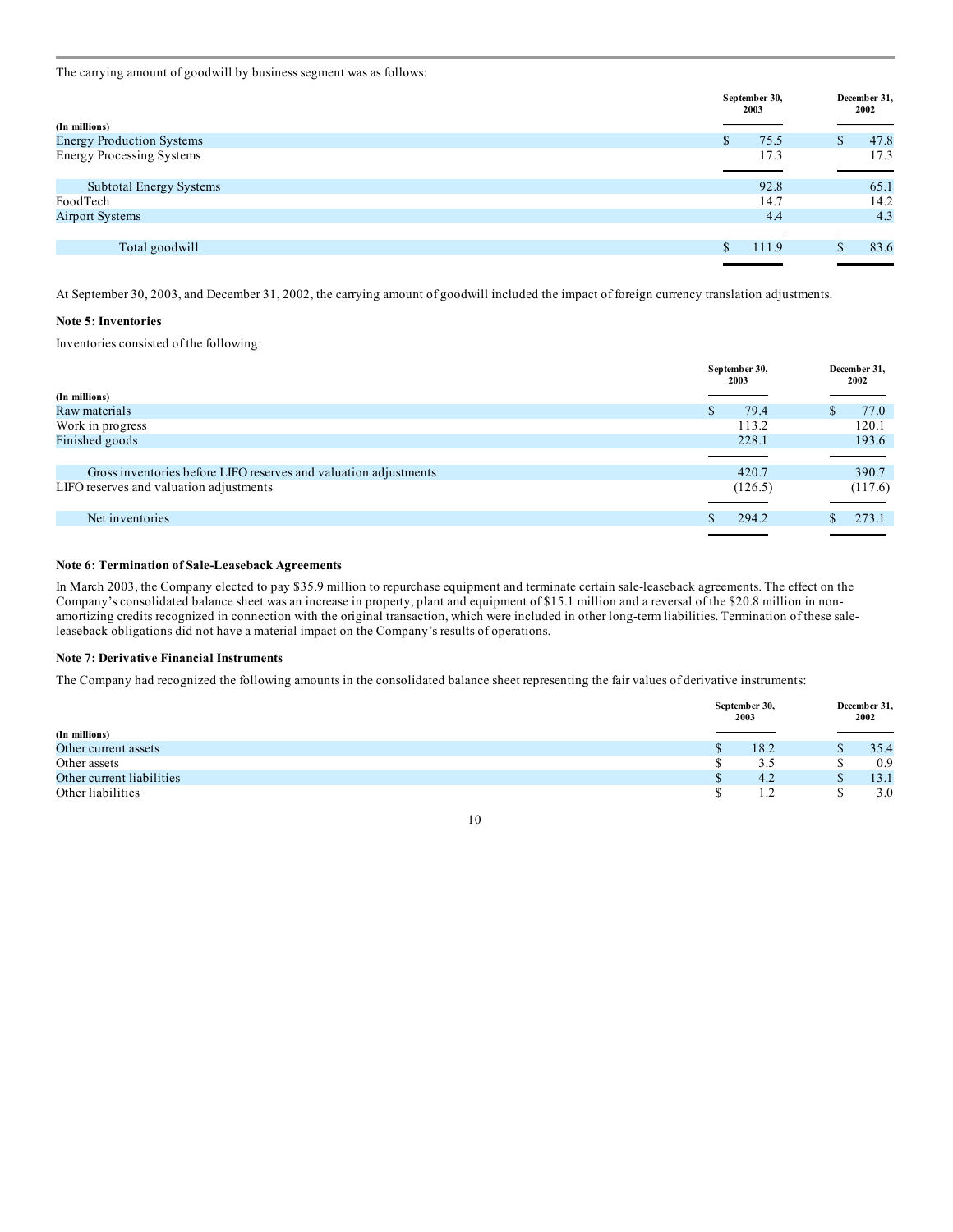The net deferred hedging gain included in accumulated other comprehensive loss was \$3.9 million at September 30, 2003 and December 31, 2002. Approximately \$2.5 million of net gains are expected to be recognized in earnings during the twelve months ending September 30, 2004, at the time the underlying hedged transactions are realized. Net gains of \$1.4 million are expected to be recognized at various times through November 30, 2012.

# **Note 8: Commercial Paper**

The Company initiated a commercial paper program in the first quarter of 2003 to provide an alternative vehicle for meeting short-term funding requirements. Under this program and subject to available capacity under the Company's revolving credit facilities, the Company has the ability to access up to \$400 million of short-term financing through its commercial paper dealers.

At September 30, 2003, there was \$199.9 million in total commercial paper outstanding. Committed credit available under the five-year revolving credit facility at September 30, 2003, provides the ability to refinance a portion of the Company's commercial paper obligations on a long-term basis; therefore, \$185.1 million of commercial paper outstanding was classified as long-term debt on the consolidated balance sheet.

In June 2003, the Company entered into interest rate swaps related to \$150.0 million of its commercial paper borrowings. The effect of these interest rate swaps is to fix the effective annual interest rate of these borrowings at an average rate of 2.9%. These interest rate swaps mature in June 2008. The swaps are accounted for as cash flow hedges and their fair values are included in other assets on the Company's consolidated balance sheet at September 30, 2003.

# **Note 9: Comprehensive Income (Loss)**

Comprehensive income (loss) consisted of the following:

|                                                      |        | <b>Three Months Ended</b><br>September 30, | <b>Nine Months Ended</b><br>September 30, |           |
|------------------------------------------------------|--------|--------------------------------------------|-------------------------------------------|-----------|
| (In millions)                                        | 2003   | 2002                                       | 2003                                      | 2002      |
| Net income (loss)                                    | \$20.3 | $\mathbb{S}$<br>16.8                       | \$52.4                                    | \$(154.2) |
| Foreign currency translation adjustment              | (1.9)  | (7.8)                                      | 12.0                                      | 9.9       |
| Cumulative effect of a change in functional currency |        | —                                          | (12.8)                                    |           |
| Net deferral of hedging gains (losses), net of tax   | 2.6    | (5.7)                                      | __                                        | 4.1       |
| Adjustment to minimum pension liability, net of tax  | 0.1    |                                            | (0.7)                                     |           |
|                                                      |        |                                            |                                           |           |
| Comprehensive income (loss)                          | \$21.1 | 3.3<br>S.                                  | \$50.9                                    | \$(140.2) |
|                                                      |        |                                            |                                           |           |

Accumulated other comprehensive income (loss) consisted of the following:

|                                                                 | September 30,<br>2003 | December 31,<br>2002 |
|-----------------------------------------------------------------|-----------------------|----------------------|
| (In millions)                                                   |                       |                      |
| Cumulative foreign currency translation adjustments             | (112.9)               | (112.1)              |
| Cumulative deferral of hedging gains, net of tax                | 3.9                   | 3.9                  |
| Cumulative adjustments to minimum pension liability, net of tax | (38.1)                | (37.4)               |
|                                                                 |                       |                      |
| Accumulated other comprehensive loss, net of tax                | (147.1)               | (145.6)              |
|                                                                 |                       |                      |

# **Note 10: Earnings Per Share ("EPS")**

Basic EPS is computed using the weighted average number of common shares outstanding during the period. Diluted EPS gives effect to the potential dilution of earnings which could have occurred if additional shares were issued for stock option exercises and restricted stock under the treasury stock method. Options to purchase 2.8 million shares of common stock were outstanding during the three-month period ended September 30, 2002, but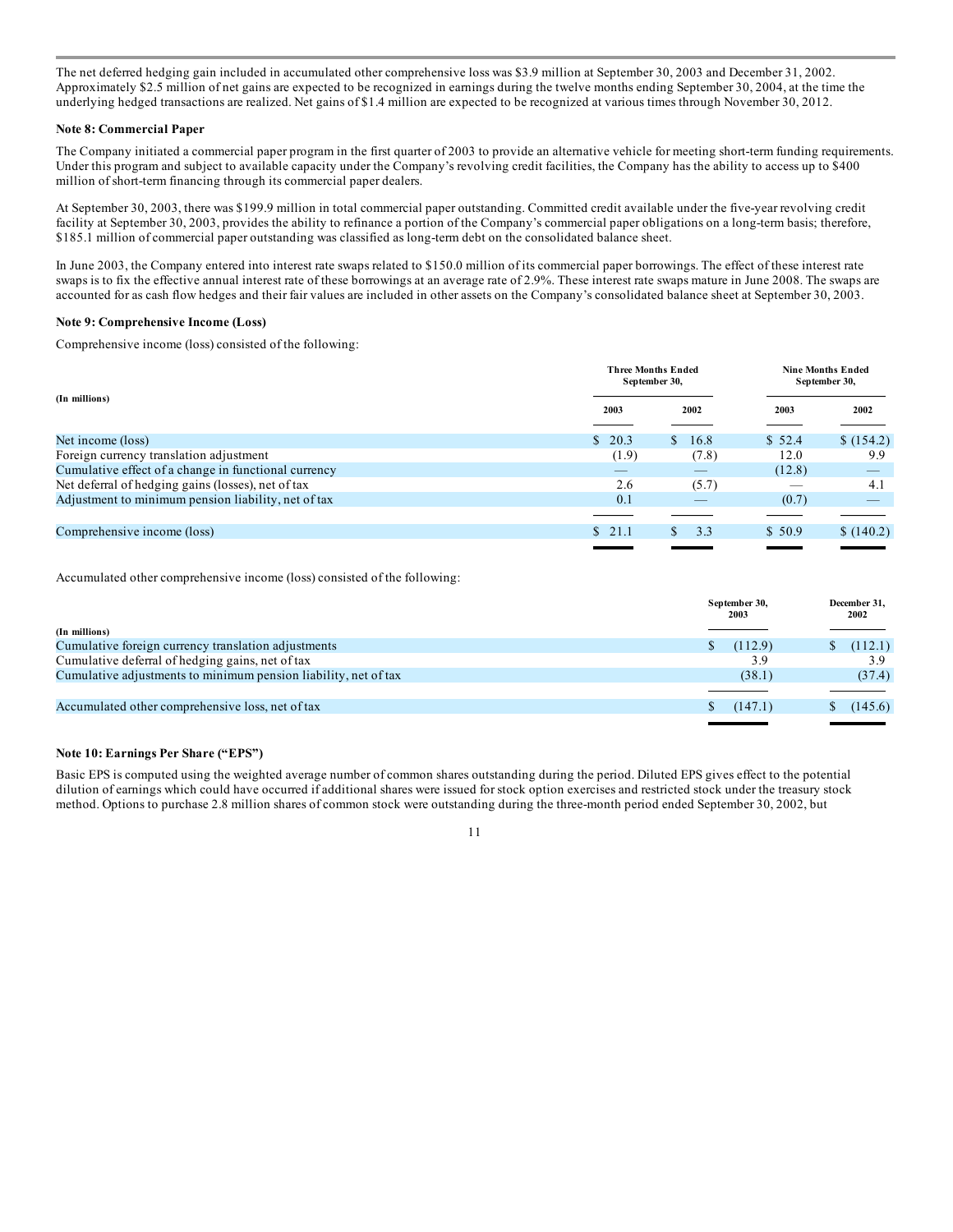were not included in the computation of diluted EPS for that period because the options' exercise price was greater than the average market price of the common shares.

The following schedule is a reconciliation of the denominator of the diluted EPS computations:

|                                                                              |            | <b>Three Months Ended</b><br><b>Nine Months Ended</b><br>September 30,<br>September 30, |        |        |
|------------------------------------------------------------------------------|------------|-----------------------------------------------------------------------------------------|--------|--------|
|                                                                              | 2003       | 2002                                                                                    | 2003   | 2002   |
| (In millions, except per share data)                                         |            |                                                                                         |        |        |
| Income before the cumulative effect of a change in accounting principle      | 20.3<br>S. | 16.8<br>S.                                                                              | \$52.4 | \$39.6 |
|                                                                              |            |                                                                                         |        |        |
| Basic weighted average shares outstanding                                    | 66.2       | 65.4                                                                                    | 66.0   | 65.3   |
| Effect of dilutive securities:                                               |            |                                                                                         |        |        |
| Options on common stock                                                      | 0.7        | 0.6                                                                                     | 0.6    | 0.7    |
| Restricted common stock                                                      | 0.2        | 0.8                                                                                     | 0.2    | 0.8    |
|                                                                              |            |                                                                                         |        |        |
| Diluted weighted average shares outstanding                                  | 67.1       | 66.8                                                                                    | 66.8   | 66.8   |
|                                                                              |            |                                                                                         |        |        |
| Diluted EPS before the cumulative effect of a change in accounting principle | 0.30<br>S. | 0.25<br>S.                                                                              | \$0.79 | \$0.59 |
|                                                                              |            |                                                                                         |        |        |

# **Note 11: Warranty Obligations**

The Company provides for the estimated cost of warranties at the time revenue is recognized and when additional specific obligations are identified. The balance sheet obligation is based on historical experience by product, and considers failure rates and the related costs incurred in correcting a product failure. The Company believes its methodology provides a reasonable estimate of its liability. Warranty cost and accrual information is as follows:

|                                        |            | <b>Three Months Ended</b><br>September 30, |        | <b>Nine Months Ended</b><br>September 30, |  |
|----------------------------------------|------------|--------------------------------------------|--------|-------------------------------------------|--|
|                                        | 2003       | 2002                                       | 2003   | 2002                                      |  |
| (In millions)                          |            |                                            |        |                                           |  |
| Balance at beginning of period         | 12.0<br>S. | 10.5<br>S.                                 | \$11.9 | \$11.6                                    |  |
| Expenses for new warranties            | 3.7        | 5.6                                        | 12.3   | 10.6                                      |  |
| Adjustments to pre-existing warranties | (1.4)      | (0.3)                                      | (1.9)  | (0.8)                                     |  |
| Claims paid                            | (3.2)      | (4.6)                                      | (11.2) | (10.2)                                    |  |
|                                        |            |                                            |        |                                           |  |
| Balance at end of period               | 11.1<br>S. | \$11.2                                     | \$11.1 | \$11.2                                    |  |
|                                        |            |                                            |        |                                           |  |

# **Note 12: Commitments and Contingent Liabilities**

#### *Commitments*

Under the terms of the CDS acquisition discussed in Note 3, the Company committed to purchase the remaining 45 percent ownership interest in CDS in 2009 at a purchase price of approximately 6.5 times the average of CDS' 2007 and 2008 earnings before interest expense, income taxes, depreciation and amortization. The Company intends to account for the purchase of the remaining 45 percent ownership interest in CDS under the purchase accounting method.

#### *Contingent Liabilities*

In the ordinary course of business with customers, vendors and others, the Company issues standby letters of credit, performance bonds, surety bonds and other guarantees. These financial instruments, which totaled approximately \$293 million at September 30, 2003, represented guarantees of the Company's future performance. The Company had also provided approximately \$16 million of bank guarantees and letters of credit to secure existing financial obligations of the Company. The majority of these financial instruments expire within two years, at which time the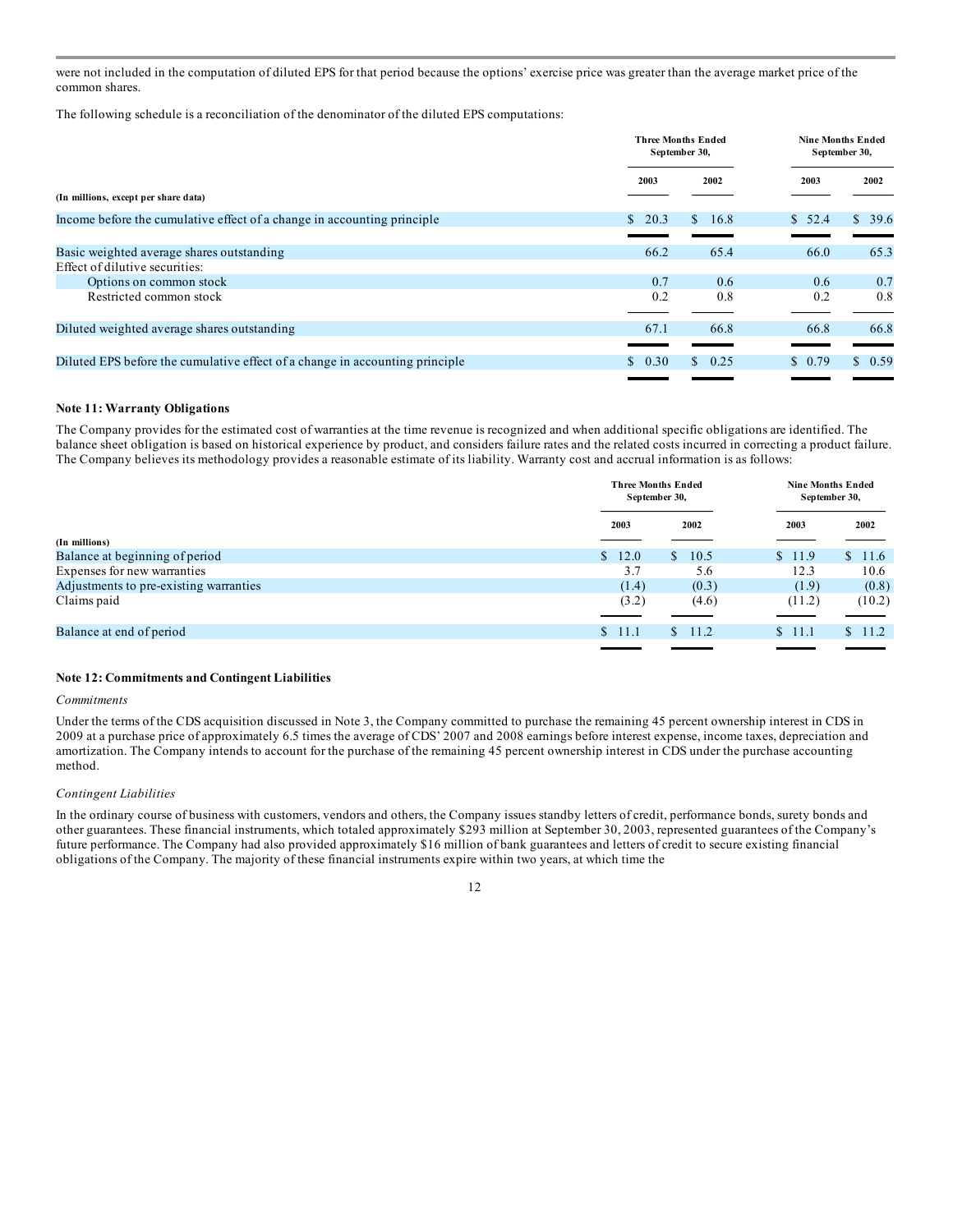Company expects to replace them through the issuance of new or extension of existing letters of credit and surety bonds. At September 30, 2003, the Company also had guarantees relating to third party financial obligations of approximately \$4 million and had indemnification agreements in place approximating \$1 million.

The Company and FMC Corporation are named defendants in a number of multi-defendant, multi-plaintiff tort lawsuits. Under the Separation and Distribution Agreement between FMC Corporation and FMC Technologies, which contains key provisions relating to the 2001 spin-off of the Company from FMC Corporation, FMC Corporation is required to indemnify the Company for certain claims made prior to the spin-off of the Company from FMC Corporation, as well as for other claims related to discontinued operations. The Company expects that FMC Corporation will bear responsibility for the majority of these claims. Certain claims have been asserted subsequent to the spin-off; and while the ultimate responsibility for these claims cannot yet be determined due to lack of identification of the products or premises involved, the Company also expects that FMC Corporation will bear responsibility for a majority of these claims.

In February 2003, the Company initiated court action in the Judicial District Court in Harris County, Texas, against ABB Lummus Global, Inc., seeking recovery of scheduled payments owed and compensatory, punitive and other damages.

In August 2002, the Company initiated court action in the United Kingdom to confirm that certain components of its subsea production systems' designs do not conflict with a patent issued to Cooper Cameron Corporation in Europe. In response, Cooper Cameron Corporation initiated court action alleging infringement of certain of their U.K. patents.

The Company's management believes that the ultimate resolution of its known contingencies will not materially affect the Company's consolidated financial position, results of operations or cash flows.

The Company is in the process of executing a petroleum loading system contract with Sonatrach through the Company's Energy Production Systems business segment. During the third quarter of 2003, Sonatrach asked the Company to evaluate a change in buoy locations. In October 2003, the Company made an initial assessment of these scope changes on the project's cost and schedule, and submitted change orders to Sonatrach. The Company is currently in the process of negotiating these contract change orders and is hopeful that they will be approved in a satisfactory manner. However, management cannot provide assurance that the change orders will be approved as submitted or that resolution can be made on terms agreeable to the Company. At this stage of the negotiations, it is not possible to estimate the profit or loss that will ultimately be realized on this contract.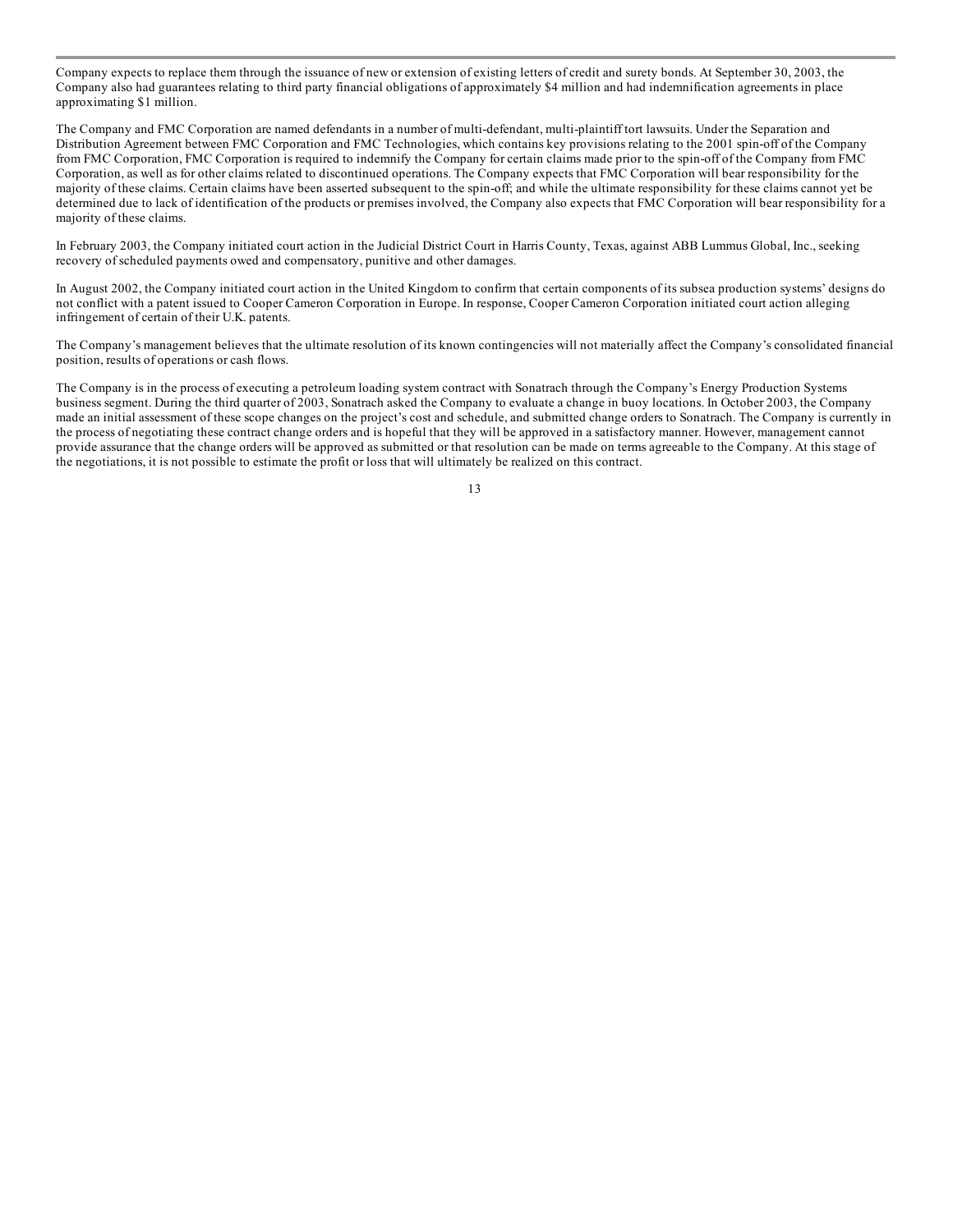# **Note 13: Business Segment Information**

|                                                                                          | <b>Three Months Ended</b><br>September 30, |             | <b>Nine Months Ended</b><br>September 30, |             |
|------------------------------------------------------------------------------------------|--------------------------------------------|-------------|-------------------------------------------|-------------|
| (In millions)                                                                            | 2003                                       | 2002        | 2003                                      | 2002        |
| Revenue                                                                                  |                                            |             |                                           |             |
| <b>Energy Production Systems</b>                                                         | \$271.2                                    | \$241.4     | 826.8<br>S.                               | \$<br>666.8 |
| <b>Energy Processing Systems</b>                                                         | 106.1                                      | 98.6        | 304.1                                     | 285.9       |
| Intercompany eliminations                                                                | (1.7)                                      | (0.1)       | (2.0)                                     | (1.4)       |
| <b>Subtotal Energy Systems</b>                                                           | 375.6                                      | 339.9       | 1,128.9                                   | 951.3       |
| FoodTech                                                                                 | 127.2                                      | 120.4       | 387.8                                     | 364.7       |
| <b>Airport Systems</b>                                                                   | 58.7                                       | 66.3        | 158.1                                     | 179.4       |
| Intercompany eliminations                                                                | (1.4)                                      | (1.2)       | (5.1)                                     | (4.1)       |
| Total revenue                                                                            | \$560.1                                    | \$525.4     | \$1,669.7                                 | \$1,491.3   |
|                                                                                          |                                            |             |                                           |             |
| Income before income taxes and the cumulative effect of a change in accounting principle |                                            |             |                                           |             |
| <b>Energy Production Systems</b>                                                         | \$.<br>14.0                                | \$<br>12.6  | \$<br>50.1                                | 34.2<br>\$  |
| <b>Energy Processing Systems</b>                                                         | 8.1                                        | 5.2         | 17.6                                      | 15.7        |
|                                                                                          |                                            |             |                                           |             |
| <b>Subtotal Energy Systems</b>                                                           | 22.1                                       | 17.8        | 67.7                                      | 49.9        |
| FoodTech                                                                                 | 9.9                                        | 7.7         | 31.4                                      | 28.9        |
| <b>Airport Systems</b>                                                                   | 5.3                                        | 5.9         | 8.0                                       | 10.2        |
|                                                                                          |                                            |             |                                           |             |
| Segment operating profit                                                                 | 37.3                                       | 31.4        | 107.1                                     | 89.0        |
| Corporate expense                                                                        | (5.9)                                      | (5.6)       | (18.3)                                    | (17.6)      |
| Other income (expense), net                                                              | (0.6)                                      | 0.9         | (8.0)                                     | (5.9)       |
|                                                                                          |                                            |             |                                           |             |
| Operating profit before net interest expense and income taxes                            | 30.8                                       | 26.7        | 80.8                                      | 65.5        |
| Net interest expense                                                                     | (2.2)                                      | (3.1)       | (6.9)                                     | (9.8)       |
| Income before income taxes and the cumulative effect of a change in accounting principle | 28.6<br>\$.                                | 23.6<br>\$. | 73.9<br>\$                                | 55.7<br>\$  |
|                                                                                          |                                            |             |                                           |             |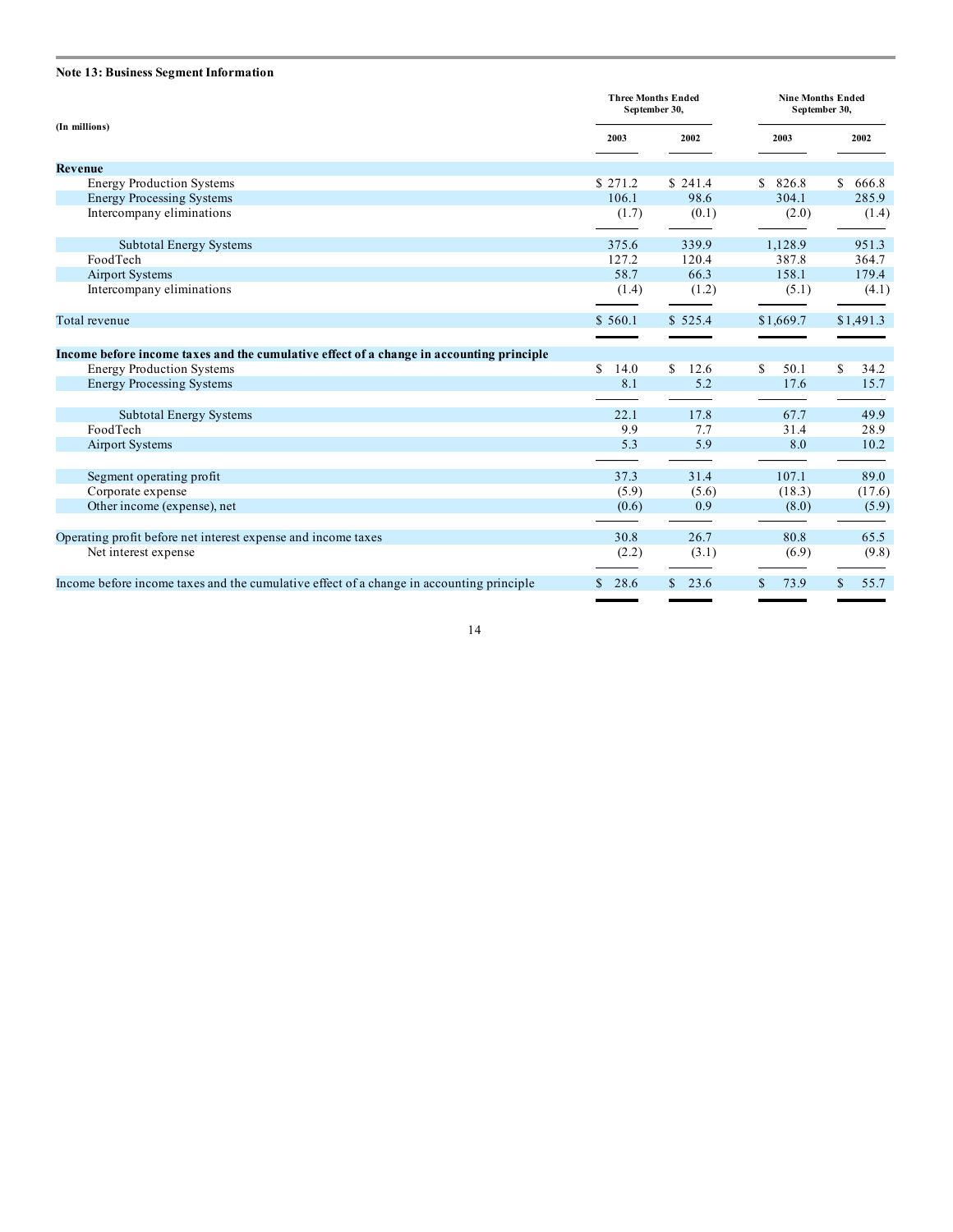# **ITEM 2. MANAGEMENT'S DISCUSSION AND ANALYSIS OF FINANCIAL CONDITION AND RESULTS OF OPERATIONS**

# **FORWARD-LOOKING STATEMENTS—SAFE HARBOR PROVISIONS**

Item 2 of this report contains certain forward-looking statements that are based on management's current views and assumptions regarding future events, future business conditions and management's outlook for FMC Technologies, Inc. ("FMC Technologies" or the "Company") based on currently available information.

Whenever possible, we have identified forward-looking statements by such words or phrases as "will likely result", "is confident that", "expects", "should", "could", "may", "will continue to", "believes", "anticipates", "predicts", "forecasts", "estimates", "projects", "potential", "intends" or similar expressions identifying "forward-looking statements" within the meaning of the Private Securities Litigation Reform Act of 1995, including the negative of those words or phrases. Such forward-looking statements are based on management's current views and assumptions regarding future events, future business conditions and the outlook for our Company based on currently available information. The forward-looking statements are subject to certain risks and uncertainties that could cause actual results to differ materially from those expressed in, or implied by, these statements. These statements are qualified by reference to our discussion of important factors that could affect our financial position and could cause our actual results for future periods to differ materially from any opinions or statements expressed in, or implied by, these statements included in the section "Cautionary Note Regarding Forward-Looking Information" in Part I, Item 1 of the Company's Annual Report on Form 10-K for the fiscal year ended December 31, 2002. We wish to caution readers not to place undue reliance on any such forward-looking statements, which speak only as of the date made and involve judgment.

We caution that the referenced list of factors may not be all-inclusive, and we specifically decline to undertake any obligation to publicly revise any forwardlooking statements that have been made to reflect events or circumstances after the date of such statements, or to reflect the occurrence of anticipated or unanticipated events, unless required under applicable disclosure rules and regulations.

### **BACKGROUND INFORMATION**

FMC Technologies, Inc. was incorporated in Delaware on November 13, 2000, and was a wholly owned subsidiary of FMC Corporation until its initial public offering on June 14, 2001, when it sold 17.0% of its common stock to the public. On December 31, 2001, FMC Corporation distributed its remaining 83.0% ownership of FMC Technologies' common stock to FMC Corporation shareholders in the form of a dividend (the "Distribution"). Each FMC Corporation shareholder of record as of December 12, 2001, received a dividend of approximately 1.72 shares of FMC Technologies' common stock for each share of FMC Corporation common stock.

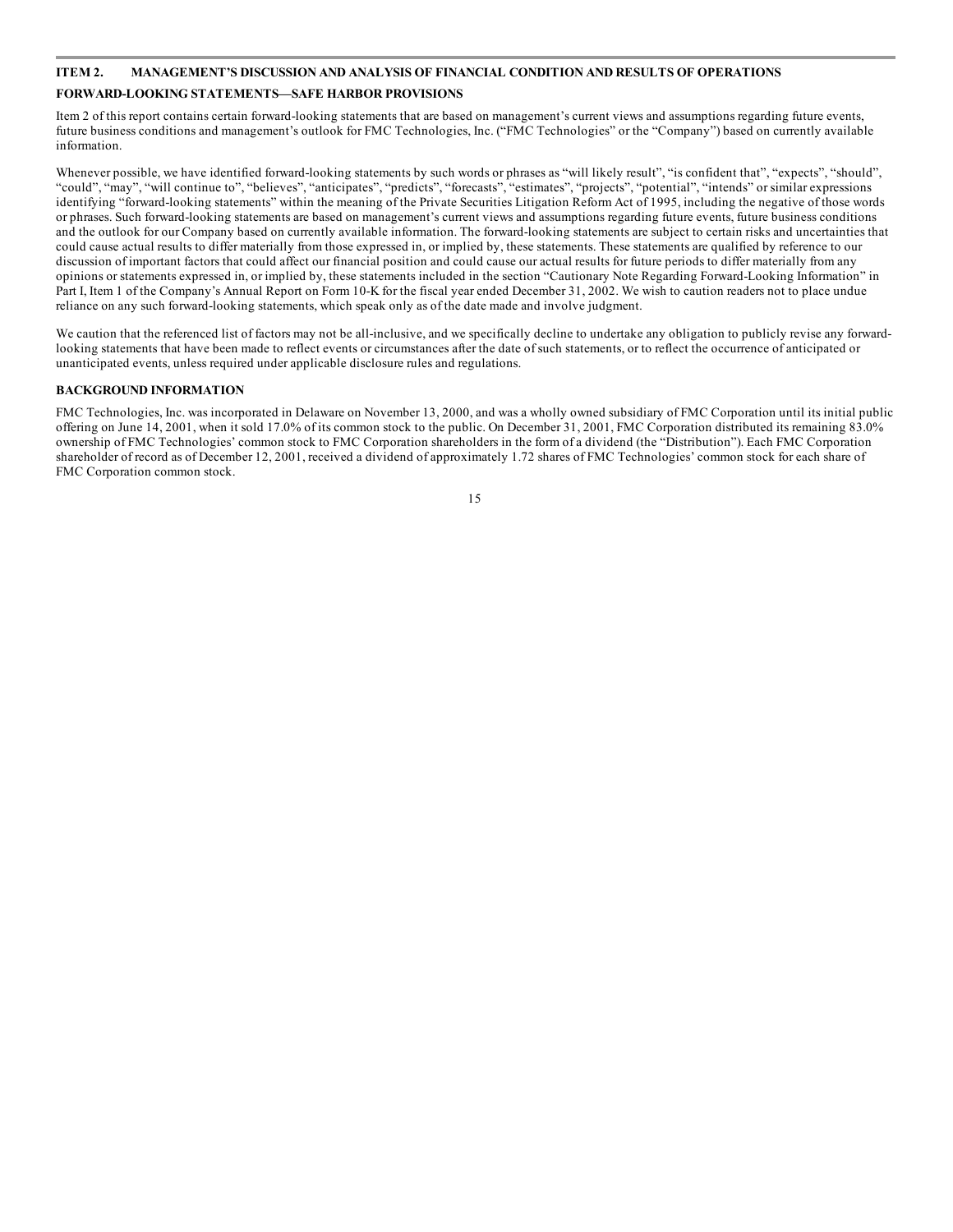# **RESULTS OF OPERATIONS**

# **Three Months Ended September 30, 2003 Compared With Three Months Ended September 30, 2002**

The following table summarizes our operating results for the three months ended September 30, 2003 and 2002:

| <b>Three Months Ended</b><br>September 30,                    |                      |                       | Favorable/<br>(Unfavorable) |               |
|---------------------------------------------------------------|----------------------|-----------------------|-----------------------------|---------------|
| (In millions, except %)                                       | 2003                 | 2002                  | s                           | $\frac{0}{0}$ |
| Revenue                                                       |                      |                       |                             |               |
| <b>Energy Production Systems</b>                              | \$271.2              | \$241.4               | \$29.8                      | $12.3\%$      |
| <b>Energy Processing Systems</b>                              | 106.1                | 98.6                  | 7.5                         | 7.6           |
| Intercompany eliminations                                     | (1.7)                | (0.1)                 | (1.6)                       | $\ast$        |
| Subtotal Energy Systems                                       | 375.6                | 339.9                 | 35.7                        | 10.5          |
| FoodTech                                                      | 127.2                | 120.4                 | 6.8                         | 5.6           |
| <b>Airport Systems</b>                                        | 58.7                 | 66.3                  | (7.6)                       | (11.5)        |
| Intercompany eliminations                                     | (1.4)                | (1.2)                 | (0.2)                       | $\ast$        |
| Total revenue                                                 | \$560.1              | \$525.4               | \$34.7                      | $6.6\%$       |
| <b>Segment Operating Profit</b>                               |                      |                       |                             |               |
| <b>Energy Production Systems</b>                              | S<br>14.0            | 12.6<br>\$            | \$1.4                       | 11.1%         |
| <b>Energy Processing Systems</b>                              | 8.1                  | 5.2                   | 2.9                         | 55.8          |
|                                                               |                      |                       |                             |               |
| <b>Subtotal Energy Systems</b>                                | 22.1                 | 17.8                  | 4.3                         | 24.2          |
| FoodTech                                                      | 9.9                  | 7.7                   | 2.2                         | 28.6          |
| <b>Airport Systems</b>                                        | 5.3                  | 5.9                   | (0.6)                       | (10.2)        |
| Total segment operating profit                                | 37.3                 | 31.4                  | 5.9                         | 18.8          |
| Corporate expense                                             | (5.9)                | (5.6)                 | (0.3)                       | (5.4)         |
| Other income (expense), net                                   | (0.6)                | 0.9                   | (1.5)                       | $\ast$        |
|                                                               |                      |                       |                             |               |
| Operating profit before net interest expense and income taxes | 30.8                 | 26.7                  | 4.1                         | 15.4          |
| Net interest expense                                          | (2.2)                | (3.1)                 | 0.9                         | 29.0          |
| Income before income taxes                                    | 28.6                 | 23.6                  | 5.0                         | 21.2          |
| Provision for income taxes                                    | 8.3                  | 6.8                   | (1.5)                       | (22.1)        |
| Net income                                                    | $\mathbb{S}$<br>20.3 | $\mathcal{S}$<br>16.8 | \$3.5                       | 20.8%         |

\* Not meaningful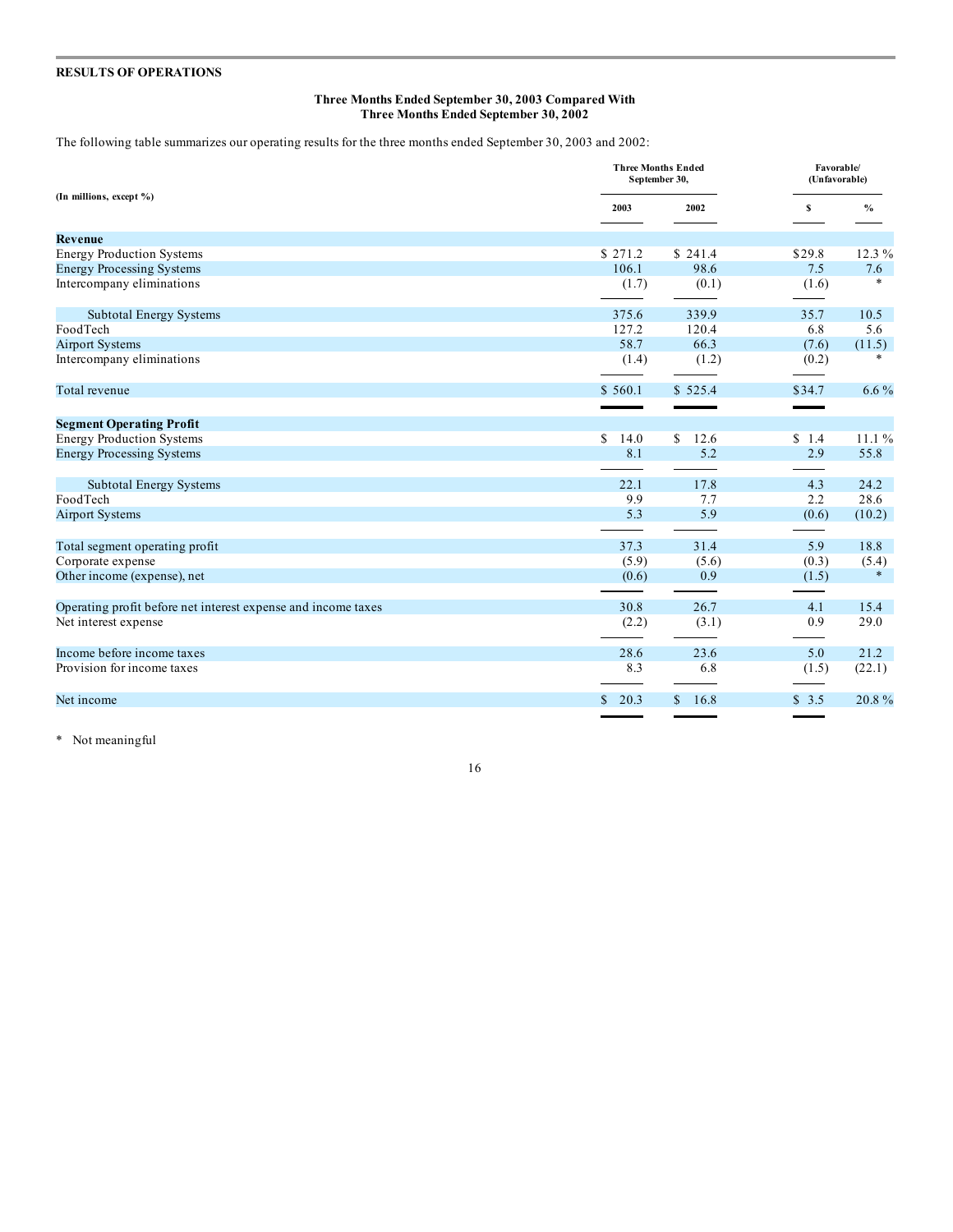# **CONSOLIDATED RESULTS OF OPERATIONS**

Our total revenue for the three months ended September 30, 2003, increased 6.6% to \$560.1 million. Higher sales reported by our Energy Systems and FoodTech businesses were partially offset by lower sales of Airport Systems.

Our pre-tax income for the three months ended September 30, 2003, of \$28.6 million (\$20.3 million after tax), compared favorably with pre-tax income for the quarter ended September 30, 2002, of \$23.6 million (\$16.8 million after tax). The increase in 2003 pre-tax income was primarily attributable to higher segment operating profit from our Energy Systems and FoodTech businesses, partially offset by lower profitability from Airport Systems and an increase in other expense, net.

Management expects 2003 full-year earnings to be in the upper end of the range of \$1.05 to \$1.15 per diluted share, a 15 to 20 percent increase over full-year 2002 earnings per share before the cumulative effect of a change in accounting principle.

When developing our 2004 outlook, we identified more uncertainty and variability than in prior years. While there is a significant amount of variability in our 2004 outlook, we currently anticipate some improvement in each of our business segments in 2004. Our outlook is qualified by consideration of various risks and uncertainties identified in the discussion of our results of operations below and others which are detailed in the section "Cautionary Note Regarding Forward-Looking Information" in Part I, Item 1 of the Company's Annual Report on Form 10-K for the fiscal year ended December 31, 2002, all of which could cause our actual results to vary significantly from our current outlook.

# **OPERATING RESULTS OF BUSINESS SEGMENTS**

Segment operating profit is defined as total segment revenue less segment operating expenses. The following items have been excluded in computing segment operating profit: corporate staff expense, interest expense and income associated with corporate debt facilities and investments, income taxes and other income (expense), net.

### *Energy Production Systems*

Energy Production Systems' revenue was higher in the third quarter of 2003 when compared with the third quarter of 2002. Increased revenue related primarily to subsea and surface systems. Higher revenue for subsea systems was primarily attributable to progress on projects in the Gulf of Mexico and the North Sea, partially offset by a decrease in shipments to West Africa. Surface systems' sales were stronger in Asia, the Middle East and Europe and, to a lesser extent, in North America, reflecting the impact of increased land-based drilling activity in those regions.

Energy Production Systems' operating profit in the third quarter of 2003 increased compared with the third quarter of 2002 as a result of higher volumes in our surface and subsea businesses, partially offset by a loss recorded in our floating production systems business.

We are currently in the process of executing a petroleum loading system contract with Sonatrach. During the third quarter of 2003, Sonatrach asked us to evaluate a change in buoy locations. In October 2003, we made an initial assessment of these scope changes on the project's cost and schedule, and submitted change orders to Sonatrach. We are currently in the process of negotiating these contract change orders and are hopeful that they will be approved in a satisfactory manner. However, we cannot provide assurance that the change orders will be approved as submitted or that resolution can be made on terms agreeable to us. At this stage of the negotiations, it is not possible to estimate the profit or loss that will ultimately be realized on this contract.

For full-year 2004, we expect slight growth in overall profitability for the Energy Production Systems business segment. We anticipate growth to come from higher earnings in floating production systems and a full-year benefit of our 55% ownership interest in CDS Engineering and associated assets ("CDS"). However, our ability to accurately project the subsea systems activity for 2004 has been limited by several factors, including a higher percentage of subsea system projects being awarded based upon a bid process, modifications to project specifications during the bid process and delays by oil companies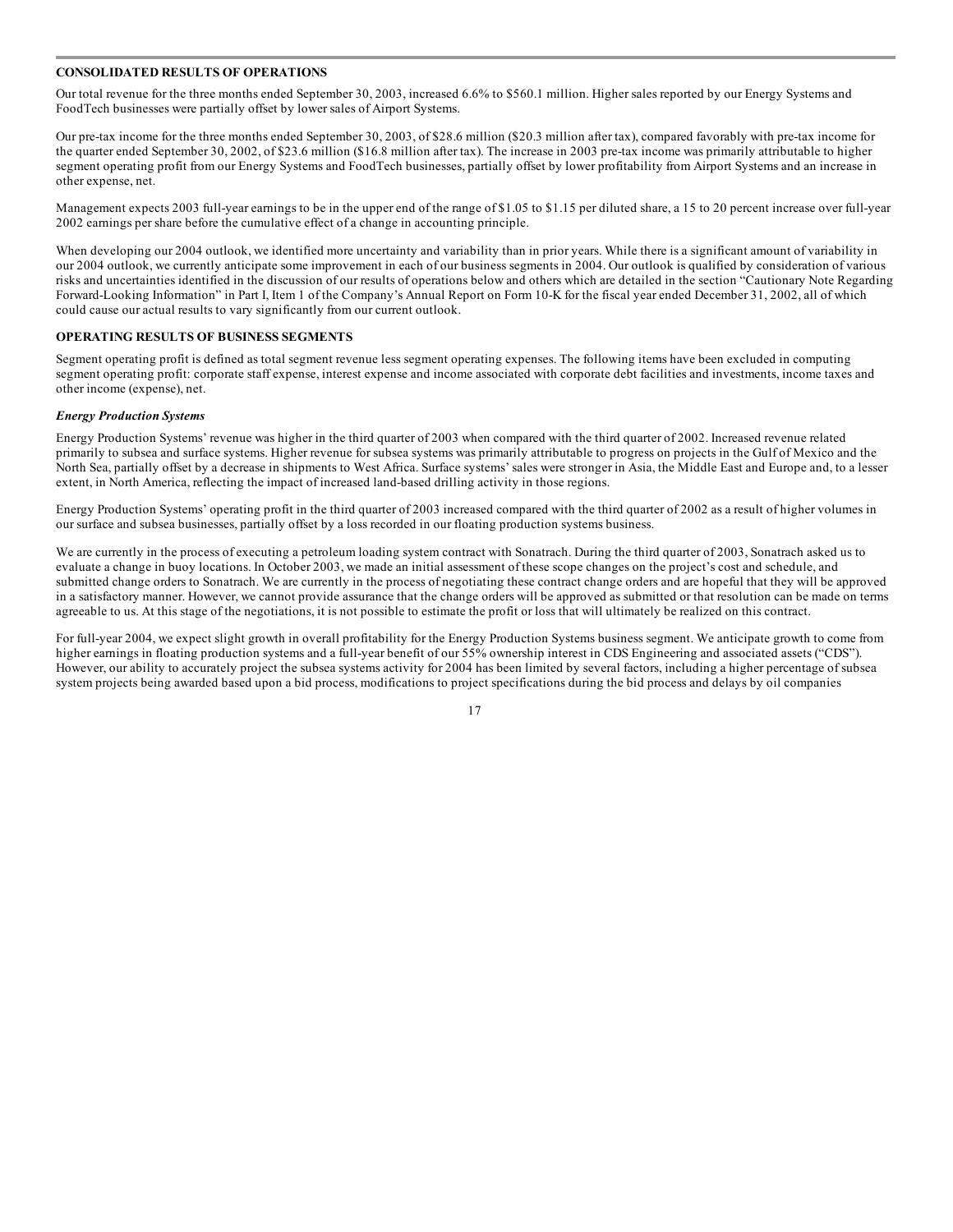in the awarding of projects. In addition, the 2004 outlook for Energy Production Systems is subject to significant uncertainty related to the Sonatrach contract. Our forecast assumes profit contribution from the Sonatrach contract at a break-even level.

# *Energy Processing Systems*

Energy Processing Systems' revenue for the three months ended September 30, 2003, was higher when compared with the same period in 2002. Increased sales volume was primarily attributable to stronger demand for metering systems in the measurement solutions business. In addition, fluid control equipment sales were higher when compared with 2002, as stronger sales of WECO®/Chiksan® equipment reflected stronger demand related to increased rig counts.

Energy Processing Systems' operating profit in the third quarter of 2003 increased when compared with the third quarter of 2002. Improved profitability was primarily the result of higher sales volumes and higher margins in the fluid control business and, to a lesser extent, increased sales volume in our loading systems and measurement businesses.

For full-year 2004, we anticipate the Energy Processing Systems business to continue to reflect the positive impact of increased oilfield activity and higher rig counts on sales of WECO®/Chiksan ® equipment. In addition, we have potential for growth in the loading systems business, based on an increase in demand for liquefied natural gas.

# *FoodTech*

FoodTech's revenue increased in the third quarter of 2003 compared with the third quarter of 2002. Higher revenue, reflecting increased volumes of protein, tomato and citrus processing equipment and the favorable impact of foreign currency translation, was partially offset by lower revenue from sales of freezing systems, primarily attributable to unfavorable economic conditions in Europe.

FoodTech's operating profit in the third quarter of 2003 increased compared with the third quarter of 2002. Increased profit was attributable to higher volumes and lower costs, the latter reflecting a favorable adjustment relating to a foreign sales tax. Lower profit from sales of freezing systems during the quarter partially offset the increase in segment profitability.

FoodTech's business is seasonal, resulting in higher activity in the second and fourth quarters of each year. Based on seasonal factors, we again anticipate a strong fourth quarter for FoodTech in 2003. In 2004, we expect this business segment to perform at the same level or improve slightly compared with 2003, with improved results coming from food processing and food sterilization equipment. However, improved results are likely to be offset by the negative impact of competitive trends and continued consolidation in the food industry.

# *Airport Systems*

Airport Systems' revenue decreased in the third quarter of 2003 compared with the third quarter of 2002, reflecting lower sales of Halvorsen loaders to the U.S. Air Force. The decrease in revenue was partially offset by higher sales of automated material handling systems and an increase in sales of airport ground support equipment to customers outside of the United States.

Airport Systems' operating profit in the third quarter of 2003 decreased compared with the third quarter of 2002. The decrease was primarily attributable to lower sales volumes of Halvorsen loaders, partially offset by the favorable impact of higher volumes of airport ground support equipment.

In 2004, we expect Airport Systems' operating profit to improve slightly over 2003 results. We have begun to see a gradual strengthening in the international airlines. In addition, the U.S. Air Force has received government approval of funding for the purchase of additional Halvorsen loaders. We await their order for 2004 and anticipate that Halvorsen loader deliveries will be somewhat lower in 2004 compared with 2003.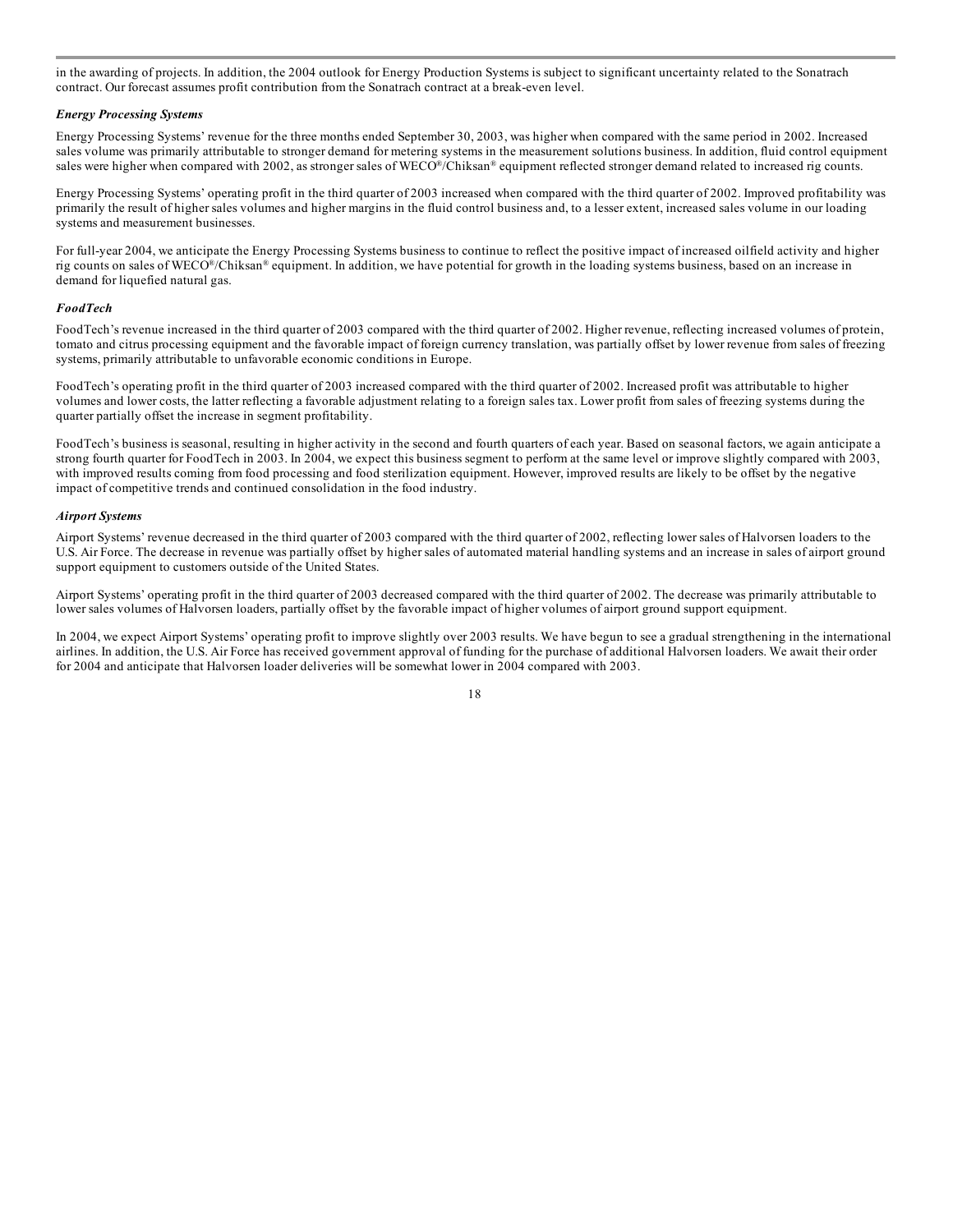# *Order Backlog*

Order backlog is calculated as the estimated sales value of unfilled, confirmed customer orders at the reporting date.

|                                  |                         | <b>Order Backlog</b> |                       |  |  |  |  |
|----------------------------------|-------------------------|----------------------|-----------------------|--|--|--|--|
| (In millions)                    | September 30,<br>2003   | December 31,<br>2002 | September 30,<br>2002 |  |  |  |  |
| <b>Energy Production Systems</b> | 663.8<br>\$.            | 822.5<br>\$          | 651.6<br>S            |  |  |  |  |
| <b>Energy Processing Systems</b> | 124.2                   | 110.0                | 111.3                 |  |  |  |  |
| <b>Subtotal Energy Systems</b>   | 788.0                   | 932.5                | 762.9                 |  |  |  |  |
| FoodTech                         | 120.6                   | 107.2                | 106.2                 |  |  |  |  |
| <b>Airport Systems</b>           | 112.7                   | 112.0                | 106.3                 |  |  |  |  |
|                                  |                         |                      |                       |  |  |  |  |
| Total backlog                    | 1,021.3<br>$\mathbb{S}$ | \$1,151.7            | 975.4<br>S            |  |  |  |  |
|                                  |                         |                      |                       |  |  |  |  |

Energy Production Systems' order backlog at September 30, 2003, was lower when compared with December 31, 2002, primarily attributable to lower order backlog for subsea systems, reflecting delays in the awarding of projects. Compared with September 30, 2002, higher order backlog at September 30, 2003, was primarily the result of the Sonatrach order for floating production systems, partially offset by lower order backlog for subsea systems.

Energy Processing Systems' order backlog at September 30, 2003, was higher when compared with December 31, 2002, reflecting increased order backlog for loading systems and measurement solutions. Compared with September 30, 2002, order backlog at September 30, 2003, was higher, reflecting increased order backlog for loading systems and fluid control equipment. The increases in order backlog were partially offset by a decrease in order backlog for blending and transfer systems in both periods.

FoodTech's order backlog at September 30, 2003, was higher when compared with December 31, 2002, primarily as a result of an increase in orders for freezing systems and food sterilization equipment, partially offset by a lower order backlog for fruit and vegetable processing equipment. When compared with September 30, 2002, higher order backlog at September 30, 2003, was primarily attributable to a higher level of order backlog for protein cooking equipment, reflecting higher demand from the North American poultry market, and higher orders of food sterilization equipment, partly offset by a reduction in order backlog for fruit and vegetable processing equipment. In addition, the increase in FoodTech's order backlog at September 30, 2003, reflected the favorable impact of foreign currency exchange rates.

Airport Systems' order backlog at September 30, 2003, was essentially flat when compared with December 31, 2002. Lower order backlog for Halvorsen loaders was substantially offset by higher order backlog for airport ground support equipment, as a result of orders received from international airlines and freight companies, and Jetway® passenger boarding bridges. When compared with September 30, 2002, higher backlog at September 30, 2003, was associated with airport ground support equipment and Jetway® passenger boarding bridges. The increase was partially offset by a decrease in order backlog for Halvorsen loaders. While the U.S. Air Force has received government approval of funding for the purchase of additional Halvorsen loaders, we are awaiting receipt of the order for 2004; consequently, order backlog at September 30, 2003, does not include any amounts relating to Halvorsen loader activity in 2004.

# **OTHER COSTS AND EXPENSES**

### *Corporate Expense*

Corporate expense increased slightly during the quarter ended September 30, 2003, compared with the same quarter in 2002, primarily due to higher insurance costs in 2003, partially offset by the favorable impact of cost reduction initiatives.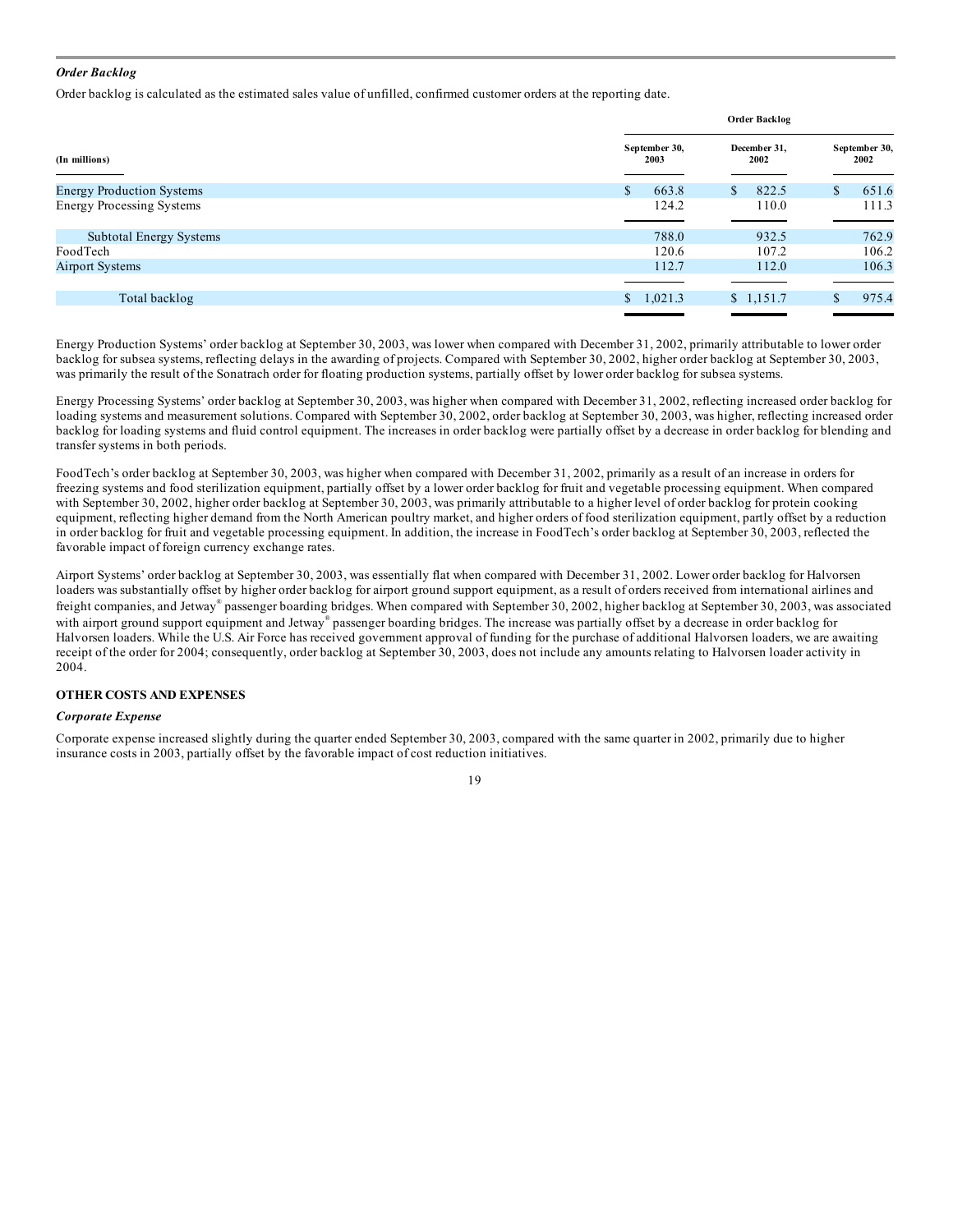# *Other Income (Expense), Net*

Other income (expense), net, is comprised primarily of LIFO inventory adjustments, net expenses related to employee pension and other postretirement benefits, foreign currency gains and losses and restricted stock compensation expense.

In the third quarter of 2003, other expense, net, was \$0.6 million versus \$0.9 million of other income, net, in the third quarter of 2002. The unfavorable comparison to the prior year quarter was primarily attributable to a gain of \$1.3 million recorded in the third quarter of 2002 in connection with the sale of the Company plane, partially offset by the favorable impact of foreign currency related gains in 2003.

# *Net Interest Expense*

Net interest expense decreased in the third quarter of 2003 compared to the third quarter of 2002 as a result of reduced interest rates.

We have entered into a series of interest rate swaps maturing in June 2008 that have fixed the interest rate on \$150.0 million of our commercial paper portfolio at 2.9%.

# *Income Tax Expense*

Income tax expense for the third quarter of 2003 was \$8.3 million on pre-tax earnings of \$28.6 million. Income tax expense for the three months ended September 30, 2002, was \$6.8 million on pre-tax earnings of \$23.6 million. The difference between our effective income tax rate of 29% during these periods and the statutory U.S. federal income tax rate relates primarily to the difference between the U.S. tax rate and foreign tax rates applied to foreign earnings and qualifying foreign trade income not subject to U.S. tax.

We estimate that our effective tax rate for full-year 2003 will be 29%.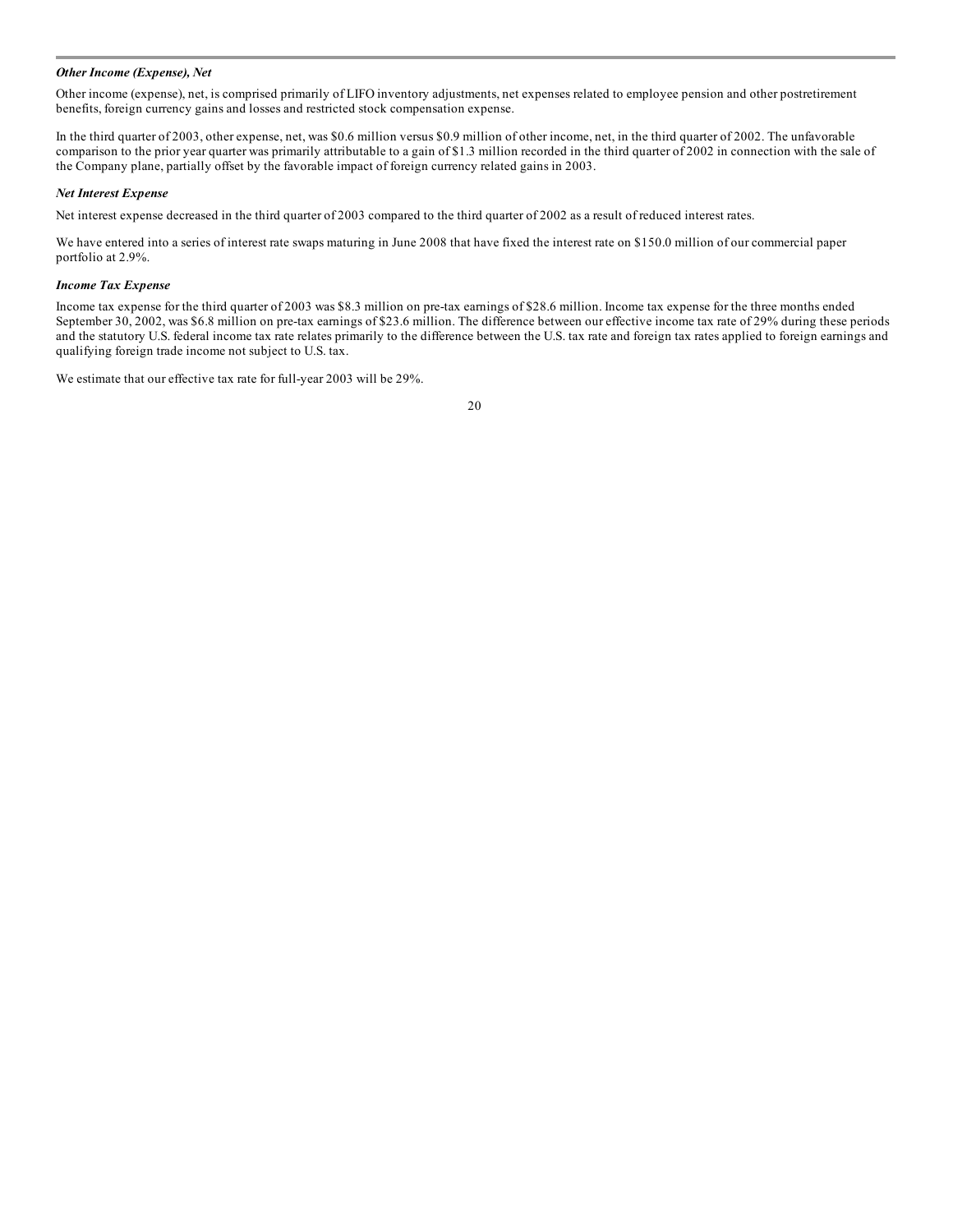# **Nine Months Ended September 30, 2003 Compared With Nine Months Ended September 30, 2002**

The following table summarizes our operating results for the nine months ended September 30, 2003 and 2002:

|                                                                            |                                 | <b>Nine Months Ended</b><br>September 30, |         | Favorable/<br>(Unfavorable) |  |
|----------------------------------------------------------------------------|---------------------------------|-------------------------------------------|---------|-----------------------------|--|
| (In millions, except %)                                                    | 2003                            | 2002                                      | S       | $\%$                        |  |
| Revenue                                                                    |                                 |                                           |         |                             |  |
| <b>Energy Production Systems</b>                                           | \$826.8                         | \$666.8                                   | \$160.0 | 24.0%                       |  |
| <b>Energy Processing Systems</b>                                           | 304.1                           | 285.9                                     | 18.2    | 6.4                         |  |
| Intercompany eliminations                                                  | (2.0)                           | (1.4)                                     | (0.6)   | $\ast$                      |  |
| Subtotal Energy Systems                                                    | 1,128.9                         | 951.3                                     | 177.6   | 18.7                        |  |
| FoodTech                                                                   | 387.8                           | 364.7                                     | 23.1    | 6.3                         |  |
| <b>Airport Systems</b>                                                     | 158.1                           | 179.4                                     | (21.3)  | (11.9)                      |  |
| Intercompany eliminations                                                  | (5.1)                           | (4.1)                                     | (1.0)   | $\ast$                      |  |
| Total revenue                                                              | \$1,669.7                       | \$1,491.3                                 | \$178.4 | 12.0%                       |  |
|                                                                            |                                 |                                           |         |                             |  |
| <b>Segment Operating Profit</b>                                            |                                 |                                           |         |                             |  |
| <b>Energy Production Systems</b>                                           | \$<br>50.1                      | 34.2<br>\$                                | \$15.9  | 46.5%                       |  |
| <b>Energy Processing Systems</b>                                           | 17.6                            | 15.7                                      | 1.9     | 12.1                        |  |
| Subtotal Energy Systems                                                    | 67.7                            | 49.9                                      | 17.8    | 35.7                        |  |
| FoodTech                                                                   | 31.4                            | 28.9                                      | 2.5     | 8.7                         |  |
| <b>Airport Systems</b>                                                     | 8.0                             | 10.2                                      | (2.2)   | (21.6)                      |  |
| Total segment operating profit                                             | 107.1                           | 89.0                                      | 18.1    | 20.3                        |  |
| Corporate expense                                                          | (18.3)                          | (17.6)                                    | (0.7)   | (4.0)                       |  |
| Other expense, net                                                         | (8.0)                           | (5.9)                                     | (2.1)   | (35.6)                      |  |
| Operating profit before net interest expense and income taxes              | 80.8                            | 65.5                                      | 15.3    | 23.4                        |  |
| Net interest expense                                                       | (6.9)                           | (9.8)                                     | 2.9     | 29.6                        |  |
|                                                                            |                                 |                                           |         |                             |  |
| Income before income taxes                                                 | 73.9                            | 55.7                                      | 18.2    | 32.7                        |  |
| Provision for income taxes                                                 | 21.5                            | 16.1                                      | (5.4)   | (33.5)                      |  |
| Income before the cumulative effect of a change in accounting principle    | 52.4                            | 39.6                                      | 12.8    | 32.3                        |  |
| Cumulative effect of a change in accounting principle, net of income taxes | $\hspace{0.1mm}-\hspace{0.1mm}$ | (193.8)                                   | 193.8   | $\ast$                      |  |
| Net income (loss)                                                          | \$<br>52.4                      | \$(154.2)                                 | \$206.6 | $\ast$                      |  |

\* Not meaningful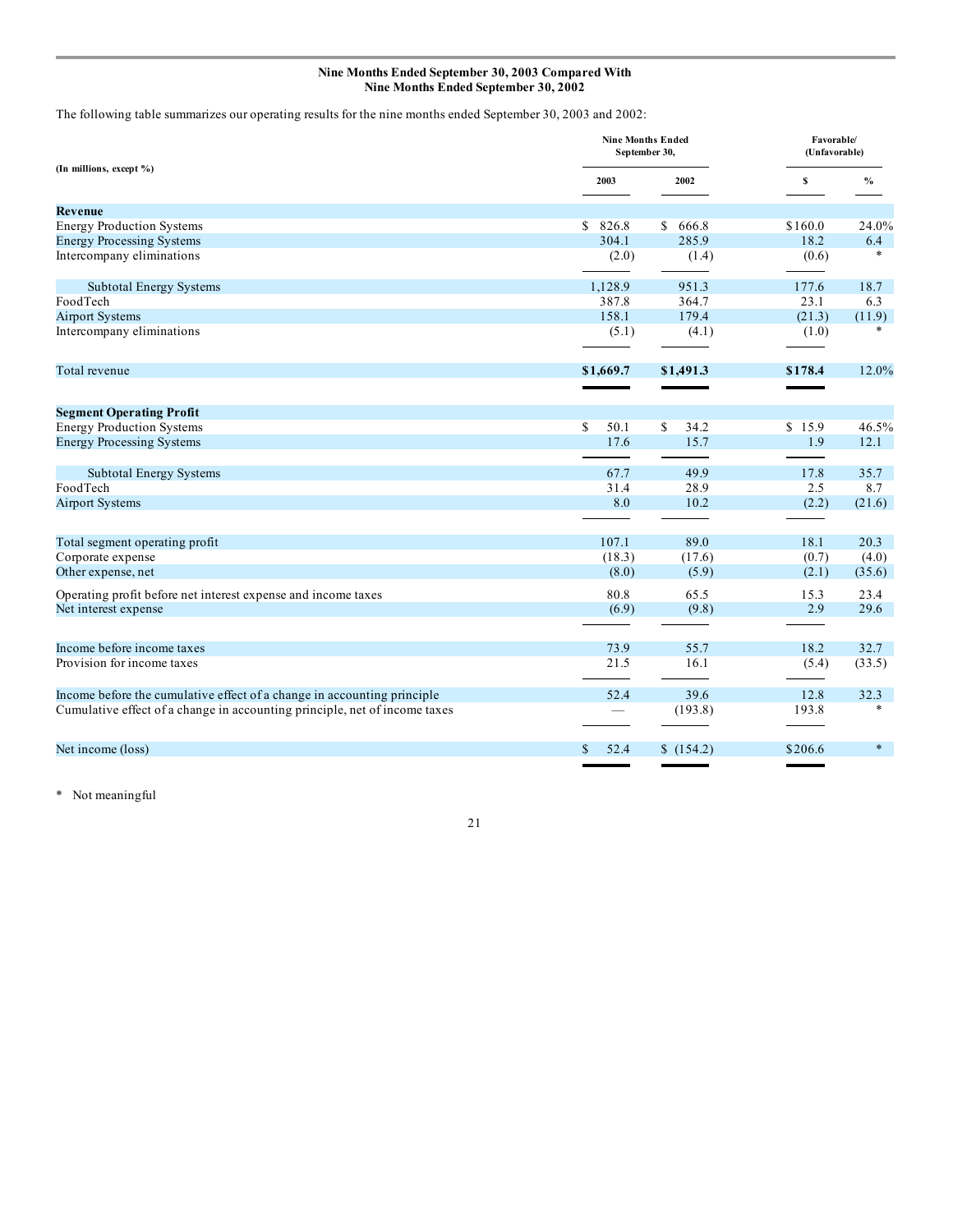# **CONSOLIDATED RESULTS OF OPERATIONS**

Revenue for the nine months ended September 30, 2003 was \$1.7 billion, an increase of 12% compared with the nine months ended September 30, 2002. Higher sales attributable to our Energy Systems businesses and, to a lesser extent, FoodTech, were partially offset by lower sales of Airport Systems.

Income before income taxes for the nine months ended September 30, 2003 of \$73.9 million (\$52.4 million after tax) compared favorably with income before income taxes and the cumulative effect of a change in accounting principle for the nine months ended September 30, 2002 of \$55.7 million (\$39.6 million after tax). The increase in income before income taxes in 2003 was primarily attributable to higher segment operating profit and lower net interest expense, partially offset by higher other expense, net.

We recorded net income of \$52.4 million for the nine months ended September 30, 2003. A net loss of \$154.2 million for the nine months ended September 30, 2002 included the cumulative effect of a change in accounting principle of \$215.0 million (\$193.8 million after tax) recorded in the first quarter of 2002. On January 1, 2002, we adopted the provisions of Statement of Financial Accounting Standards ("SFAS") No. 142, "Goodwill and Other Intangible Assets," which together with SFAS No. 141, "Business Combinations," provides guidance for the recognition, amortization and continuing valuation of goodwill and other intangible assets acquired in a business combination. We completed the goodwill impairment testing that is required upon adoption of SFAS No. 142 during the first quarter of 2002. The adoption of SFAS No. 142 on January 1, 2002, resulted in a loss from the cumulative effect of a change in accounting principle affecting the FoodTech business segment (\$117.4 million before tax; \$98.3 million after tax) and the Energy Processing Systems business segment (\$97.6 million before tax; \$95.5 million after tax). This loss was not the result of a change in the outlook of the businesses but was due to a change in the method of measuring goodwill impairment as required by the adoption of SFAS No. 142. The impact of adopting the provisions of SFAS No. 142 relating to goodwill amortization resulted in our discontinuing the amortization of goodwill beginning January 1, 2002.

# **OPERATING RESULTS OF BUSINESS SEGMENTS**

# *Energy Production Systems*

Energy Production Systems' revenue and operating profit increased in the first nine months of 2003 compared with the same period in 2002. Higher revenue was primarily attributable to subsea systems for projects in the major offshore oil and gas producing basins. To a lesser extent, higher sales also reflected an increase in sales of surface systems and the favorable impact of foreign currency exchange rates. Increased profitability from higher sales volumes in our subsea and surface businesses was partially offset by lower profitability in floating production systems.

# *Energy Processing Systems*

Energy Processing Systems' revenue and operating profit increased in the first nine months of 2003 compared with the same period in 2002. We recorded higher revenue in 2003 in each of the businesses, with the most notable increases arising from the measurement solutions and fluid control businesses. Higher operating profit in 2003 reflected improvement in the fluid control equipment business, partially offset by lower profitability for the blending and transfer business and higher period costs associated with contract reserve adjustments.

### *FoodTech*

FoodTech's revenue and operating profit increased in the first nine months of 2003 compared with the same period in 2002. The increase in revenue reflected the favorable impact of foreign currency exchange rates, higher sales of food processing equipment in Asia, Europe and Africa, and sales of protein processing equipment in North America, partially offset by lower sales of freezing systems and the unfavorable impact of competitive pressure in the citrus businesses. The increase in profitability was primarily attributable to higher sales volumes and lower costs.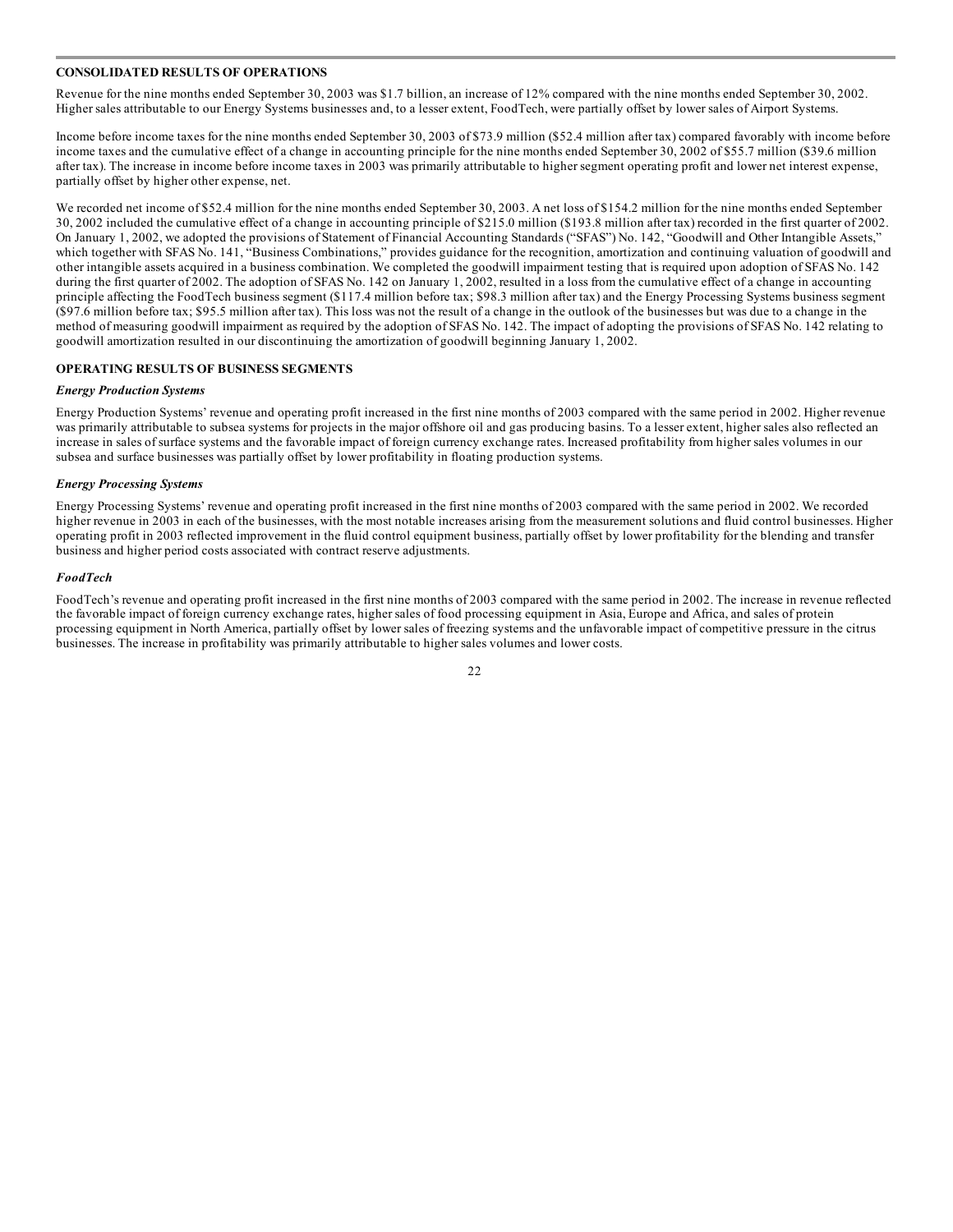# *Airport Systems*

Airport Systems' revenue and operating profit decreased in the first nine months of 2003 compared with the same period in 2002, primarily a result of the weakness in the commercial airline industry in the United States. Lower revenue from sales of Jetway ® passenger boarding bridges and, to a lesser extent, Halvorsen loaders, was partially offset by increased sales in the automated material handling systems business. Lower profitability reflected the impact of decreased sales volumes, partially offset by the favorable impact of lower costs in the Jetway<sup>®</sup> and airport ground support businesses.

# **OTHER COSTS AND EXPENSES**

# *Corporate Expense*

Corporate expense increased during the nine months ended September 30, 2003, compared with the same period in 2002, resulting primarily from higher insurance premiums in 2003.

# *Other Expense, Net*

Other expense, net, increased in the nine-month period ended September 30, 2003, when compared with the same period in 2002. The increase in expense was primarily due to higher pension expense in 2003 and a \$1.3 million gain recorded in 2002 relating to the sale of the Company plane. Foreign currency related gains and lower restricted stock expense partially offset the increase in 2003 other expense, net.

# *Net Interest Expense*

After implementing a commercial paper program in first quarter 2003, we have realized appreciably lower interest costs on our outstanding debt. More than two-thirds of our total debt obligation at September 30, 2002, was from our five-year credit facility and carried interest rates in excess of 5%. At September 30, 2003, a full three-fourths of our total debt obligation was in the form of commercial paper and carried interest rates below 3%. The establishment of our commercial paper program has created a 30% reduction in interest expense for the nine months ended September 30, 2003, as compared to the prior year period.

#### *Income Tax Expense*

Income tax expense for the nine months ended September 30, 2003, was \$21.5 million on pre-tax income of \$73.9 million. Income tax expense for the nine months ended September 30, 2002, was \$16.1 million on pre-tax income of \$55.7 million. The difference between our effective income tax rate of 29% during these periods and the statutory U.S. federal income tax rate related primarily to the difference between the U.S. tax rate and foreign tax rates applied to foreign earnings and qualifying foreign trade income not subject to U.S. tax.

### **LIQUIDITY AND CAPITAL RESOURCES**

Our net debt at September 30, 2003, and December 31, 2002, was \$217.9 million and \$202.5 million, respectively. Net debt includes short- and long-term debt and the current portion of long-term debt, net of cash and cash equivalents. The increase in net debt is attributable to increased borrowings of \$43.9 million used to acquire a 55% ownership interest in CDS, \$35.9 million used to retire certain sale-leaseback obligations and \$15.0 million used for contributions to our U.S. pension plan. The increase in net debt attributable to these borrowings was largely offset by increased cash flow from operations.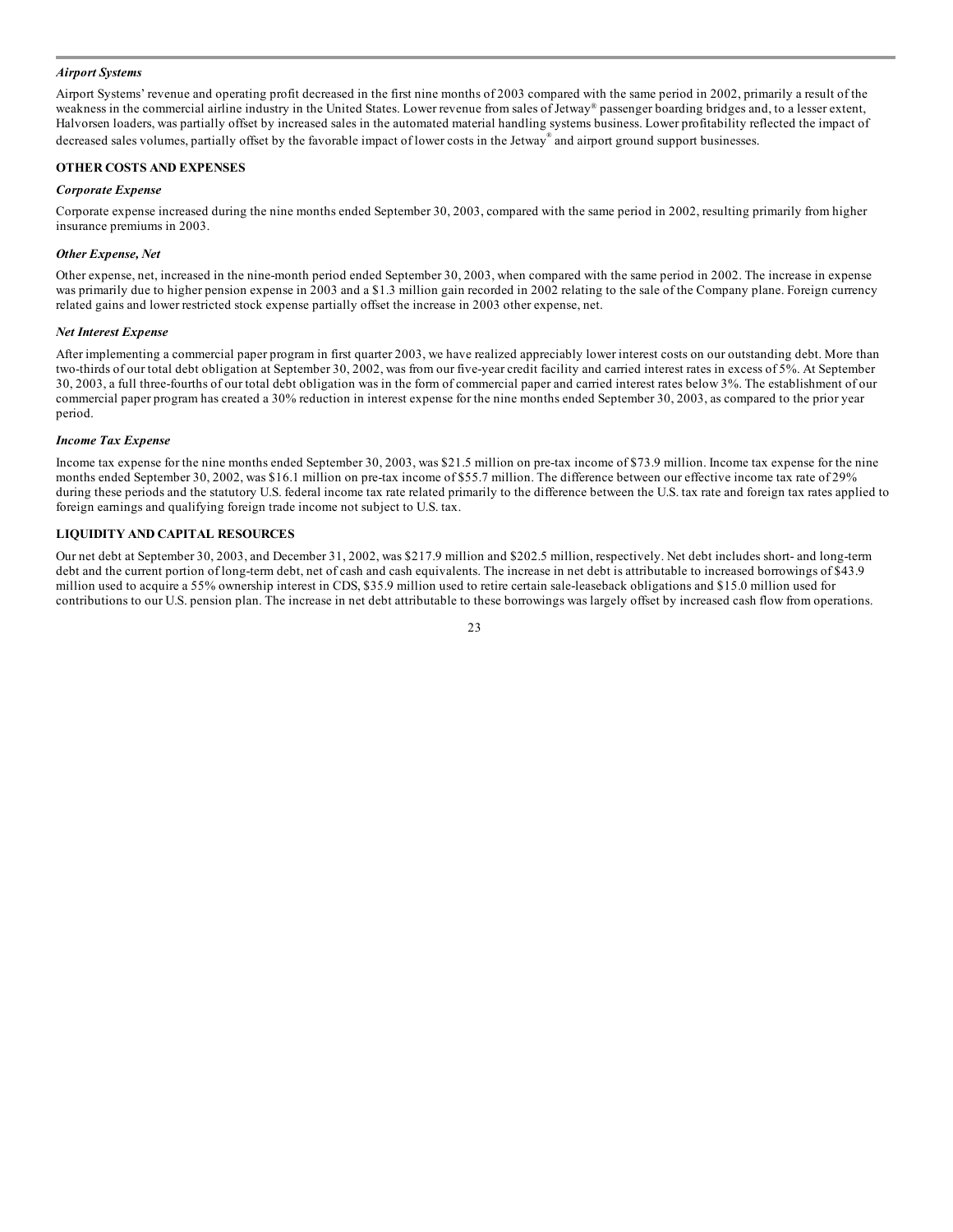Cash flow during the nine months ended September 30, 2003 and 2002 was as follows:

|                                                              |            | <b>Nine Months Ended</b><br>September 30, |  |
|--------------------------------------------------------------|------------|-------------------------------------------|--|
| (In millions)                                                | 2003       | 2002                                      |  |
| Cash provided by operating activities                        | \$105.6    | \$67.8                                    |  |
| Cash required by discontinued operations                     | (4.9)      | (4.4)                                     |  |
| Cash required by investing activities                        | (118.7)    | (45.2)                                    |  |
| Cash provided (required) by financing activities             | 35.5       | (7.5)                                     |  |
| Effect of exchange rate changes on cash and cash equivalents | 0.5        | (0.1)                                     |  |
|                                                              |            |                                           |  |
| Increase in cash and cash equivalents                        | 18.0<br>S. | \$10.6                                    |  |
|                                                              |            |                                           |  |

Cash provided by operating activities for the first nine months of 2003 increased when compared with the same period in 2002 by more than \$37 million, primarily resulting from higher net income after adjusting for non-cash components of income.

At September 30, 2003, operating working capital was \$140.5 million, a decrease of \$16.8 million when compared with operating working capital of \$157.3 million at December 31, 2002. Operating working capital is calculated as current assets less current liabilities, adjusted to exclude cash and cash equivalents, amounts due from FMC Corporation, short-term debt, the current portion of long-term debt and income tax balances. Our operating working capital balances vary significantly depending on the payment terms and timing of delivery on key contracts. The decrease in operating working capital during the nine months ended September 30, 2003, relates to a higher level of advance payments, particularly from our Energy Production Systems' customers.

The increase in cash required by investing activities for the nine month period in 2003 compared with the nine month period in 2002 reflects the payment of \$43.9 million, net, for majority ownership interest in CDS. We will acquire the remaining ownership interest in CDS in 2009 at a purchase price of approximately 6.5 times the average of CDS' 2007 and 2008 earnings before interest expense, income taxes, depreciation and amortization. In addition, we retired \$35.9 million in sale-leaseback obligations, and replaced the obligation with lower cost balance sheet debt.

The following is a summary of our committed credit facilities at September 30, 2003, the amount of debt outstanding under the committed credit facilities, the amount of unused capacity, and maturity dates:

#### **(In millions)**

| Description                             | <b>Commitment</b><br>Amount | <b>Debt Outstanding</b><br><b>Under Committed</b><br><b>Credit Facilities</b> | Unused<br>Capacity | Maturity    |
|-----------------------------------------|-----------------------------|-------------------------------------------------------------------------------|--------------------|-------------|
| Five-year revolving credit facility (A) | 250.0<br>S.                 | 50.0                                                                          | \$185.1(B)         | April, 2006 |
| 364-day revolving credit facility       | 150.0                       |                                                                               | 150.0              |             |
|                                         |                             |                                                                               |                    | April, 2004 |
|                                         | 400.0                       | 50.0                                                                          | \$335.1(c)         |             |
|                                         |                             |                                                                               |                    |             |

- $(A)$  The five-year revolving credit facility allows us to obtain a total of \$100.0 million in standby letters of credit. Our available capacity is reduced by any outstanding letters of credit associated with this facility.
- (B) At September 30, 2003, available capacity was reduced by \$14.9 million of standby letters of credit associated with the five-year revolving credit facility.
- (C) Outstanding commercial paper may not exceed the unused portion of the committed revolving credit facilities. Therefore, the outstanding balance of commercial paper combined with the debt outstanding under committed credit facilities and the amount in standby letters of credit was limited to \$400.0 at September 30, 2003.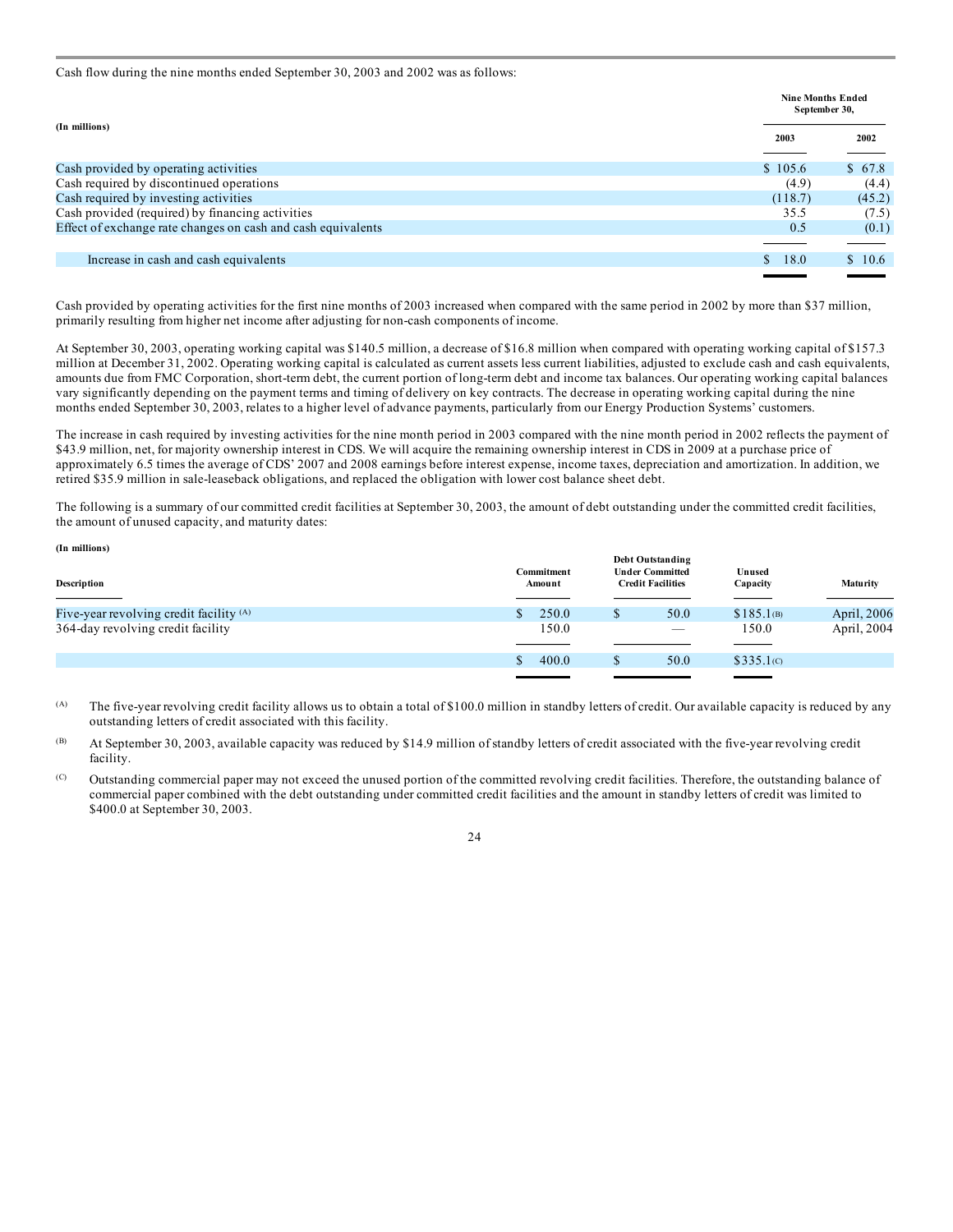In April 2003, we renewed our committed 364-day revolving credit facility to allow for borrowings of up to \$150.0 million under similar terms.

Among other restrictions, the terms of the committed credit agreements include negative covenants related to liens, and financial covenants related to consolidated tangible net worth, debt to earnings ratios and interest coverage ratios. We are in compliance with all debt covenants as of September 30, 2003. During the third quarter of 2003, these borrowings carried an effective annual interest rate of 100 basis points above the one-month London Interbank Offered Rate.

During the first quarter of 2003, we initiated our commercial paper program. Under this program, and subject to available capacity under our revolving credit facilities, we have the ability to access up to \$400 million of short-term financing through our commercial paper dealers. We paid down \$100.0 million of borrowings under our five-year revolving credit facility, and \$35.0 million in short-term borrowings, primarily with proceeds from our borrowings under the commercial paper program.

At September 30, 2003, there was \$199.9 million in total commercial paper outstanding, of which \$185.1 million was classified as long-term on the consolidated balance sheet. Committed credit available under the five-year revolving credit facility provides the ability to refinance a portion of our commercial paper obligations on a long-term basis.

We have an interest rate swap agreement maturing in June 2004 related to \$50.0 million of the long-term borrowings that fixes the interest rate thereon at an average rate of 5.37%. The interest rate swap is accounted for as a cash flow hedge and its fair value is included in other current liabilities and other liabilities on the September 30, 2003, and December 31, 2002, consolidated balance sheets, respectively. We also have interest rate swaps related to \$150.0 million of our commercial paper borrowings. The effect of these interest rate swaps is to fix the effective annual interest rate of these borrowings at 2.9%. The swaps mature in June 2008, are accounted for as cash flow hedges, and are included in other assets at fair value on our consolidated balance sheet at September 30, 2003.

Short-term debt was \$33.2 million and \$59.4 million at September 30, 2003, and December 31, 2002, respectively.

Our uncommitted credit facilities included three domestic money-market facilities and credit lines for many of our international subsidiaries. Borrowings under uncommitted facilities totaled \$1.7 million and \$16.0 million at September 30, 2003, and December 31, 2002, respectively.

We also have an uncommitted credit agreement with MODEC International LLC ("MODEC LLC"), a 37.5%-owned joint venture, whereby MODEC LLC loans its excess cash to us. Under terms of the credit agreement, the interest rate is based on the monthly weighted average interest rate we pay on our domestic credit facilities and commercial paper, which was 1.3% at September 30, 2003, and 2.2% at December 31, 2002. At September 30, 2003 and December 31, 2002, borrowings from MODEC LLC amounted to \$16.7 million and \$23.4 million, respectively, and were included in short-term debt on our consolidated balance sheets.

MODEC, Inc., an affiliate of our joint venture partner in MODEC LLC, completed an initial public offering of approximately 11% of its common stock on the Tokyo Stock Exchange in July 2003. Beginning in May 2004, we will have an annual right during the 120 day period following the issuance of the annual report of MODEC, Inc. to convert all or a portion of our joint venture interest in MODEC LLC into shares of common stock of MODEC, Inc. or, at MODEC, Inc.'s option, a combination of cash and common stock with equivalent value. The conversion right expires on December 31, 2020. The number of shares of MODEC, Inc. obtainable upon any such conversion is determined pursuant to a formula based on the relative income of MODEC, Inc. and MODEC LLC, respectively, for the two fiscal years preceding such conversion. We have no current plans to convert our joint venture interest in MODEC LLC and there can be no assurance as to the timing or terms of any such conversion. However, if the conversion rights were currently exercised in full, we believe that it would result in our receipt of common stock and/or cash totaling approximately 13% of the equity market value of MODEC, Inc. The percentage interest in MODEC, Inc. available to us at the time of any such exercise, and the value of that interest, may vary significantly from that estimate.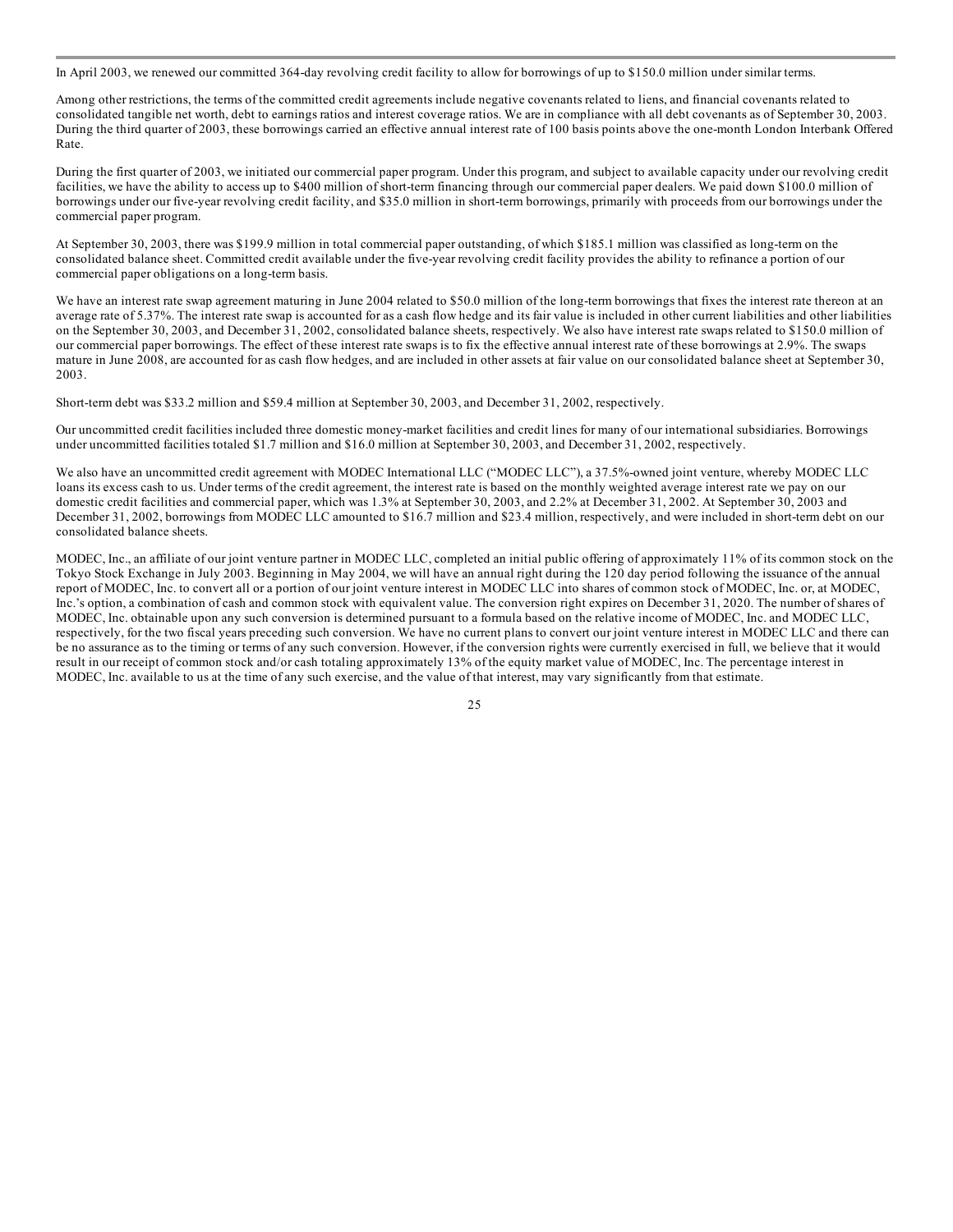Our accumulated other comprehensive loss increased from \$145.6 million at December 31, 2002, to \$147.1 million at September 30, 2003. Foreign currency translation adjustments included in accumulated other comprehensive loss during 2003 reflected the impact of a strengthening U.S. dollar against the Norwegian krone, offset somewhat by the impact of a weaker U.S. dollar against the euro and the Brazilian real. During the second quarter of 2003, we implemented a functional currency change at one of our foreign subsidiaries resulting in a \$12.8 million increase in other comprehensive loss, primarily reflecting a reduction in net property, plant and equipment.

Pursuant to terms of the Tax Sharing Agreement we have with FMC Corporation, certain actions related to the sale of assets or the sale or issuance of additional securities (including securities convertible into stock) are potentially restricted for a period of 30 months following the Distribution (i.e., through June 30, 2004). In general, such actions are not restricted if we obtain (a) a supplemental ruling from the IRS that such actions do not cause the Distribution to be taxable, or (b) an acceptable letter of credit sufficient in amount to cover any potential tax, interest and penalties that result from a determination that such actions cause the Distribution to be taxable. The IRS has announced certain changes to its private ruling policy, which we believe effectively eliminate our ability to obtain a supplemental IRS ruling. We do not expect restrictions under the Tax Sharing Agreement to significantly limit our ability to engage in strategic transactions.

We expect to meet our operating needs, fund capital expenditures, pension plan contributions and potential acquisitions and meet debt service requirements through cash generated from operations and the credit facilities discussed above. We forecast approximately \$60 million in capital spending for 2003, excluding the \$15.1 million in capital expenditures related to the first quarter 2003 repurchase of equipment as a result of the termination of certain saleleaseback obligations. We continue to evaluate potential acquisitions, divestitures and joint ventures in the ordinary course of business.

# **CRITICAL ACCOUNTING ESTIMATES**

Refer to our Annual Report on Form 10-K for the year ended December 31, 2002, for a discussion of our critical accounting estimates. During the nine months ended September 30, 2003, there were no material changes in our judgments and assumptions associated with the development of our critical accounting estimates.

# **RECENTLY ISSUED ACCOUNTING STANDARDS**

In April 2003, SFAS No. 149, "Amendment of Statement No. 133 on Derivative Instruments and Hedging Activities" was issued. SFAS No. 149 amends and clarifies accounting for derivative instruments, including certain derivative instruments embedded in other contracts, and accounting for hedging activities under SFAS No. 133. The amendments set forth in SFAS No. 149 require that contracts with comparable characteristics be accounted for similarly. SFAS No. 149 was generally effective for contracts entered into or modified after June 30, 2003 and for hedging relationships designated after June 30, 2003. The guidance was to be applied prospectively. SFAS No. 149 did not have a material effect on our financial position or results of operations.

In January 2003, the Financial Accounting Standards Board ("FASB") issued Interpretation No. 46, "Consolidation of Variable Interest Entities, an Interpretation of ARB No. 51." This Interpretation addresses the consolidation by business enterprises of variable interest entities as defined in the Interpretation. The Interpretation was effective immediately for variable interests in variable interest entities created or obtained after January 31, 2003. As amended by FASB Staff Position No. FIN 46-6, Interpretation No. 46 is effective for public enterprises, such as FMC Technologies, with a variable interest in a variable interest entity created before February 1, 2003, at the end of the first interim or annual reporting period ending after December 15, 2003. In connection with the retirement of our sale-leaseback obligations, we terminated our variable interest in a variable interest entity during the first quarter of 2003. Consequently, this Interpretation is not expected to have a material impact on our financial position or results of operations.

In December 2002, SFAS No. 148 was issued amending SFAS No. 123, "Accounting for Stock-Based Compensation." The Statement amends the disclosure requirements of SFAS No. 123 to require prominent disclosures in both annual and interim period financial statements about the method of accounting for stock-based compensation and the effect of the method used on reported results. We have chosen to continue to account for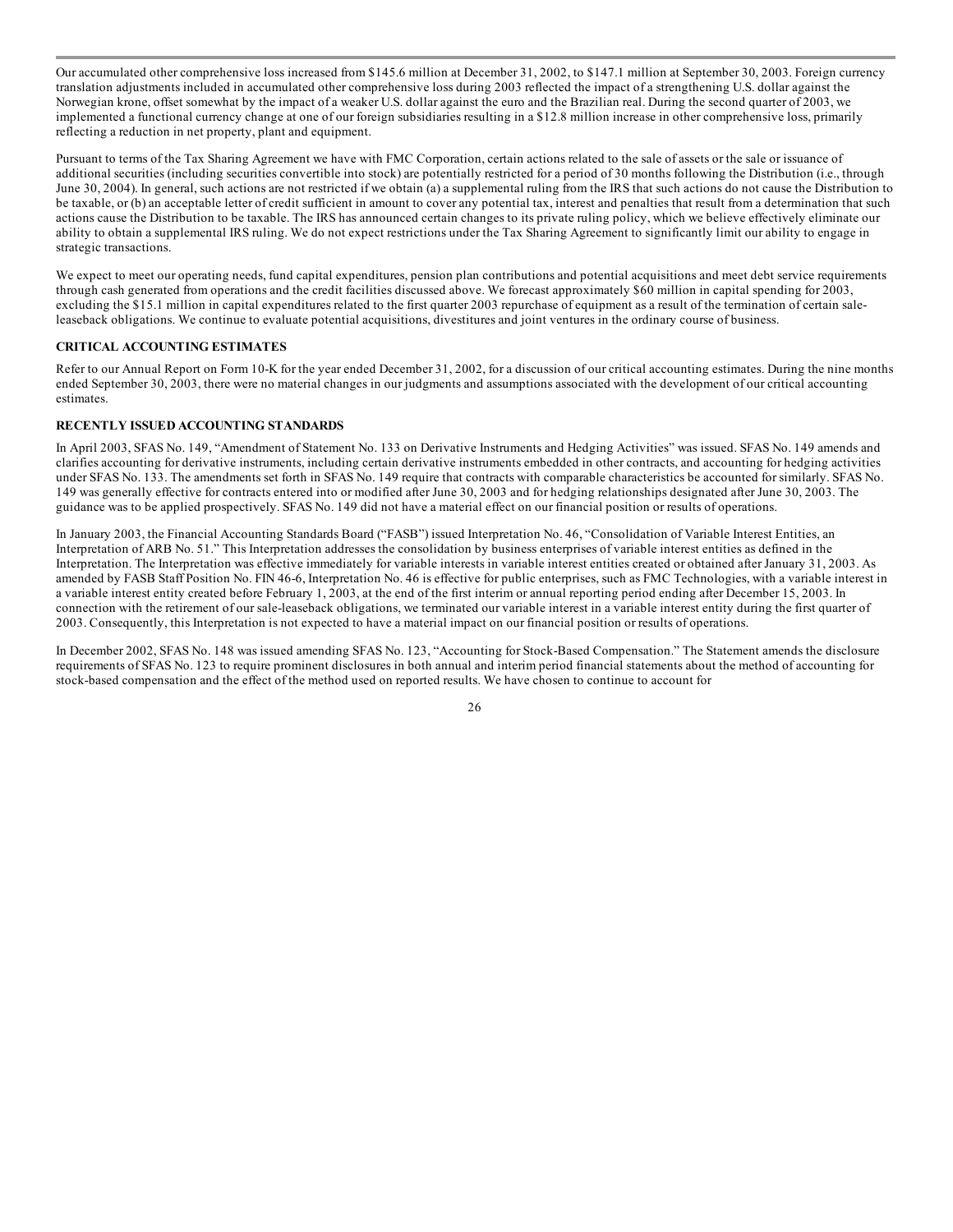common stock options using the recognition and measurement principles of Accounting Principles Board Opinion No. 25, "Accounting for Stock Issued to Employees," and related Interpretations. We have adopted the SFAS No. 148 disclosure provisions. Implementation of SFAS No. 148 did not have a material impact on our financial position or results of operations.

In November 2002, the FASB's Emerging Issues Task Force ("EITF") reached consensus regarding when a revenue arrangement with multiple deliverables should be divided into separate units of accounting, and, if so, how consideration should be allocated. The new guidance, EITF Abstract No. 00-21, "Accounting for Revenue Arrangements with Multiple Deliverables," applies to revenue arrangements entered into after June 15, 2003. While the conclusions in this consensus will not have an impact on the total amount of revenue recorded under an arrangement, they may have some impact on the timing of that revenue recognition. Implementation of the provisions of this consensus did not have a material impact on our financial position or results of operations.

# **ITEM 3. QUANTITATIVE AND QUALITATIVE DISCLOSURES ABOUT MARKET RISK**

There have been no material changes in reported market risks from the information reported in the Company's Annual Report on Form 10-K for the year ended December 31, 2002.

# **ITEM 4. CONTROLS AND PROCEDURES**

# Evaluation of disclosure controls and procedures.

The Company's principal executive officer and its principal financial officer, after management's evaluation, with the participation of such officers, of the effectiveness of the Company's disclosure controls and procedures (as defined in Exchange Act Rules 13a-15(e) and 15d-15(e)) as of the end of the period covered by this report, have concluded that, based on such evaluation, the Company's disclosure controls and procedures were effective.

# Changes in internal control over financial reporting.

There was no change in the Company's internal control over financial reporting that occurred during the fiscal quarter covered by this report that has materially affected, or is reasonably likely to materially affect, the Company's internal control over financial reporting.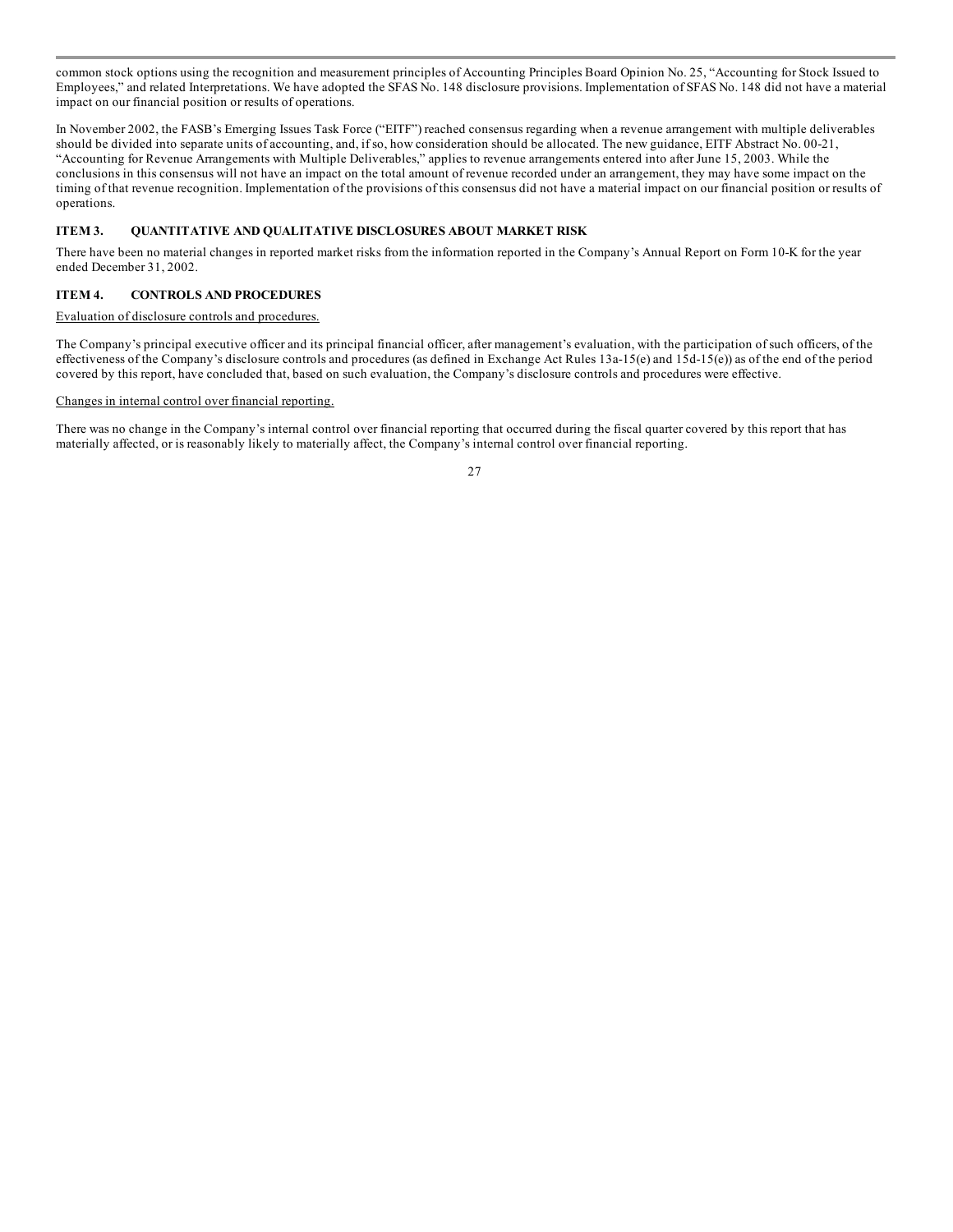# **INDEPENDENT ACCOUNTANTS' REPORT**

The Board of Directors FMC Technologies, Inc.:

We have reviewed the accompanying consolidated balance sheet of FMC Technologies, Inc. (the "Company") as of September 30, 2003, the related consolidated statements of income for the three-month and nine-month periods ended September 30, 2003 and 2002, and the related consolidated statements of cash flows for the nine-month periods ended September 30, 2003 and 2002. These consolidated financial statements are the responsibility of the Company's management.

We conducted our reviews in accordance with standards established by the American Institute of Certified Public Accountants. A review of interim financial information consists principally of applying analytical procedures and making inquiries of persons responsible for financial and accounting matters. It is substantially less in scope than an audit conducted in accordance with generally accepted auditing standards, the objective of which is the expression of an opinion regarding the financial statements taken as a whole. Accordingly, we do not express such an opinion.

Based on our review, we are not aware of any material modifications that should be made to the consolidated financial statements referred to above for them to be in conformity with accounting principles generally accepted in the United States of America.

We have previously audited, in accordance with auditing standards generally accepted in the United States of America, the consolidated balance sheet of FMC Technologies, Inc. as of December 31, 2002, and the related consolidated statements of income, cash flows and changes in stockholders' equity for the year then ended (not presented herein); and in our report dated January 27, 2003, we expressed an unqualified opinion on those consolidated financial statements. Our report contains an explanatory paragraph that describes the Company's adoption of Statement of Financial Accounting Standards No. 142 as of January 1, 2002. In our opinion, the information set forth in the accompanying consolidated balance sheet as of December 31, 2002 is fairly stated, in all material respects, in relation to the consolidated balance sheet from which it has been derived.

/s/ KPMG LLP

Chicago, Illinois October 27, 2003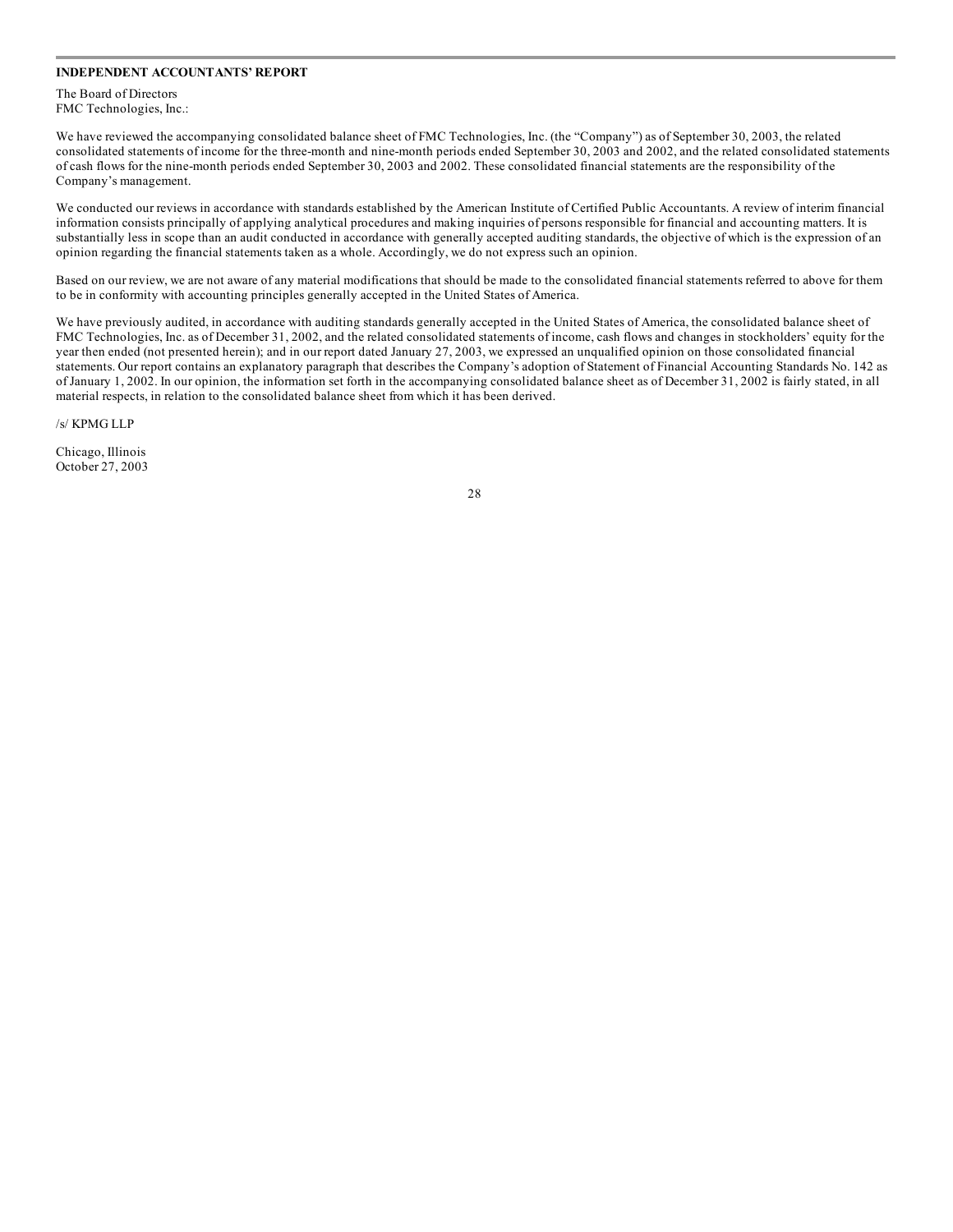# **PART II—OTHER INFORMATION**

# **ITEM 1. LEGAL PROCEEDINGS**

The Company and FMC Corporation are named defendants in a number of multi-defendant, multi-plaintiff tort lawsuits. Under the Separation and Distribution Agreement between FMC Corporation and FMC Technologies, which contains key provisions relating to the 2001 spin-off of the Company from FMC Corporation, FMC Corporation is required to indemnify the Company for certain claims made prior to the spin-off of the Company from FMC Corporation, as well as for other claims related to discontinued operations. The Company expects that FMC Corporation will bear responsibility for the majority of these claims. Certain claims have been asserted subsequent to the spin-off; and while the ultimate responsibility for these claims cannot yet be determined due to the lack of identification of the products or premises involved, the Company also expects that FMC Corporation will bear responsibility for a majority of these claims.

In February 2003, the Company initiated court action in the Judicial District Court in Harris County, Texas, against ABB Lummus Global, Inc., seeking recovery of scheduled payments owed and compensatory, punitive and other damages.

In August 2002, the Company initiated court action in the United Kingdom to confirm that certain components of its subsea production systems' designs do not conflict with a patent issued to Cooper Cameron Corporation in Europe. In response, Cooper Cameron Corporation initiated court action alleging infringement of certain of their U.K. patents.

Management believes that the ultimate resolution of these matters will not materially affect the Company's consolidated financial position, results of operations or cash flows.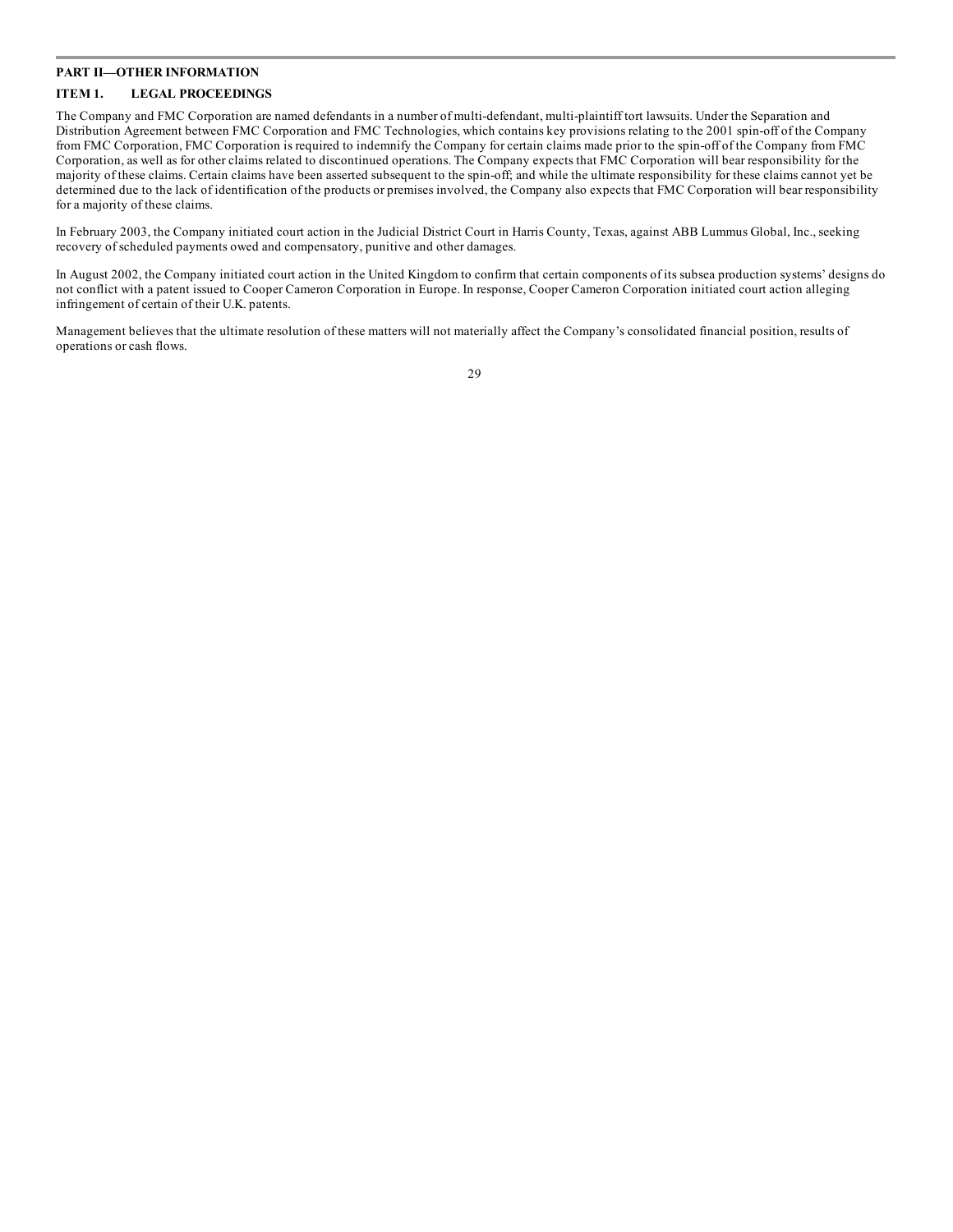# **ITEM 6. EXHIBITS AND REPORTS ON FORM 8-K**

# (a) *Exhibits*

| Number in<br><b>Exhibit Table</b> | Description                                                                                                                                      |
|-----------------------------------|--------------------------------------------------------------------------------------------------------------------------------------------------|
| 10.4.a                            | First Amendment of the FMC Technologies, Inc. Incentive Compensation and Stock Plan.                                                             |
| 10.4.b                            | Second Amendment of the FMC Technologies, Inc. Incentive Compensation and Stock Plan.                                                            |
| 10.8.e                            | Third Amendment of the FMC Technologies, Inc. Savings and Investment Plan.                                                                       |
| 15                                | Letter re: unaudited interim financial information.                                                                                              |
| 31.1                              | Certification of Chief Executive Officer Pursuant to Rule 13a-14(a).                                                                             |
| 31.2                              | Certification of Chief Financial Officer Pursuant to Rule 13a-14(a).                                                                             |
| 32.1                              | Certification of Chief Executive Officer Pursuant to 18 U.S.C. 1350, as adopted pursuant to Section 906 of the Sarbanes-Oxley Act<br>of $2002$ . |
| 32.2                              | Certification of Chief Financial Officer Pursuant to 18 U.S.C. 1350, as adopted pursuant to Section 906 of the Sarbanes-Oxley Act<br>of $2002$ . |

(b) *Reports on Form 8-K*

Current Report on Form 8-K dated July 24, 2003, furnishing a press release announcing the Company's financial results for the fiscal quarter ended June 30, 2003.

Current Report on Form 8-K dated August 25, 2003, furnishing a press release announcing the acquisition of a controlling interest in CDS Engineering and associated assets.

Current Report on Form 8-K dated September 4, 2003, containing information presented at the Lehman Brothers CEO Energy/Power conference.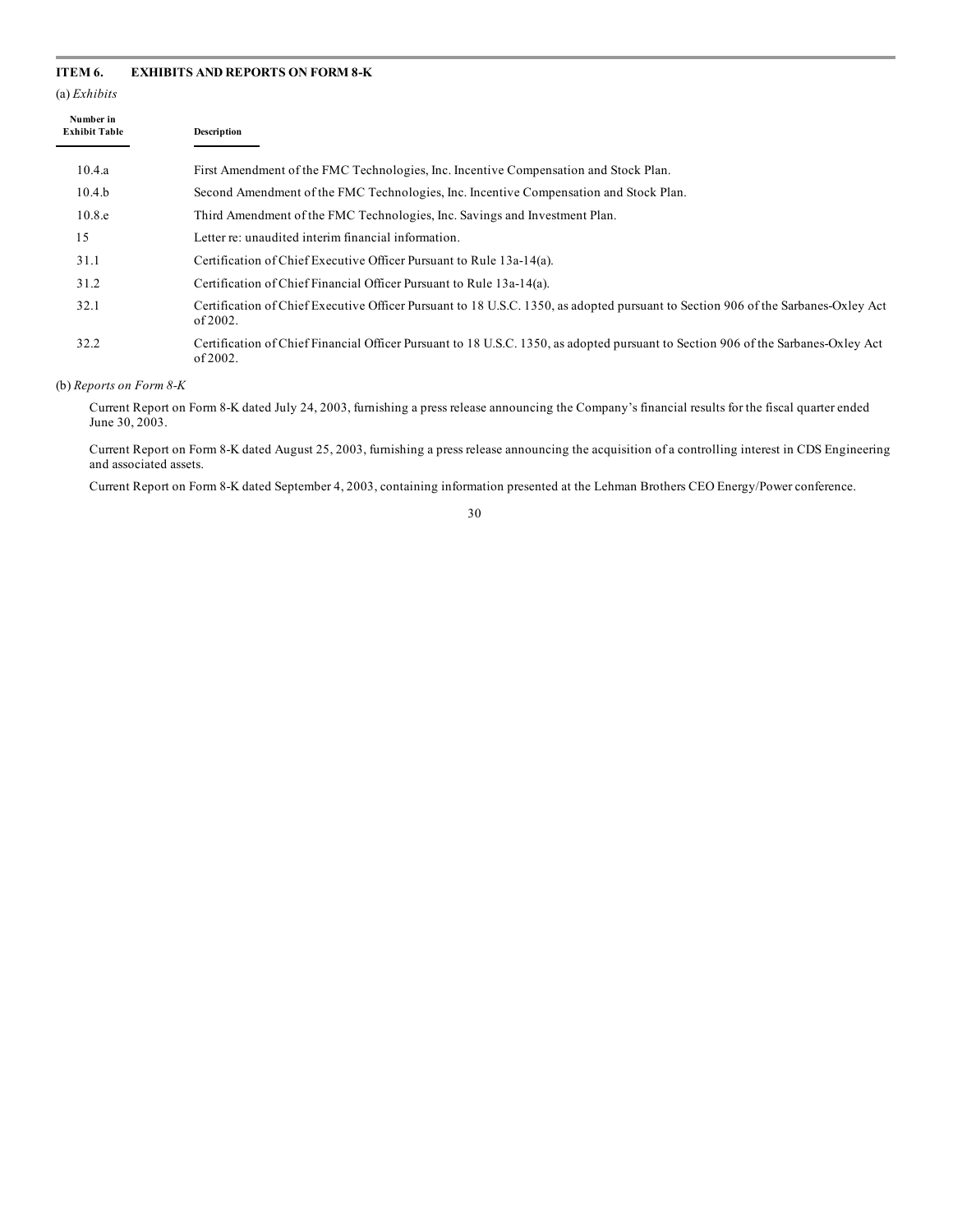# **SIGNATURE**

Pursuant to the requirements of the Securities Exchange Act of 1934, the registrant has duly caused this report to be signed on its behalf by the undersigned thereunto duly authorized.

> FMC TECHNOLOGIES, INC. (Registrant)

> > /S/ RONALD D. MAMBU

**Ronald D. Mambu Vice President, Controller, and duly authorized officer**

Date: November 12, 2003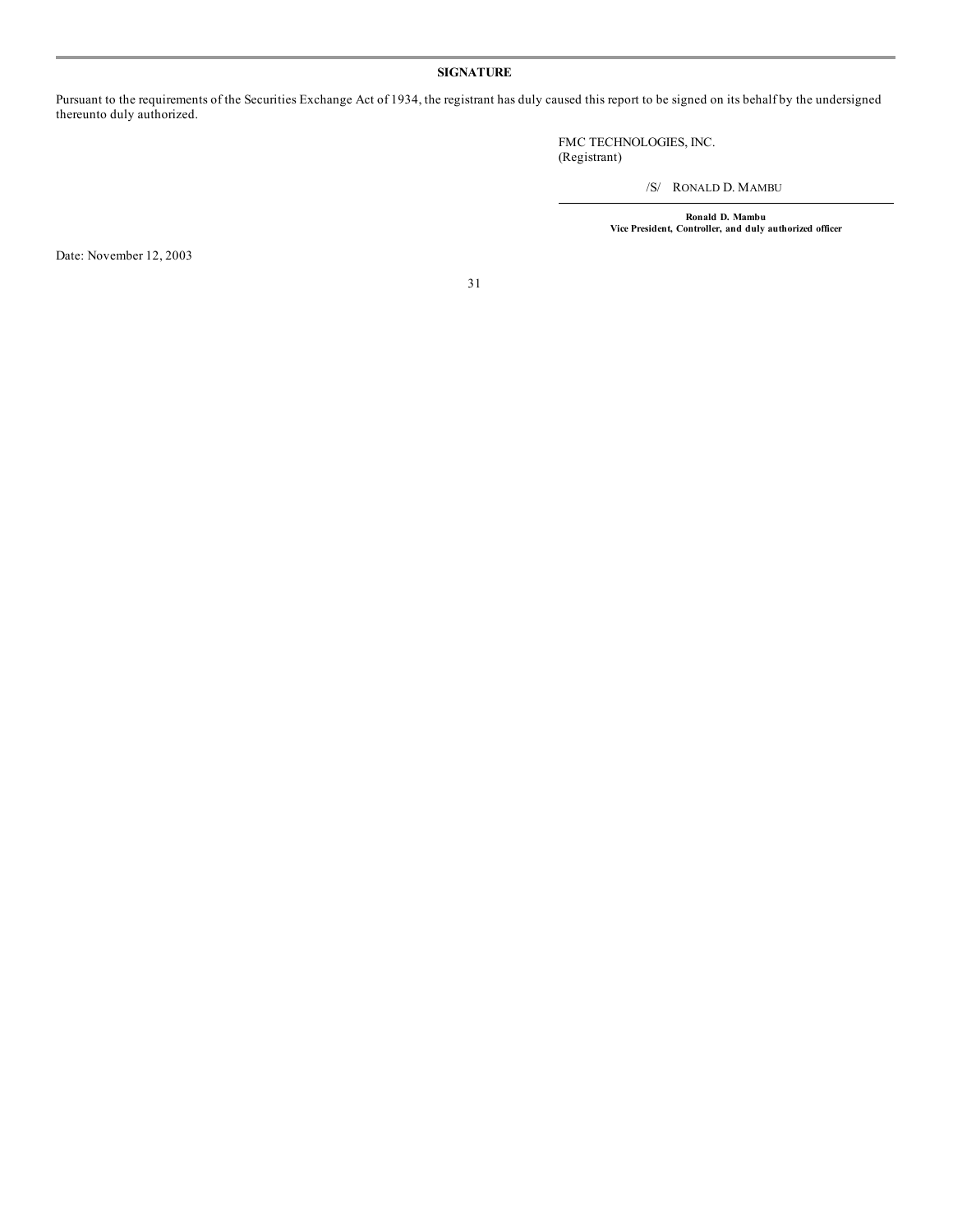# **EXHIBIT INDEX**

| Number in<br><b>Exhibit Table</b> | Description                                                                                                                                   |
|-----------------------------------|-----------------------------------------------------------------------------------------------------------------------------------------------|
| 10.4.a                            | First Amendment of the FMC Technologies, Inc. Incentive Compensation and Stock Plan.                                                          |
| 10.4.b                            | Second Amendment of the FMC Technologies, Inc. Incentive Compensation and Stock Plan.                                                         |
| 10.8.e                            | Third Amendment of the FMC Technologies, Inc. Savings and Investment Plan.                                                                    |
| 15                                | Letter re: unaudited interim financial information.                                                                                           |
| 31.1                              | Certification of Chief Executive Officer Pursuant to Rule 13a-14(a).                                                                          |
| 31.2                              | Certification of Chief Financial Officer Pursuant to Rule 13a-14(a).                                                                          |
| 32.1                              | Certification of Chief Executive Officer Pursuant to 18 U.S.C. 1350, as adopted pursuant to Section 906 of the Sarbanes-Oxley Act of<br>2002. |
| 32.2                              | Certification of Chief Financial Officer Pursuant to 18 U.S.C. 1350, as adopted pursuant to Section 906 of the Sarbanes-Oxley Act of<br>2002. |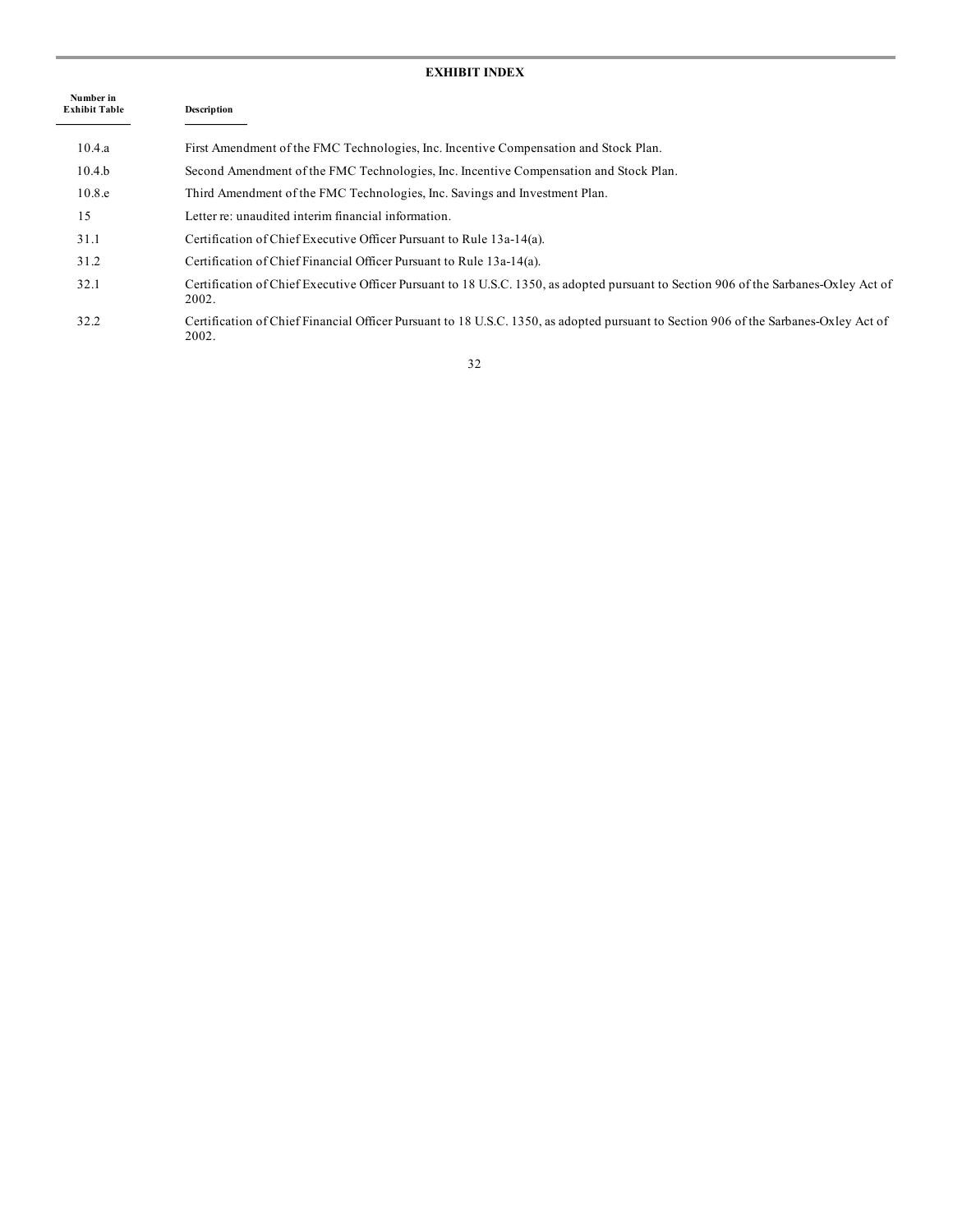# **FIRST AMENDMENT OF THE FMC TECHNOLOGIES, INC. INCENTIVE COMPENSATION AND STOCK PLAN**

**WHEREAS**, FMC Technologies, Inc. (the "Company") maintains the FMC Technologies, Inc. Incentive Compensation and Stock Plan (the "Plan"); and

**WHEREAS**, the Company now deems necessary and desirable to amend the Plan to clarify participants rights with respect to Restricted Stock;

**NOW, THEREFORE**, by virtue of the authority reserved to the Company by Section 17 of the Plan, the Plan is hereby amended effective as of June 14, 2001, as follows:

The text of **Section 11.2 Participant Rights** is hereby amended to read as follow:

"Subject to the terms of the Plan and the Notice or certificate of Restricted Stock, the participant will not be permitted to vote, sell, assign, transfer, pledge or otherwise encumber shares of Restricted Stock until the later of the Vesting Date and the date any applicable Performance Goals are satisfied. Notwithstanding the foregoing, a participant may pledge Restricted Stock as security for a loan to obtain funds to pay the option price for Stock Options. Except as provided in the Plan and the Notice or certificate of the Restricted Stock, the participant will have, with respect to the shares of Restricted Stock, Dividend Equivalent Rights, if so granted."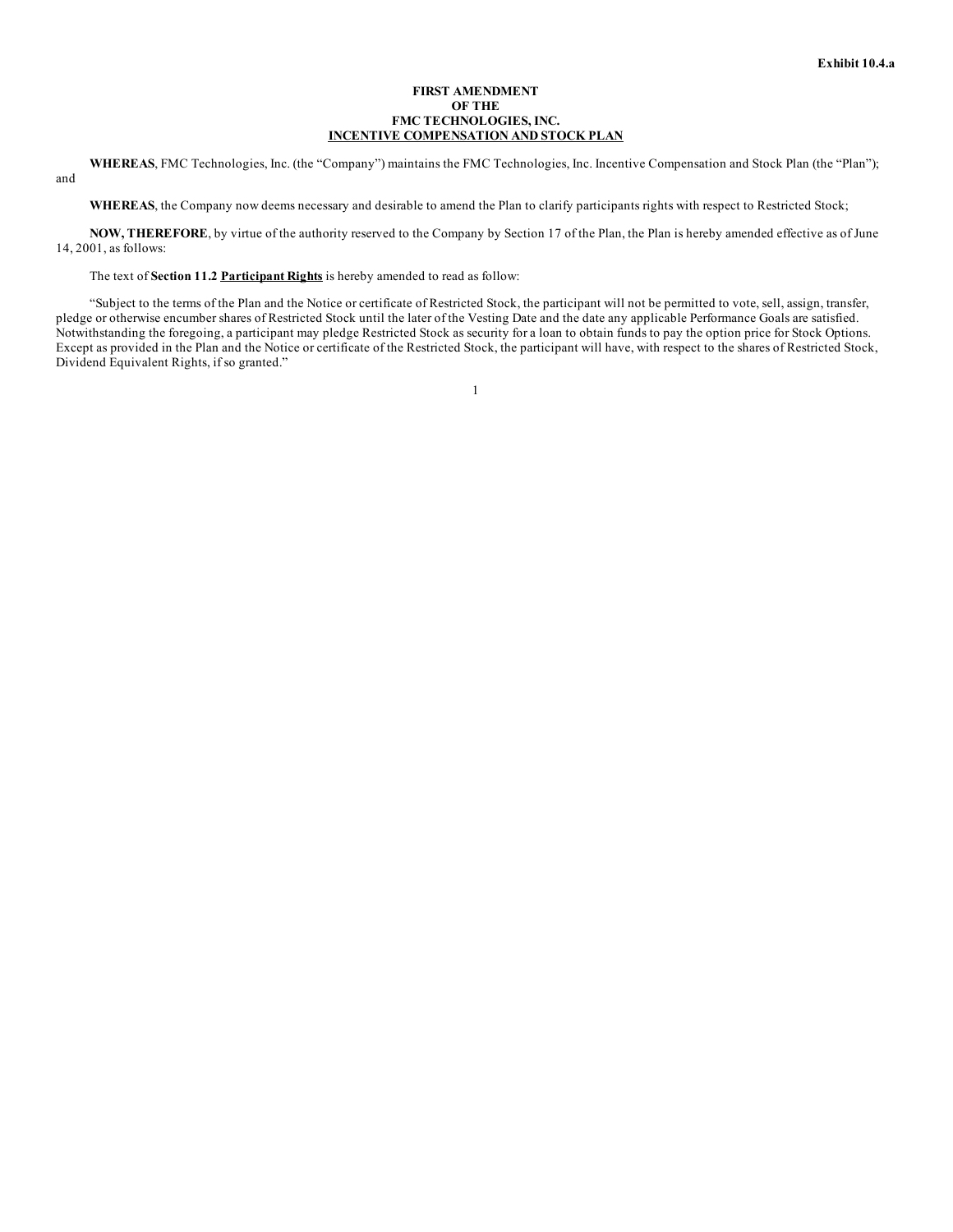# **SECOND AMENDMENT OF THE FMC TECHNOLOGIES, INC. INCENTIVE COMPENSATION AND STOCK PLAN**

**WHEREAS**, FMC Technologies, Inc. (the "Company") maintains the FMC Technologies, Inc. Incentive Compensation and Stock Plan (the "Plan"); and

**WHEREAS**, the Company now deems necessary and desirable to amend the Plan to limit the term of the Plan to comply with the changes in the rules of the New York Stock Exchange;

**NOW, THEREFORE**, by virtue of the authority reserved to the Company by Section 17 of the Plan, the Plan is hereby amended effective as of October 1, 2003, as follows:

The following is added to the end of **Section 17. AMENDMENT AND TERMINATION**

"No award of performance units may be granted to Non-Employee Directors under Section 14.1 of this Plan after February 16, 2011 or, if later, the date that is ten years from the date a majority of the stockholders of the Company approve the most recent version of the Plan."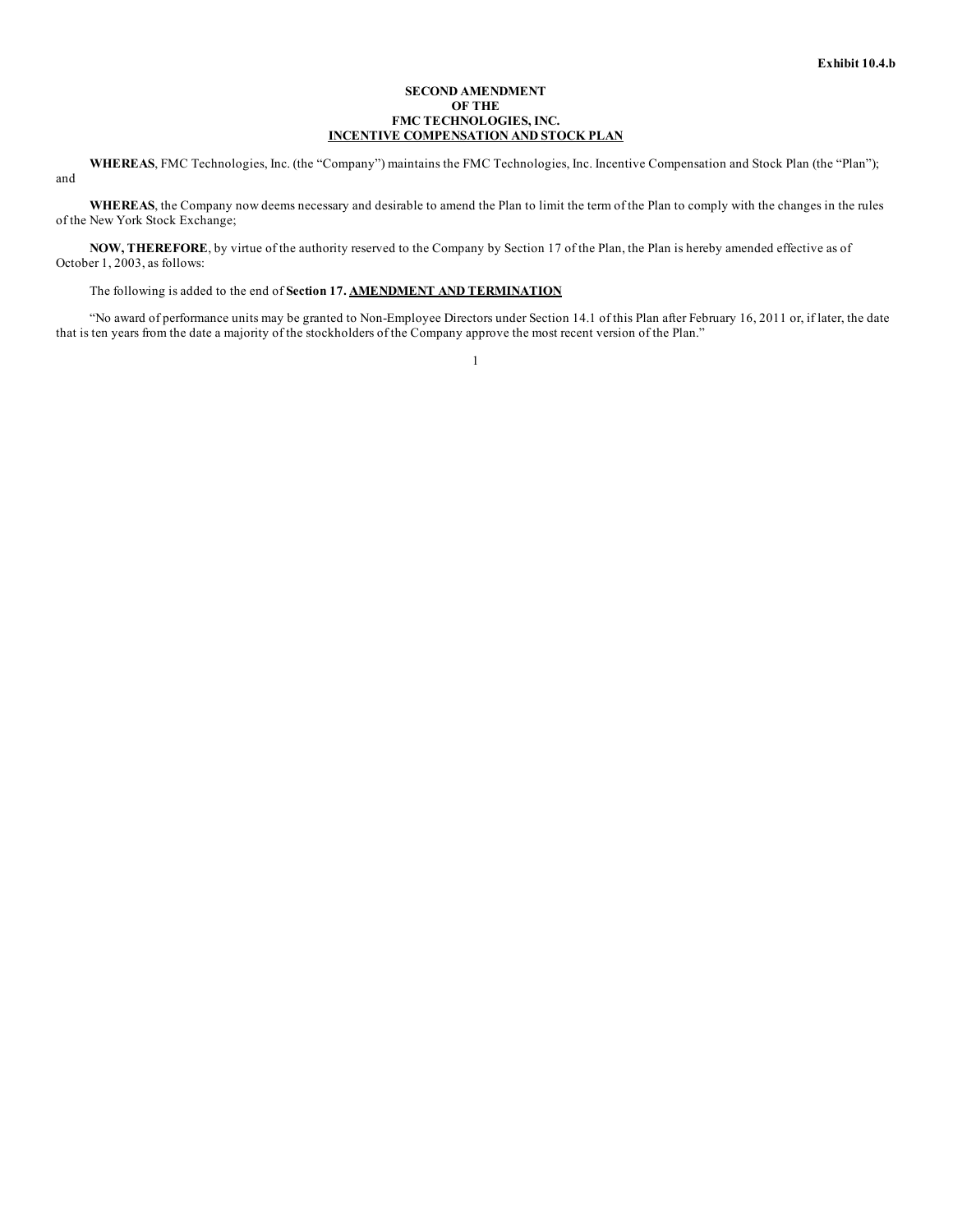#### Third Amendment Of FMC Technologies, Inc. Savings and Investment Plan

WHEREAS, FMC Technologies, Inc. (the "Company") maintains the FMC Technologies, Inc. Savings and Investment Plan (the "Plan"); and

WHEREAS, the Company now deems it necessary and desirable to amend the Plan to clarify the nondiscrimination testing language as a part of the process of seeking a favorable determination letter from the Internal Revenue Service on the qualified status of the Plan, to modify the Company match and to comply with final and temporary regulations regarding minimum distribution requirements; and

WHEREAS, this Third Amendment shall supersede the provisions of the Plan to the extent those provisions are inconsistent with the provisions of this Third Amendment;

NOW, THEREFORE, by virtue of the authority reserved to the Company by Section 12.1 of the Plan, the Plan is hereby amended effective as of September 28, 2001 except as otherwise specified, in the following manner:

1. Effective as of January 1, 2004, Section 3.4 **Company Contributions** is deleted and the following is inserted in lieu thereof:

# "3.4 **Company Contributions**.

3.4.1 For each contribution period as defined in Section 3.4.2, the Company will make a Company Contribution to the Company Contribution Account of each Matched Participant equal to 100% of all Basic Contributions made by the Matched Participant for that contribution period, less any Forfeitures credited against the Company Contribution for that contribution period. No Company Contribution will be made with respect to Supplemental Contributions or Catch-Up Contributions. Notwithstanding the foregoing, the Company reserves the right to reduce or eliminate the Company Contribution for prospective contribution periods.

3.4.2 The Company Contribution for each contribution period will be paid to the Funding Agent as soon as practicable. The Company Contribution will be allocated to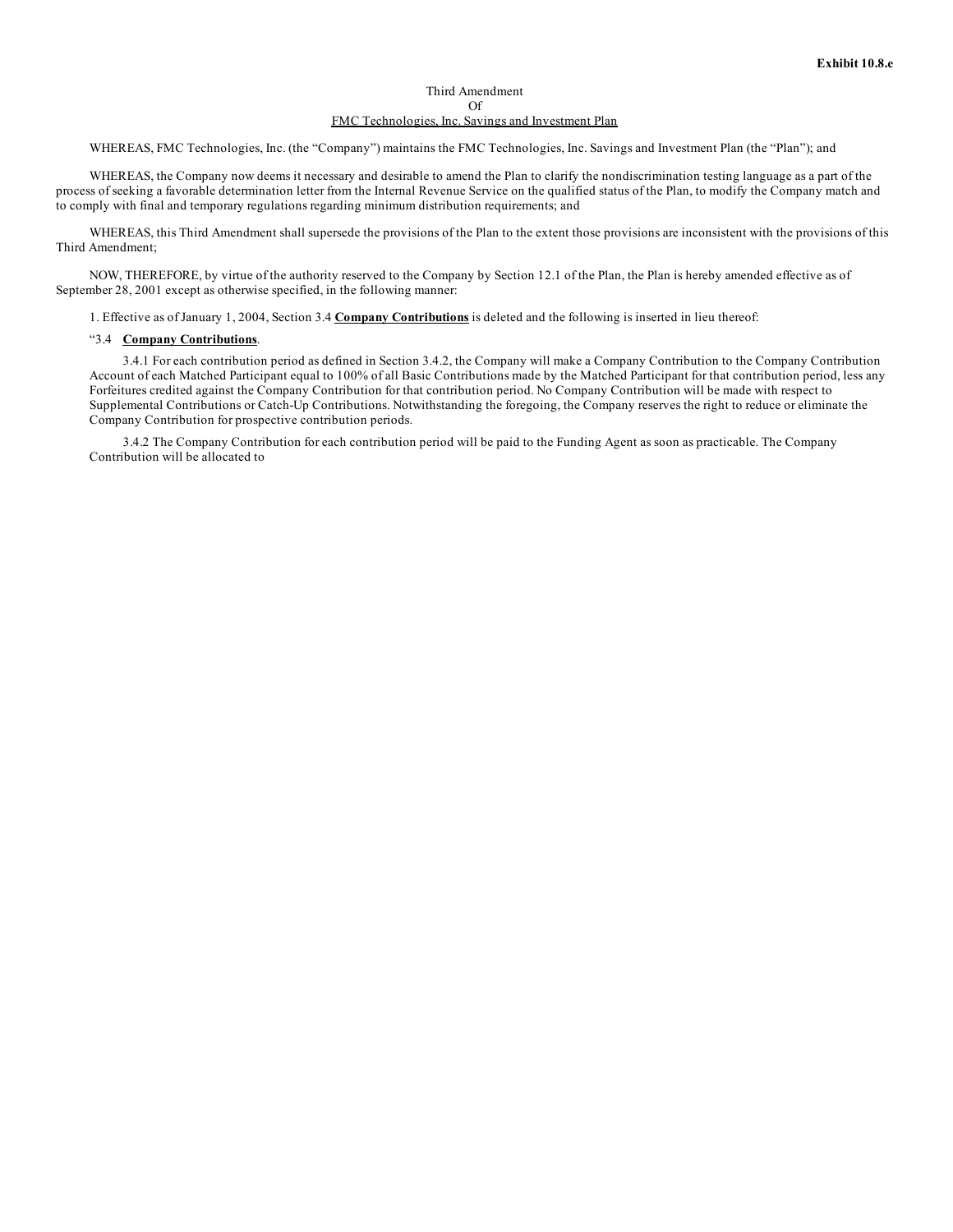each Matched Participant who made Basic Contributions during that contribution period, by multiplying the Matched Participant's own Basic Contributions for the contribution period by the Company Contribution percentage as described in Section 3.4.1 for the contribution period. In is currently anticipated that all Company Contributions will be invested in the Company Stock Fund, but the Company reserves the right to change the investment of Company Contributions prospectively. Each calendar week will be a contribution period. Subject to the special provisions of Section 3.13, all Company Contributions for a Plan Year will be allocated to Matched Participants' Company Contribution Accounts no later than the due date (including all extensions) of the Company's federal tax return for the fiscal year of the Company ending with or within the Plan Year."

#### 2. Section 3.9.7 is deleted and the following is inserted in lieu thereof:

"3.9.7 **Excess Aggregate Contributions** means, for any Plan Year in which the Actual Contribution Percentage Test under Section 3.13 of the Plan is not satisfied, the excess of the Company and After-Tax Contributions (and any Pre-Tax Contributions or pre-tax salary deferrals under other plans, taken into account in determining the Actual Contribution Percentages) actually made on behalf of Highly Compensated Employees for the Plan Year, over the maximum amount of such contributions permitted under Section 3.13 of the Plan for the Plan Year. The amount of Excess Aggregate Contributions will be determined by first reducing the Company and After-Tax Contributions to the Highly Compensated Employee with the highest Actual Contribution Percentage by the lesser of (a) the amount necessary for the Actual Contribution Percentage of that Highly Compensated Employee to equal the Actual Contribution Percentage of the Highly Compensated Employee with the next highest Actual Contribution Percentage; and (b) the amount necessary for the Plan to satisfy the Actual Contribution Percentage Test under Section 3.13 of the Plan. This process will be repeated until the Plan satisfies the Actual Contribution Percentage Test under Section 3.13 of the Plan. Then, the aggregate amount of such reductions will be distributed by reducing the Company and After-Tax contributions for the Highly Compensated Employee with the highest combined dollar amount of Company and After-Tax Contributions by the lesser of (a) the amount necessary for the dollar amount of that Highly Compensated Employee's combined Company and After-Tax Contributions to equal the combined dollar amount of the Company and After-Tax Contributions of the Highly Compensated Employee with the next highest combined dollar amount of Company and After-Tax Contributions; and (b) the amount necessary for the Plan to satisfy the Actual Contribution Percentage Test. For each Highly Compensated Employee's reductions, the Administrator will begin by making reductions in his or her Company Contributions, and will reduce the Highly Compensated Employee's After-Tax Contributions only if his or her Company contributions for the Plan Year have been reduced to zero and it is still necessary to reduce his or her Plan Year contributions. The amount of any Highly Compensated Employee's Excess Aggregate Contributions is calculated after determining the Excess Contribution to be recharacterized as After-Tax Contributions for the Plan Year. To the extent required, if the Aggregate Limit in Section 3.9.3 of the Plan is exceeded, further reduction of the Actual Deferral Percentage for all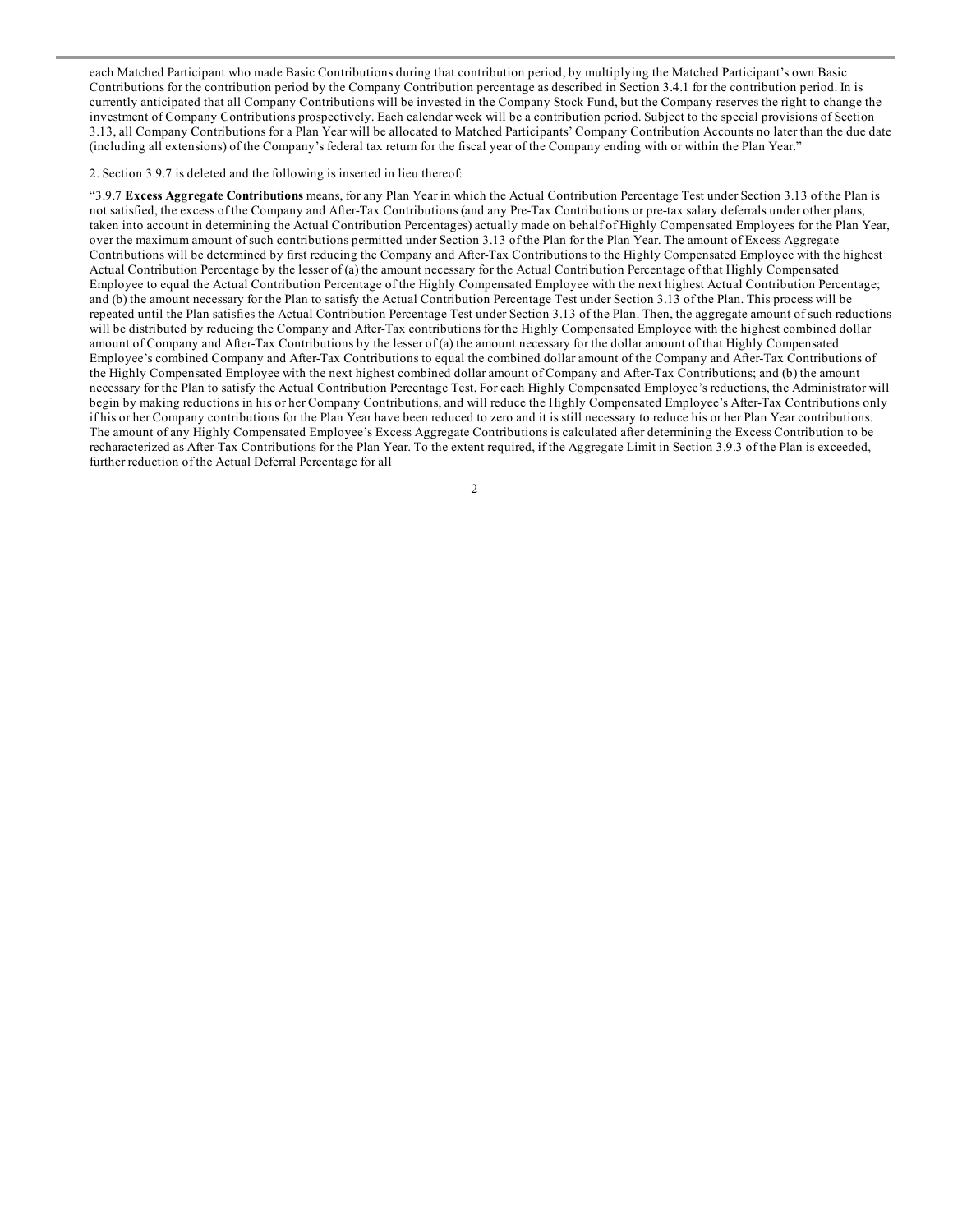Highly Compensated Employees will be made in a similar manner so that the Aggregate Limit is not exceeded."

3. Section 3.9.8 is deleted and the following is inserted in lieu thereof:

"3.9.8 **Excess Contributions** means, for any Plan Year in which the Actual Deferral Percentage Test under Section 3.12 of the Plan is not satisfied, the excess of the Pre-Tax Contributions (and any Company Contributions taken into account in determining the Actual Deferral Percentages) actually made on behalf of Highly Compensated Employees for the Plan Year, over the maximum amount of such contributions permitted under Section 3.12 of the Plan for the Plan Year. The amount of Excess Contributions will be determined by first reducing the Pre-Tax Contributions of the Highly Compensated Employee with the highest Actual Deferral Percentage by the lesser of (a) the amount necessary for the Actual Deferral Percentage of that Highly Compensated Employee to equal the Actual Deferral Percentage of the Highly Compensated Employee with the next highest Actual Deferral Percentage; and (b) the amount necessary for the Plan to satisfy the Actual Deferral Percentage Test under Section 3.13 of the Plan. This process will be repeated until the Plan satisfies the Actual Deferral Percentage Test under Section 3.12 of the Plan. Then, the aggregate amount of such reductions will be distributed by reducing the Pre-Tax Contributions for the Highly Compensated Employee with the highest dollar amount of Pre-Tax Contributions by the lesser of (a) the amount necessary for the dollar amount of that Highly Compensated Employee's Pre-Tax Contributions to equal the Pre-Tax Contributions of the Highly Compensated Employee with the next highest dollar amount of Pre-Tax Contributions; and (b) the amount necessary for the Plan to satisfy the Actual Deferral Percentage Test."

4. Effective as of January 1, 2003, Section 5.2.4, 5.2.5 and 5.2.6 are deleted and the following is inserted in lieu thereof as Article 5-A of the Plan:

#### "ARTICLE 5-A Required Minimum Distributions For Calendar Years Beginning On Or After January 1, 2003

#### Section 5-A.1. General Rules.

5-A.1.1. Effective Date. The provisions of this Article 5-A will apply for purposes of determining required minimum distributions for calendar years beginning with the 2003 calendar year, as well as required minimum distributions for the 2002 calendar year that are made on or after January 1, 2002.

5-A.1.2. Coordination With Minimum Distribution Requirements Previously in Effect. Required minimum distributions for 2002 under this Article 5-A will be determined as follows. If the total amount of 2002 required minimum distributions under the Plan made to the distributee prior to the effective date of this Article 5-A, equals or exceeds the required minimum distributions determined under this Article 5-A, then no additional distributions will be required to be made for 2002 on or after such date to the distributee.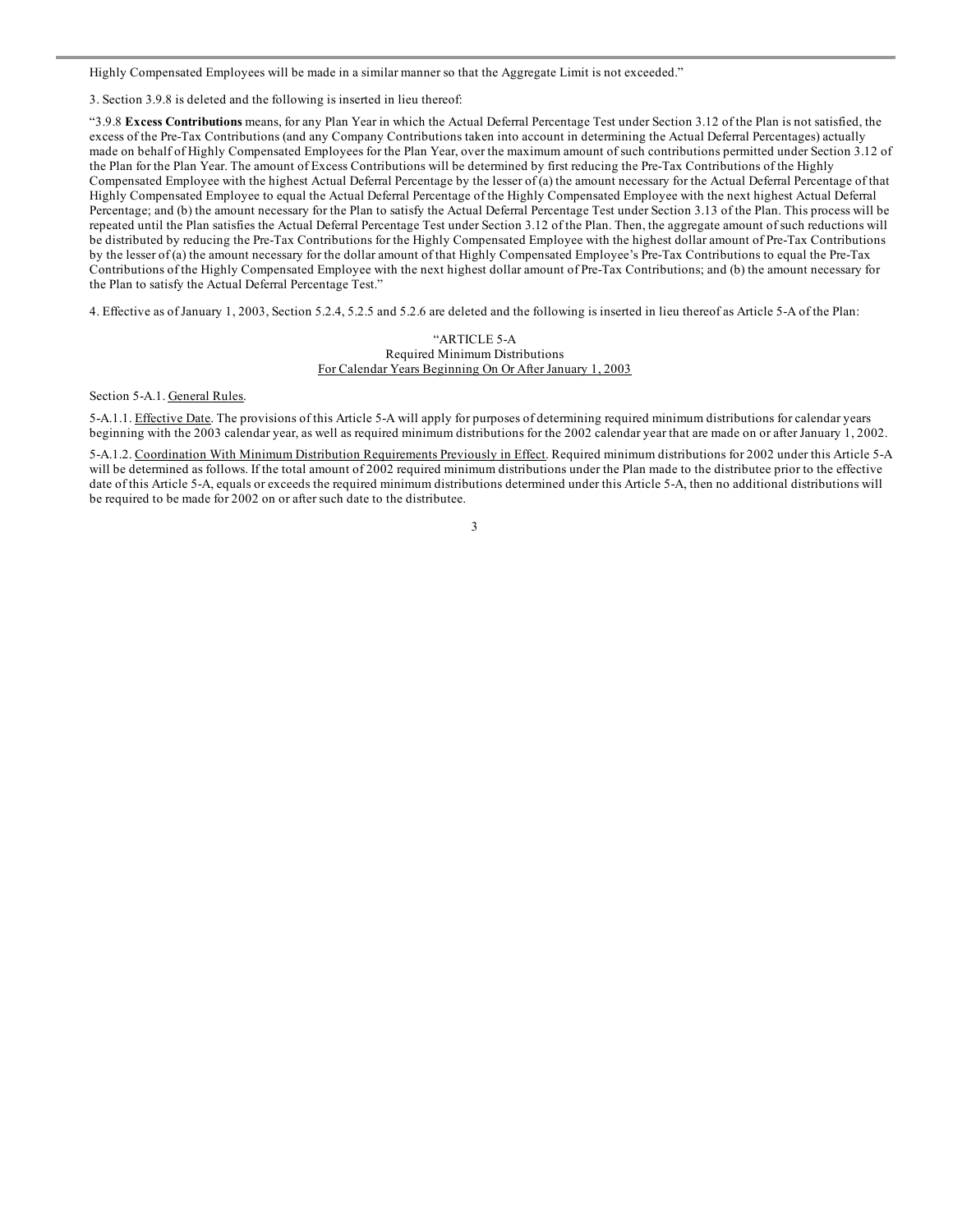If the total amount of 2002 required minimum distributions under the Plan made to the distributee prior to the effective date of this Article 5-A is less than the amount determined under this Article 5-A, then required minimum distributions for 2002 on and after such date will be determined so that the total amount of required minimum distributions for 2002 made to the distributee will be the amount determined under this Article 5-A.

5-A.1.3. Precedence. The requirements of this Article 5-A will take precedence over any inconsistent provisions of the Plan.

5-A.1.4. Requirements of Treasury Regulations Incorporated. All distributions required under this Article 5-A will be determined and made in accordance with the Treasury regulations under Section 401(a)(9) of the Code.

5-A.1.5. TEFRA Section 242(b)(2) Elections. Notwithstanding the other provisions of this Article 5-A, other than Section 5-A.1.4, distributions may be made under a designation made before January 1, 1984, in accordance with Section 242(b)(2) of the Tax Equity and Fiscal Responsibility Act ("TEFRA") and the provisions of the Plan that relate to Section 242(b)(2) of TEFRA.

Section 5-A.2. Time and Manner of Distribution.

5-A.2.1. Required Beginning Date. The Participant's entire interest will be distributed, or begin to be distributed, to the Participant no later than the Participant's required beginning date.

5-A.2.2. Death of Participant Before Distributions Begin. If the Participant dies before distributions begin, the Participant's entire interest will be distributed, or begin to be distributed, no later than as follows:

(a) If the Participant's Surviving Spouse is the Participant's sole designated Beneficiary, then distributions to the Surviving Spouse will begin by December 31 of the calendar year immediately following the calendar year in which the Participant died, or by December 31 of the calendar year in which the Participant would have attained age 70-1/2 , if later.

(b) If the Participant's Surviving Spouse is not the Participant's sole designated Beneficiary, then distributions to the designated Beneficiary will begin by December 31 of the calendar year immediately following the calendar year in which the Participant died.

(c) If there is no designated Beneficiary as of September 30 of the year following the year of the Participant's death, the Participant's entire interest will be distributed by December 31 of the calendar year containing the fifth anniversary of the Participant's death.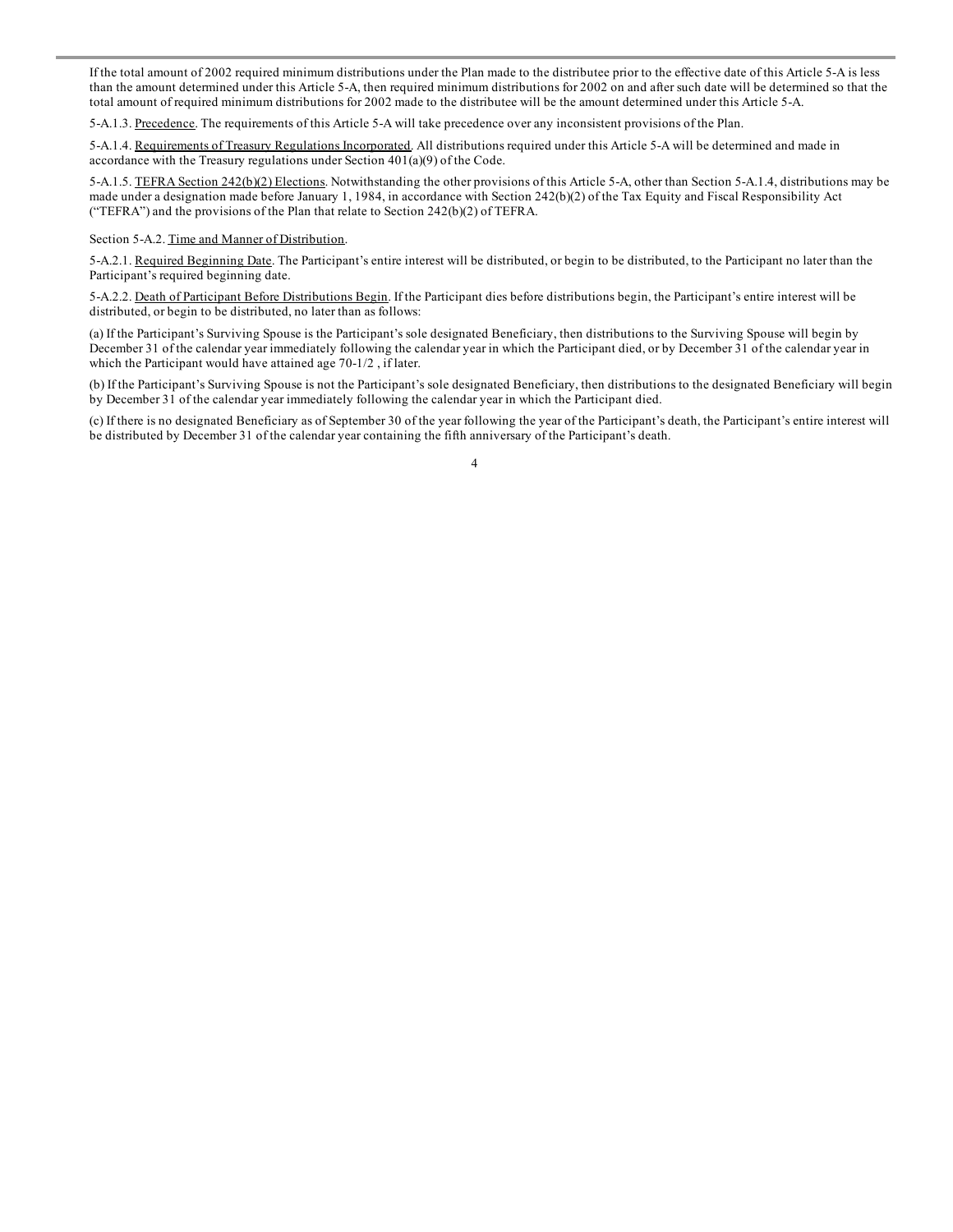(d) If the Participant's Surviving Spouse is the Participant's sole designated Beneficiary and the Surviving Spouse dies after the Participant but before distributions to the Surviving Spouse begin, this Section 5-A.2.2, other than section 5-A.2.2(a), will apply as if the Surviving Spouse were the Participant.

For purposes of this Section 5-A.2.2 and Section 5-A.4, unless Section 5-A.2.2(d) applies, distributions are considered to begin on the Participant's Required Beginning Date. If Section 5-A.2.2(d) applies, distributions are considered to begin on the date distributions are required to begin to the Surviving Spouse under Section 5-A.2.2(a). If distributions under an annuity purchased from an insurance company irrevocably commence to the Participant before the Participant's Required Beginning Date (or to the Participant's Surviving Spouse before the date distributions are required to begin to the Surviving Spouse under Section 5-A.2.2(a)), the date distributions are considered to begin is the date distributions actually commence.

5-A.2.3. Forms of Distribution. Unless the Participant's interest is distributed in the form of an annuity purchased from an insurance company or in a single sum on or before the Required Beginning Date, as of the first distribution calendar year distributions will be made in accordance with Sections 5-A.3 and 5-A.4. If the Participant's interest is distributed in the form of an annuity purchased from an insurance company, distributions thereunder will be made in accordance with the requirements of Section  $401(a)(9)$  of the Code and the Treasury regulations.

Section 5-A.3. Required Minimum Distributions During Participant's Lifetime.

5-A.3.1. Amount of Required Minimum Distribution For Each Distribution Calendar Year. During the Participant's lifetime, the minimum amount that will be distributed for each distribution calendar year is the lesser of:

(a) the quotient obtained by dividing the Participant's account balance by the distribution period in the Uniform Lifetime Table set forth in Section 1.401(a)(9)-9 of the Treasury regulations using the Participant's age as of the Participant's birthday in the distribution calendar year; or

(b) if the Participant's sole designated Beneficiary for the distribution calendar year is the Participant's spouse, the quotient obtained by dividing the Participant's account balance by the number in the Joint and Last Survivor Table set forth in Section 1.401(a)(9)-9 of the Treasury regulations, using the Participant's and spouse's attained ages as of the Participant's and spouse's birthdays in the distribution calendar year.

5-A.3.2. Lifetime Required Minimum Distributions Continue Through Year of Participant's Death. Required minimum distributions will be determined under this Section 5-A.3 beginning with the first distribution calendar year and up to and including the distribution calendar year that includes the Participant's date of death.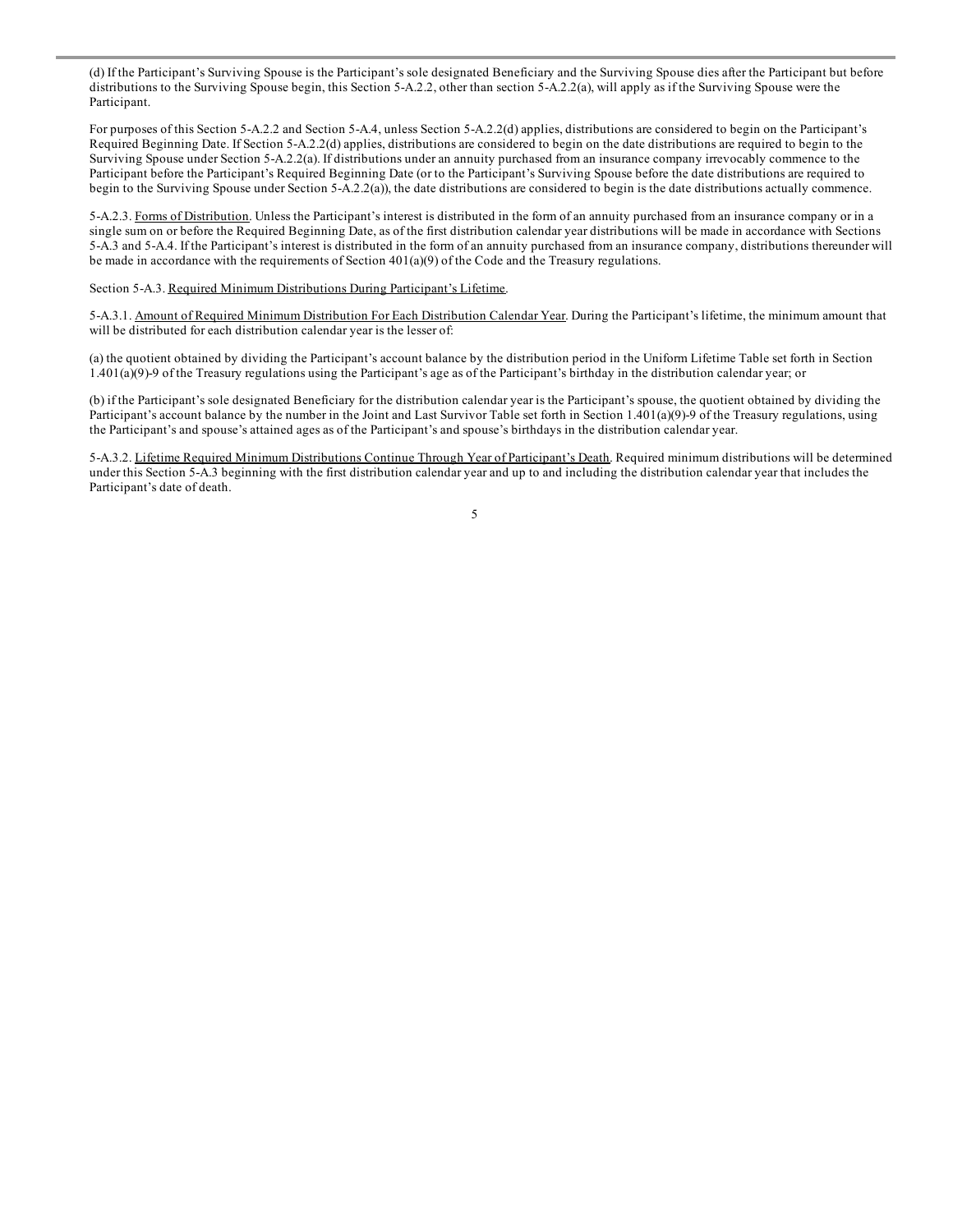#### Section 5-A.4. Required Minimum Distributions After Participant's Death.

# 5-A.4.1. Death On or After Date Distributions Begin.

(a) Participant Survived by Designated Beneficiary. If the Participant dies on or after the date distributions begin and there is a designated Beneficiary, the minimum amount that will be distributed for each distribution calendar year after the year of the Participant's death is the quotient obtained by dividing the Participant's account balance by the longer of the remaining life expectancy of the Participant or the remaining life expectancy of the Participant's designated Beneficiary, determined as follows:

(1) The Participant's remaining life expectancy is calculated using the age of the Participant in the year of death, reduced by one for each subsequent year.

(2) If the Participant's Surviving Spouse is the Participant's sole designated Beneficiary, the remaining life expectancy of the Surviving Spouse is calculated for each distribution calendar year after the year of the Participant's death using the surviving spouse's age as of the spouse's birthday in that year. For distribution calendar years after the year of the Surviving Spouse's death, the remaining life expectancy of the surviving spouse is calculated using the age of the Surviving Spouse as of the spouse's birthday in the calendar year of the spouse's death, reduced by one for each subsequent calendar year.

(3) If the Participant's Surviving Spouse is not the Participant's sole designated Beneficiary, the designated Beneficiary's remaining life expectancy is calculated using the age of the Beneficiary in the year following the year of the Participant's death, reduced by one for each subsequent year.

(b) No Designated Beneficiary. If the Participant dies on or after the date distributions begin and there is no designated Beneficiary as of September 30 of the year after the year of the Participant's death, the minimum amount that will be distributed for each distribution calendar year after the year of the Participant's death is the quotient obtained by dividing the Participant's account balance by the Participant's remaining life expectancy calculated using the age of the Participant in the year of death, reduced by one for each subsequent year.

# 5-A.4.2. Death Before Date Distributions Begin.

(a) Participant Survived by Designated Beneficiary. If the Participant dies before the date distributions begin and there is a designated Beneficiary, the minimum amount that will be distributed for each distribution calendar year after the year of the Participant's death is the quotient obtained by dividing the Participant's account balance by the remaining life expectancy of the Participant's designated Beneficiary, determined as provided in Section 5-A.4.1.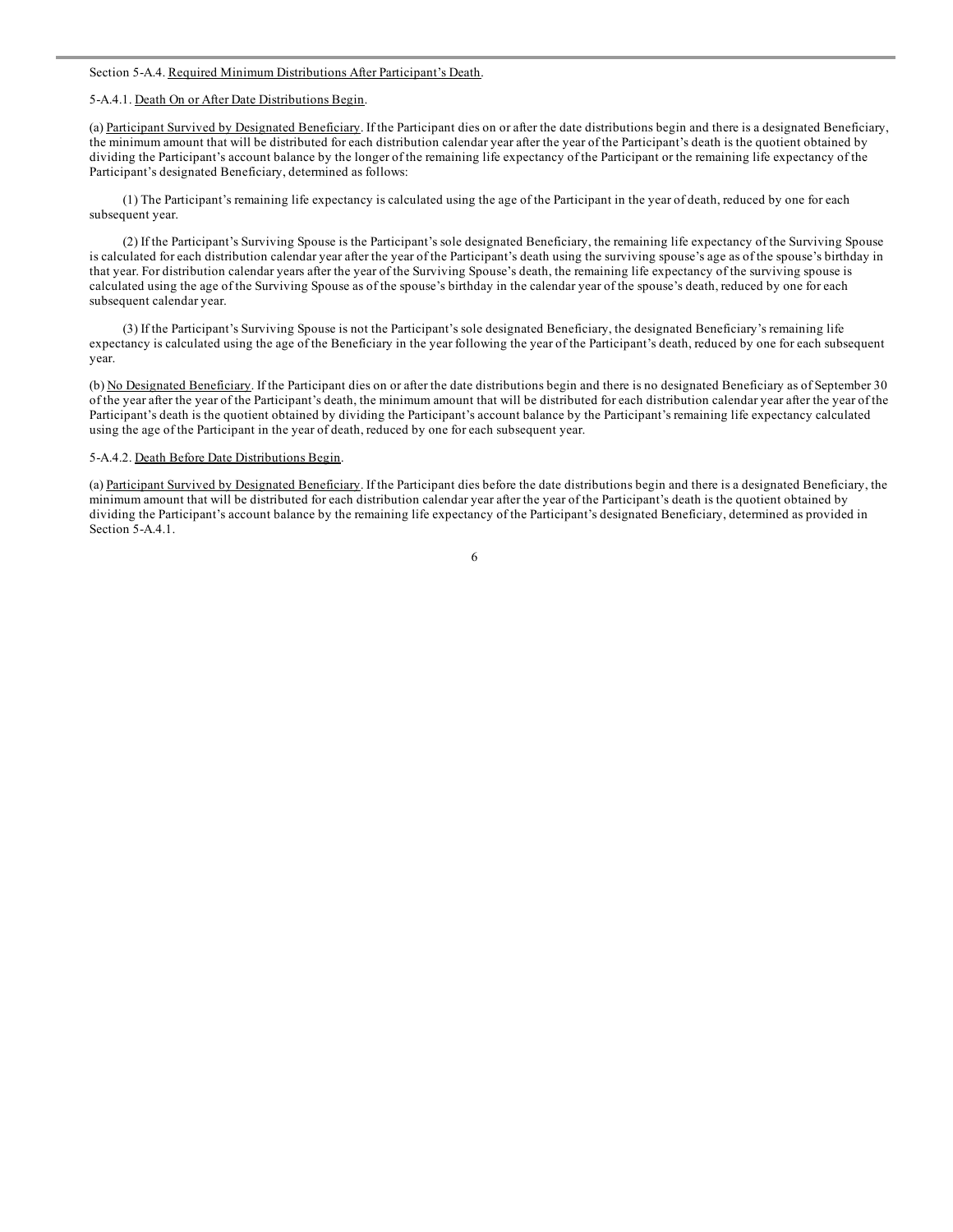(b) No Designated Beneficiary. If the Participant dies before the date distributions begin and there is no designated Beneficiary as of September 30 of the year following the year of the Participant's death, distribution of the Participant's entire interest will be completed by December 31 of the calendar year containing the fifth anniversary of the Participant's death.

(c) Death of Surviving Spouse Before Distributions to Surviving Spouse Are Required to Begin. If the Participant dies before the date distribution begin, the Participant's Surviving Spouse is the Participant's sole designated Beneficiary, and the Surviving Spouse dies before distributions are required to begin to the Surviving Spouse under Section 5-A.2.2(a), this Section 5-A.4.2 will apply as if the Surviving Spouse were the Participant.

# 5-A.5. Definitions.

5-A.5.1. Designated Beneficiary. The individual who is designated as the Beneficiary under the Plan and is the designated Beneficiary under Section 401(a)(9) of the Code and Section 1.401(a)(9)-1, Q&A-4, of the Treasury regulations.

5-A.5.2. Distribution Calendar Year. A calendar year for which a minimum distribution is required. For distributions beginning before the Participant's death, the first distribution calendar year is the calendar year immediately preceding the calendar year which contains the Participant's Required Beginning Date. For distributions beginning after the Participant's death, the first distribution calendar year is the calendar year in which distributions are required to begin under Section 5-A.2.2. The required minimum distribution for the Participant's first distribution calendar year will be made on or before the Participant's Required Beginning Date. The required minimum distribution for other distribution calendar years, including the required minimum distribution for the distribution calendar year in which the Participant's Required Beginning Date occurs, will be made on or before December 31 of that distribution calendar year.

5-A.5.3. Life Expectancy. Life expectancy as computed by use of the Single Life Table in Section 1.401(a)(9)-9 of the Treasury regulations.

5-A.5.4. Participant's Account Balance. The account balance as of the last valuation date in the calendar year immediately preceding the distribution calendar year (valuation calendar year) increased by the amount of any contributions made and allocated or forfeitures allocated to the account balance as of the dates in the valuation calendar year after the valuation date and decreased by distributions made in the valuation calendar year after the valuation date. The account balance for the valuation calendar year includes any amounts rolled over or transferred to the Plan either in the valuation calendar year or in the distribution calendar year if distributed or transferred in the valuation calendar year.

7

5-A.5.5. Required Beginning Date. The date specified in Section 5.2.3 of the Plan."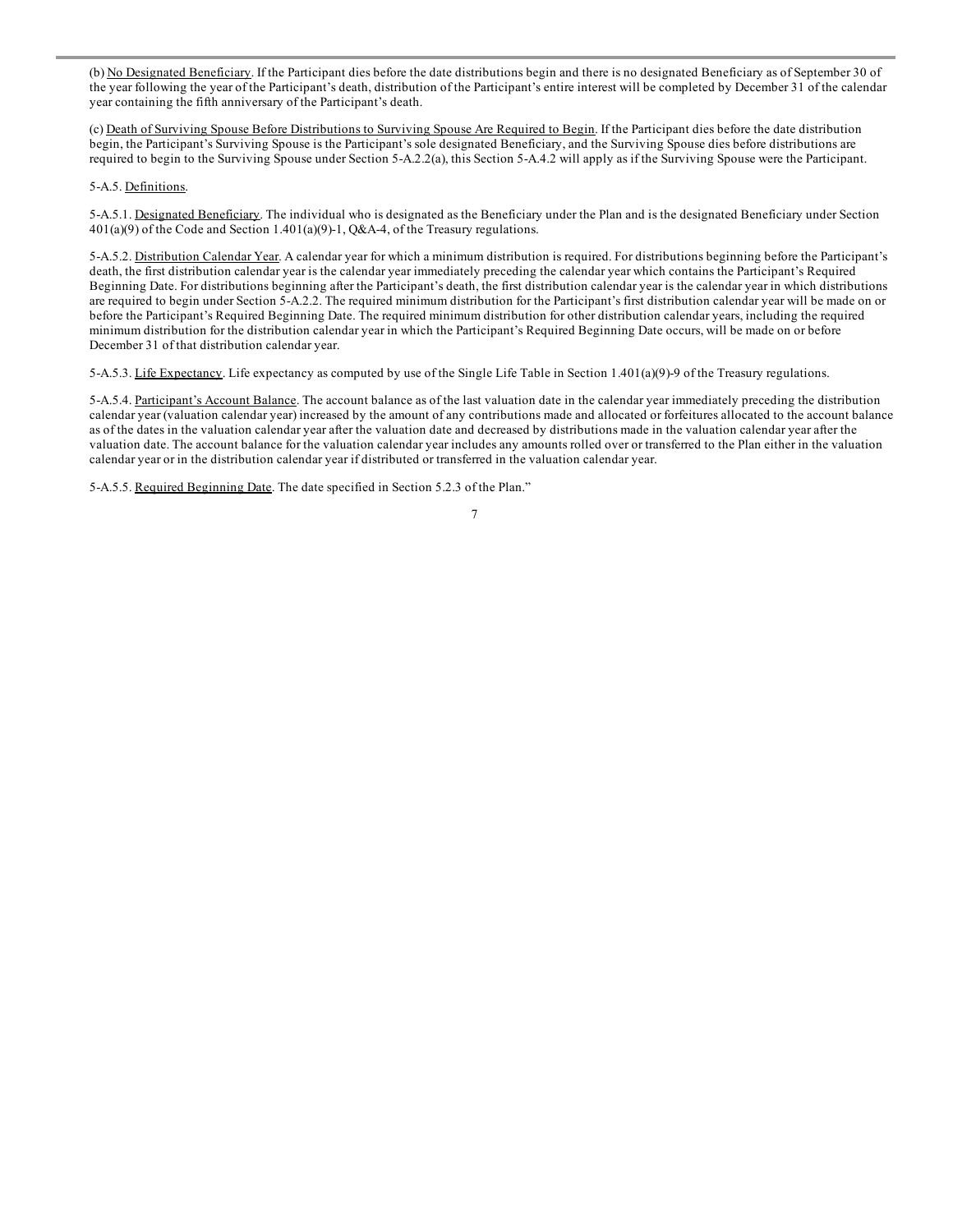5. Effective October 10, 2003, Section 10.3.3 is hereby deleted in its entirety.

6. Except as set forth in this Third Amendment, all other terms and conditions of the Plan shall remain in full force and effect.

IN WITNESS WHEREOF, the undersigned officer has executed the foregoing amendment on behalf of the Company, this 10th day of October, 2003.

FMC TECHNOLOGIES, INC.

By: /s/ Michael W. Murray

Its: Vice President – Human Resources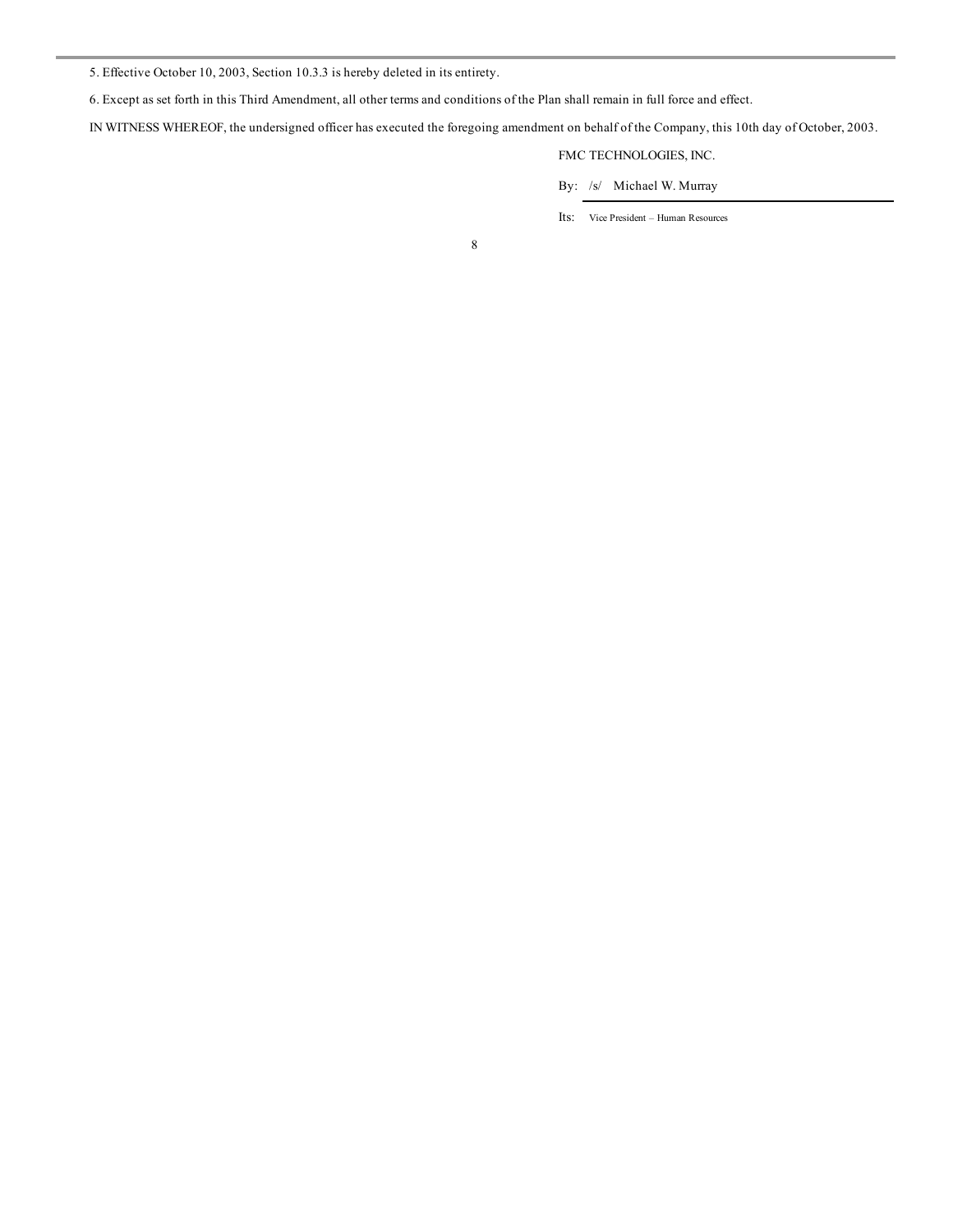FMC Technologies, Inc. Quarterly Report on Form 10-Q for September 30, 2003

# *Letter re: Unaudited Interim Financial Information*

FMC Technologies, Inc. Chicago, Illinois

Re: Registration Statements on Form S-8 (Nos. 333-62996, 333-76210, 333-76214 and 333-76216).

With respect to the subject registration statements, we acknowledge our awareness of the incorporation by reference therein of our report dated October 27, 2003 related to our review of interim financial information.

Pursuant to Rule 436(c) under the Securities Act of 1933 (the "Act"), such report is not considered part of a registration statement prepared or certified by an accountant, or a report prepared or certified by an accountant within the meaning of Sections 7 and 11 of the Act.

Very truly yours,

/s/ KPMG LLP

Chicago, Illinois November 12, 2003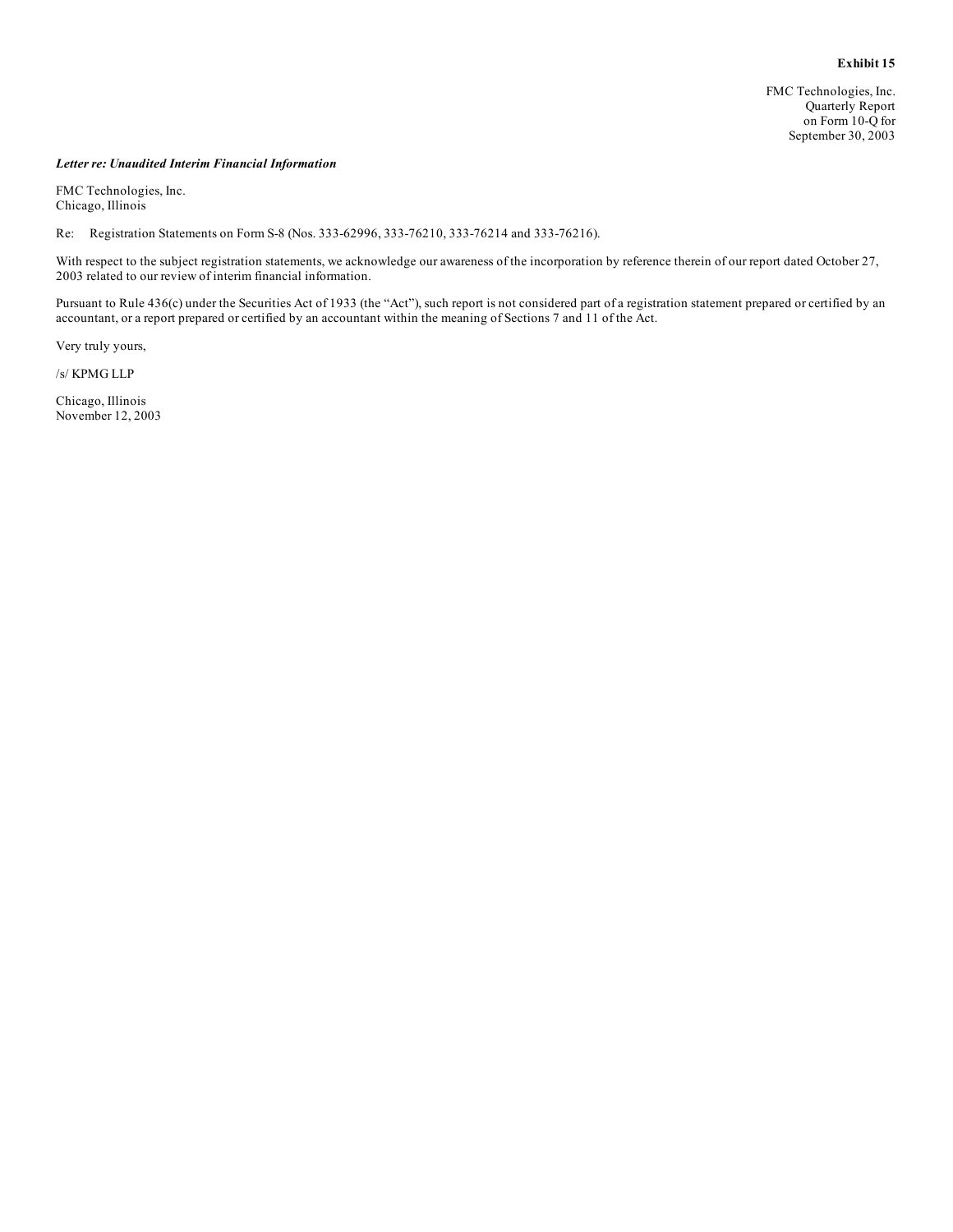# **CHIEF EXECUTIVE OFFICER CERTIFICATION**

I, Joseph H. Netherland, Chairman, President and Chief Executive Officer of FMC Technologies, Inc., certify that:

- 1. I have reviewed this quarterly report on Form 10-Q of FMC Technologies, Inc.;
- 2. Based on my knowledge, this report does not contain any untrue statement of a material fact or omit to state a material fact necessary to make the statements made, in light of the circumstances under which such statements were made, not misleading with respect to the period covered by this report;
- 3. Based on my knowledge, the financial statements, and other financial information included in this report, fairly present in all material respects the financial condition, results of operations and cash flows of the registrant as of, and for, the periods presented in this report;
- 4. The registrant's other certifying officers and I are responsible for establishing and maintaining disclosure controls and procedures (as defined in Exchange Act Rules 13a-15(e) and 15d-15(e)) for the registrant and have:
	- a) designed such disclosure controls and procedures, or caused such disclosure controls and procedures to be designed under our supervision, to ensure that material information relating to the registrant, including its consolidated subsidiaries, is made known to us by others within those entities, particularly during the period in which this report is being prepared;
	- b) evaluated the effectiveness of the registrant's disclosure controls and procedures and presented in this report our conclusions about the effectiveness of the disclosure controls and procedures, as of the end of the period covered by this report based on such evaluation; and
	- c) disclosed in this report any change in the registrant's internal control over financial reporting that occurred during the registrant's most recent fiscal quarter (the registrant's fourth fiscal quarter in the case of an annual report) that has materially affected, or is reasonably likely to materially affect, the registrant's internal control over financial reporting; and
- 5. The registrant's other certifying officers and I have disclosed, based on our most recent evaluation of internal control over financial reporting, to the registrant's auditors and the audit committee of the registrant's board of directors (or persons performing the equivalent functions):
	- a) all significant deficiencies and material weaknesses in the design or operation of internal control over financial reporting which are reasonably likely to adversely affect the registrant's ability to record, process, summarize and report financial information; and
	- b) any fraud, whether or not material, that involves management or other employees who have a significant role in the registrant's internal control over financial reporting.

Date: November 12, 2003

/s/ JOSEPH H. NETHERLAND

**Joseph H. Netherland Chairman, President and Chief Executive Officer (Principal Executive Officer)**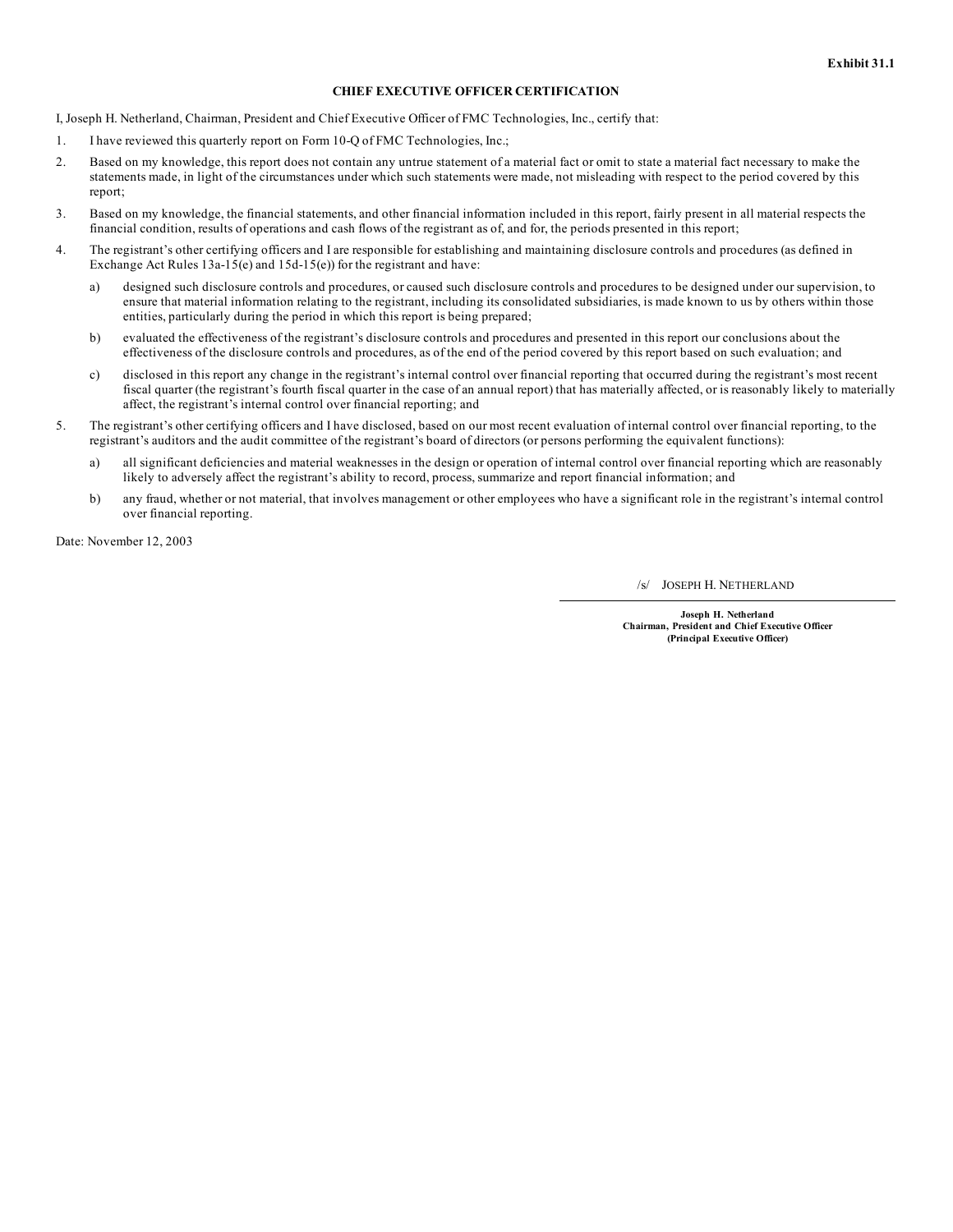# **CHIEF FINANCIAL OFFICER CERTIFICATION**

I, William H. Schumann, III, Senior Vice President, Chief Financial Officer and Treasurer of FMC Technologies, Inc., certify that:

- 1. I have reviewed this quarterly report on Form 10-Q of FMC Technologies, Inc.;
- 2. Based on my knowledge, this report does not contain any untrue statement of a material fact or omit to state a material fact necessary to make the statements made, in light of the circumstances under which such statements were made, not misleading with respect to the period covered by this report;
- 3. Based on my knowledge, the financial statements, and other financial information included in this report, fairly present in all material respects the financial condition, results of operations and cash flows of the registrant as of, and for, the periods presented in this report;
- 4. The registrant's other certifying officers and I are responsible for establishing and maintaining disclosure controls and procedures (as defined in Exchange Act Rules 13a-15(e) and 15d-15(e)) for the registrant and have:
	- a) designed such disclosure controls and procedures, or caused such disclosure controls and procedures to be designed under our supervision, to ensure that material information relating to the registrant, including its consolidated subsidiaries, is made known to us by others within those entities, particularly during the period in which this report is being prepared;
	- b) evaluated the effectiveness of the registrant's disclosure controls and procedures and presented in this report our conclusions about the effectiveness of the disclosure controls and procedures, as of the end of the period covered by this report based on such evaluation; and
	- c) disclosed in this report any change in the registrant's internal control over financial reporting that occurred during the registrant's most recent fiscal quarter (the registrant's fourth fiscal quarter in the case of an annual report) that has materially affected, or is reasonably likely to materially affect, the registrant's internal control over financial reporting; and
- 5. The registrant's other certifying officers and I have disclosed, based on our most recent evaluation of internal control over financial reporting, to the registrant's auditors and the audit committee of the registrant's board of directors (or persons performing the equivalent functions):
	- a) all significant deficiencies and material weaknesses in the design or operation of internal control over financial reporting which are reasonably likely to adversely affect the registrant's ability to record, process, summarize and report financial information; and
	- b) any fraud, whether or not material, that involves management or other employees who have a significant role in the registrant's internal control over financial reporting.

Date: November 12, 2003

/s/ WILLIAM H. SCHUMANN, III

**William H. Schumann, III Senior Vice President, Chief Financial Officer and Treasurer (Principal Financial Officer)**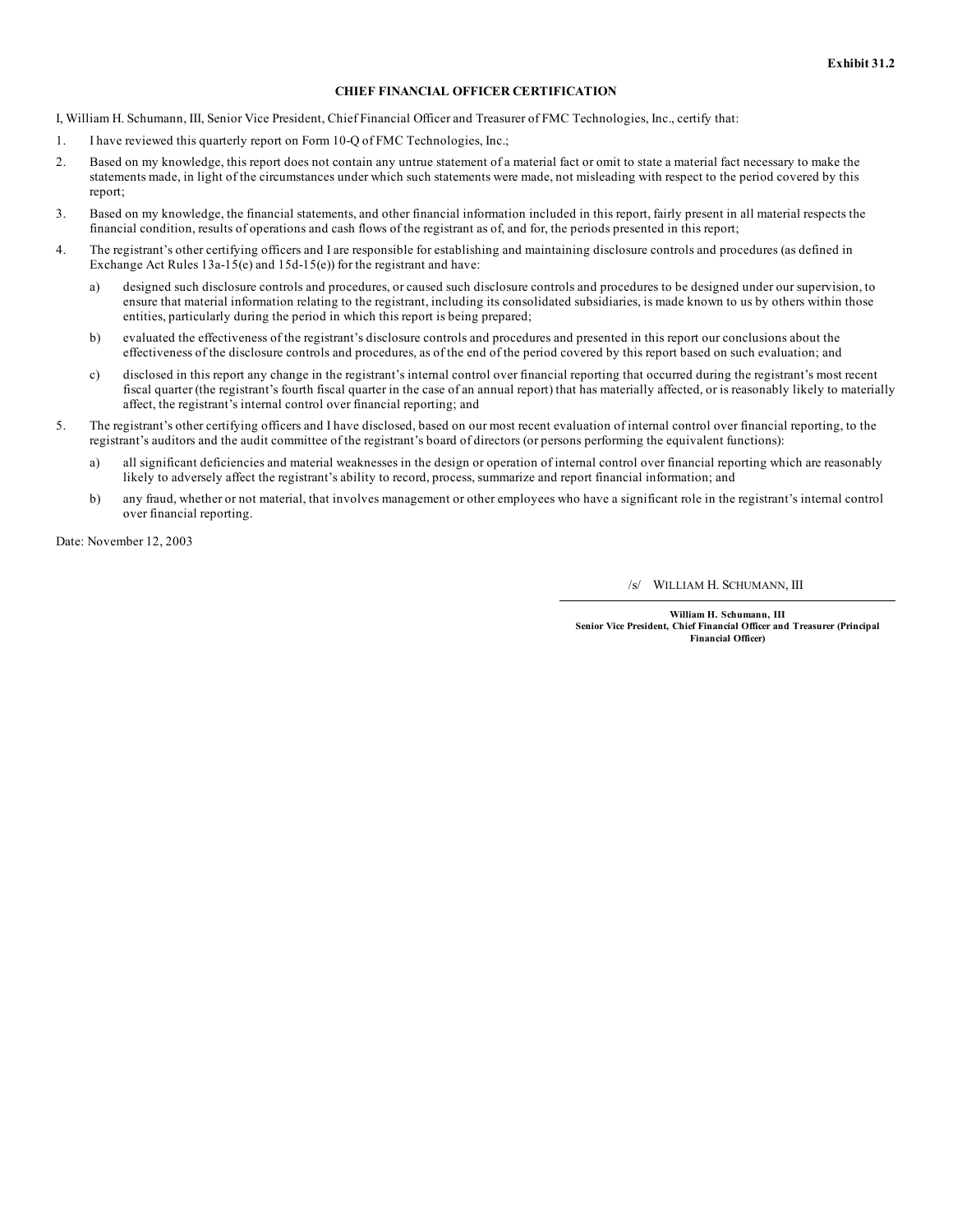#### Certification of Chief Executive Officer Pursuant to 18 U.S.C. 1350 as Adopted Pursuant to Section 906 of the Sarbanes-Oxley Act of 2002

I, Joseph H. Netherland, Chairman, President and Chief Executive Officer of FMC Technologies, Inc. (the "Company"), do hereby certify, pursuant to 18 U.S.C. 1350, as adopted pursuant to Section 906 of the Sarbanes-Oxley Act of 2002, that, to my knowledge:

(a) the Quarterly Report on Form 10-Q of the Company for the fiscal quarter ended September 30, 2003, as filed with the Securities and Exchange Commission (the "Report"), fully complies with the requirements of Section 13(a) or 15(d) of the Securities Exchange Act of 1934; and

(b) the information contained in the Report fairly presents, in all material respects, the financial condition and results of operations of the Company.

Dated: November 12, 2003

/s/ JOSEPH H. NETHERLAND

**Joseph H. Netherland Chairman, President and Chief Executive Officer**

A signed original of this written statement required by Section 906 or other document authenticating, acknowledging, or otherwise adopting the signature that appears in typed form with the electronic version of this written statement required by Section 906 has been provided to FMC Technologies, Inc., and will be retained by FMC Technologies, Inc., and furnished to the Securities and Exchange Commission or its staff upon request.